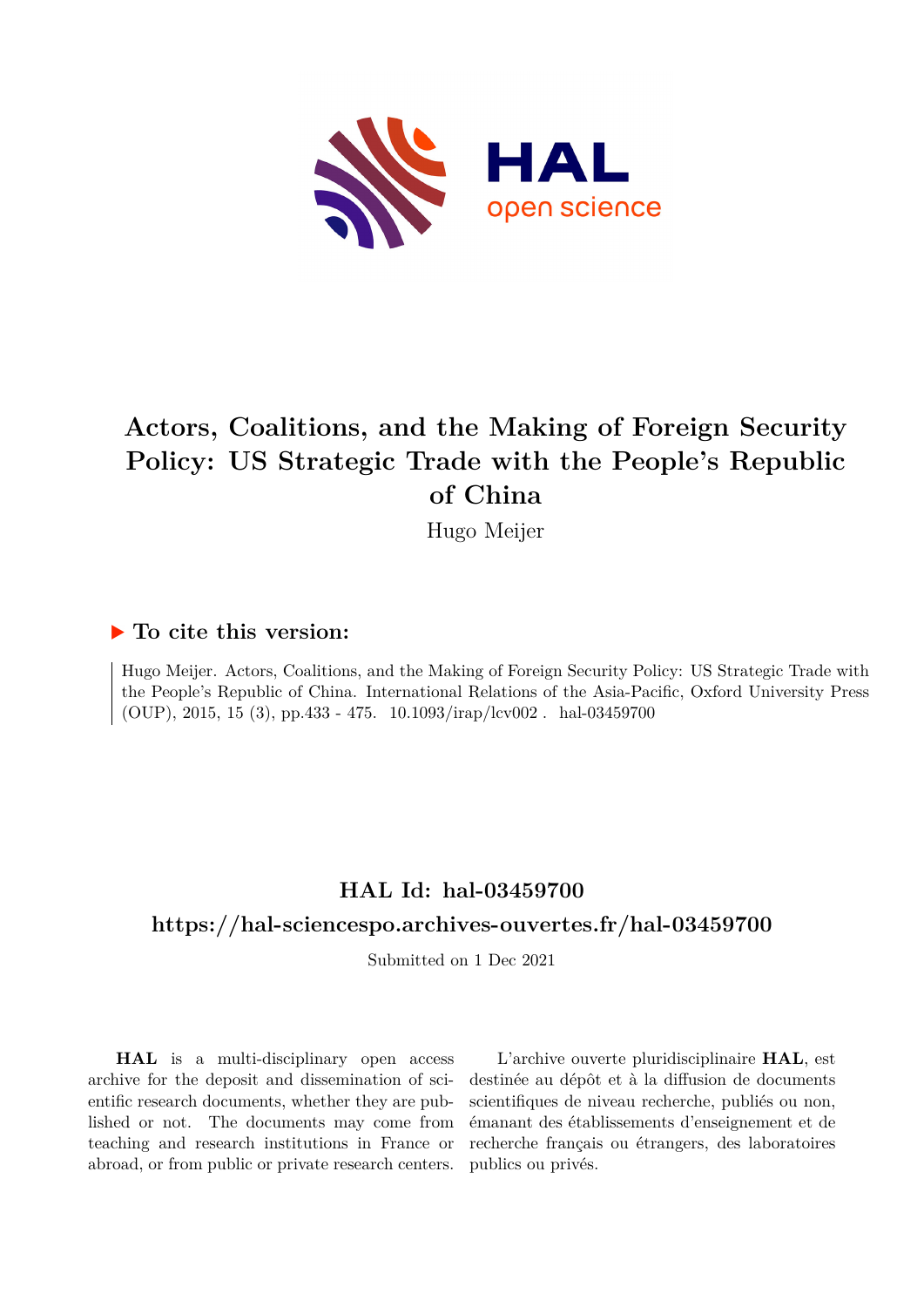# Actors, Coalitions, and the Making of Foreign Security Policy: US Strategic Trade with the People's Republic of China

Hugo Meijer\*

Lecturer in Defence Studies, King's College London, UK \*E-mail: hugo.meijer@kcl.ac.uk

Accepted 21 January 2015

# Abstract

In light of the intertwining logics of military competition and economic interdependence at play in Sino–American relations, this paper examines how the United States has balanced conflicting national security and economic interests in the making of US export control policy on defenserelated technology toward China. Relying upon a large body of primary sources (including 170 interviews), it seeks to contribute to the understanding of this strategically sensitive yet neglected area of Sino–American relations. It is shown that, as a consequence of the erosion of the US capacity to control the diffusion of defense-related technology to China in the post-Cold War era, a growing set of actors within the United States has reassessed the security/economic calculus in Washington's relationship with Beijing. Specifically, this coalition advocates the streamlining of export controls to sustain the defense and technological industrial base and thereby maintain American military/technological preeminence vis-à-vis a rising China.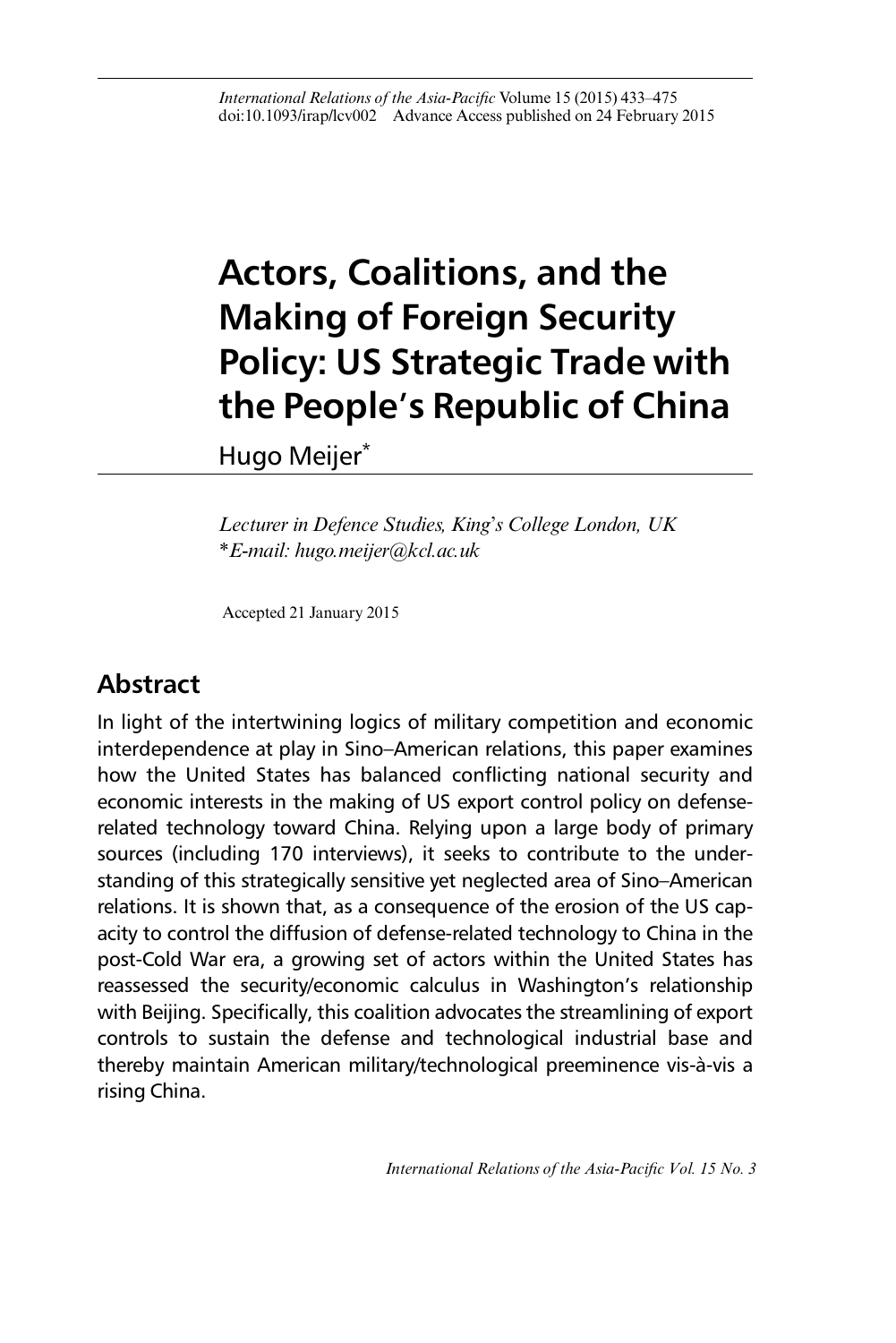# 1 Introduction

Since the establishment of their diplomatic relations in 1979, the economies of the United States and that of the People's Republic of China (PRC) have grown increasingly interdependent. US–China bilateral trade has dramatically increased from \$5 billion in 1981 to \$536 billion in 2012, and the PRC is today the second-largest US trading partner (Morrison, 2013). Coupled with the growth in their economic relations, however, in the post-Cold War era, there have been growing concerns within the US government over China's military modernization. Fueled by its rapid economic expansion, the constant rise in China's defense budgets, its import of foreign technologies, and its military-industrial espionage practices have fostered a major military modernization program. Successive US administrations have carefully scrutinized and responded to the evolving strategy and military capabilities of their 'most likely future politico-military near peer competitor' (USCNS, 1999: 70). The US–China relationship has therefore been characterized by a mixture of mutual economic interests and competition in the military realm. Arguably, this mixture of multiple and contradictory interests is one of the fundamental features of the post-Cold War international environment. During the Cold War, the United States and the Soviet Union were economically independent. As a consequence, economic statecraft was integrated with and subordinated to US security objectives. In the post-Cold War era, the absence of an overarching strategic threat, coupled with growing economic interdependencies, has created an international system in which the two objectives of economic welfare and the protection of national security increasingly represent trade-offs. As Richard Rosecrance argues, 'the essential problem for countries seeking to enhance both security and the economy is that success in one may involve a trade-off that entails failure in the other' (1997: 211).

In light of the intertwining logics of military rivalry and economic interdependence at play in Sino-American relations, this paper examines how Washington has balanced potentially conflicting national security and economic interests in its relationship with Beijing. To do so, it investigates the making of US export control policy on defense-related technology to China in the post-Cold War era. Export controls stand at the frontier between military considerations (the maintenance of military preeminence by avoiding the transfer of sensitive technologies to potential competitors)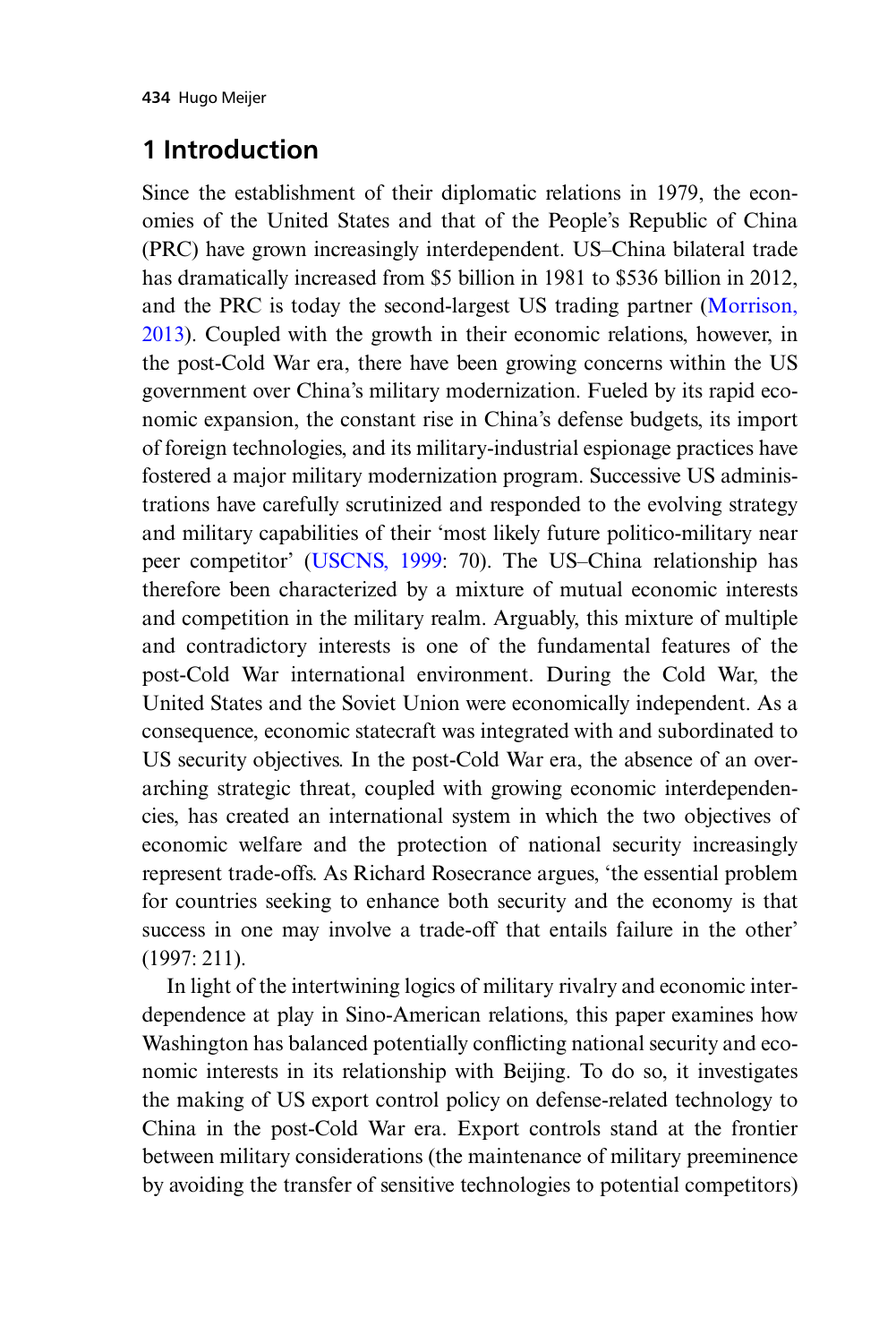and economic interests (job creation, exports, and economic growth). At any time, a balance must be found between the economic interests involved in exporting high technologies and the military implications of potential transfers of sensitive technologies. Trade-offs are therefore intrinsic to export control policy. This is especially true for dual-use technologies such as high-performance computers (HPCs) – the technology examined in this paper – given that their high technological content makes them at once highly profitable exports and sensitive technologies with military applications.1 High-performance computers, or supercomputers, have both civilian applications (such as weather forecasting) and military/intelligence applications. They are used by the National Security Agency (NSA) for code breaking (cryptography) and code protection (cryptoanalysis), and by the Pentagon for simulating nuclear weapon tests, chemical and biological weapon production, designing and modeling complete submarine hulls, developing non-acoustic anti-submarine warfare sensors, and designing improved nuclear weapons and ballistic missiles. At the same time, China has become by far the largest single export market for US 'controlled' technologies – i.e. subject to export controls – with 86% of the total, with Russia ranking as second with roughly 6% (DOC, 2011: 61). Accordingly, while growing US economic interests in the Chinese market are likely to press for liberalizing the controls on the export of these technologies, their relevance for the modernization of the People's Liberation Army (PLA) would require the maintenance of stringent controls. US export control policy therefore exemplifies the delicate balance between national security and economic interests that Washington must strike in its relationship with Beijing. As Adam Segal puts it, 'the problem of designing effective export control policies for China exemplifies paradigmatic changes in the relationship among technology, trade, and national security since the fall of the Soviet Union' (Segal, 2004: 169).

Furthermore, American post-Cold War export control policy toward China is currently largely under-explored. Several works exist on US Cold War export control policy toward the PRC (Ross, 1995; Zhang, 2001; Meijer, 2015). However, despite the rise of China as a major world power, the national and multilateral efforts to control the transfer of defenserelated technologies to the PRC in the post-Cold War era have been largely

<sup>1</sup> 'Dual-use' refers to goods and technologies that have both commercial and military applications.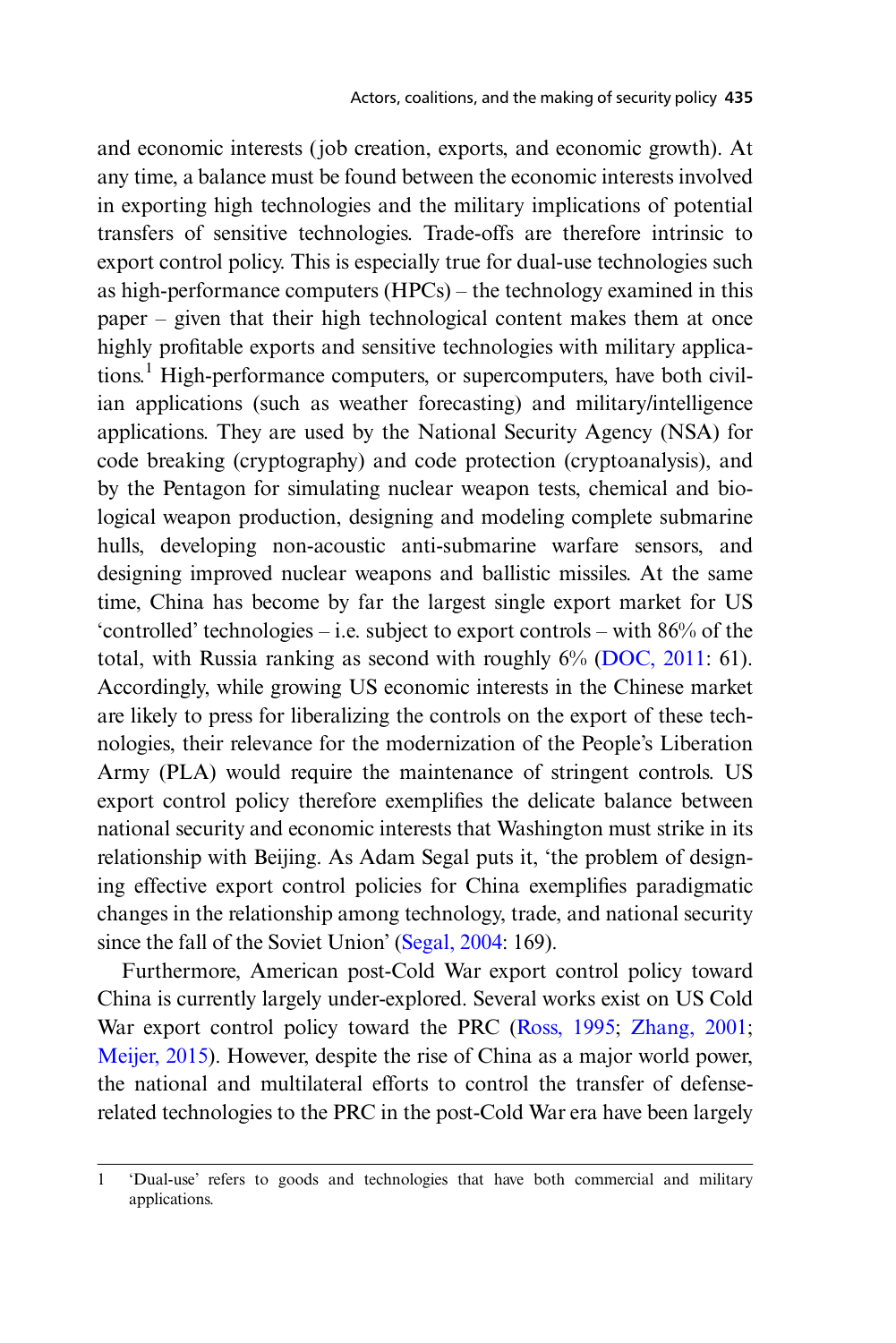neglected. Some articles have analyzed specific and limited areas of US restrictions on trade with China in the 1990s, such as the controversies over the controls on communication satellites, as they became a highly sensitive political issue during the so-called Chinagate (Clarke and Johnston, 1999; Johnson-Freese, 2000; Yuan, 1996). Similarly, within the literature on US–China relations, although the issue of technology controls has been touched upon by some studies (Harding, 1992; Suettinger, 2003), no in-depth analysis of this facet of the US–China relationship in the post-Cold War period has ever been the subject of scholarly enquiry. By relying on a large body of primary sources (170 interviews, Congressional hearings, and declassified documents from the National Security Archive), this study aims to partially fill this gap in the literature by investigating this strategically sensitive yet neglected area of the Sino–American relationship.

Specifically, through the prism of a sociology of decision-making, the paper seeks to identify the key actors and coalitions of actors that have competed in the making of US export control policy toward China and to capture their policy positions on the nexus between the national security and economic interests at stake in US–China relations. To do so, it partly builds upon the sociology of elite literature and the 'programmatic approach', developed in the framework of the research program Operationalizing Programmatic Elites Research in America, which integrates several complementary methods (Genieys, 2010; Genieys and Hassenteufel, 2012, 2015).<sup>2</sup> First, following Charles Wright Mills (1956), the positional method assesses the configurations of power within an elite by examining who occupies the key positions in the executive and legislative branches. The positions taken into account are, in the executive branch, those having responsibilities for the so called China Desk, East Asian and Pacific affairs, nonproliferation, export controls and international trade in the National Security Council (NSC), the Departments of State, Defense, and Commerce. In the legislative branch, the positions include those of the Congressmen and their congressional staffers in the Armed Services, Foreign Relations/Foreign Affairs, Intelligence, and Banking Committees – both in the Senate and the House of Representatives (HRs). Second, the reputational method aims at identifying through multiple interviews of those actors that have the reputation of being highly influential. Third, based upon Robert Dahl's decisional method (Dahl, 1961), the time

<sup>2</sup> The present work was conducted within the framework of the OPERA research group, funded by the French National Research Agency (ANR-08-BLAN-0032).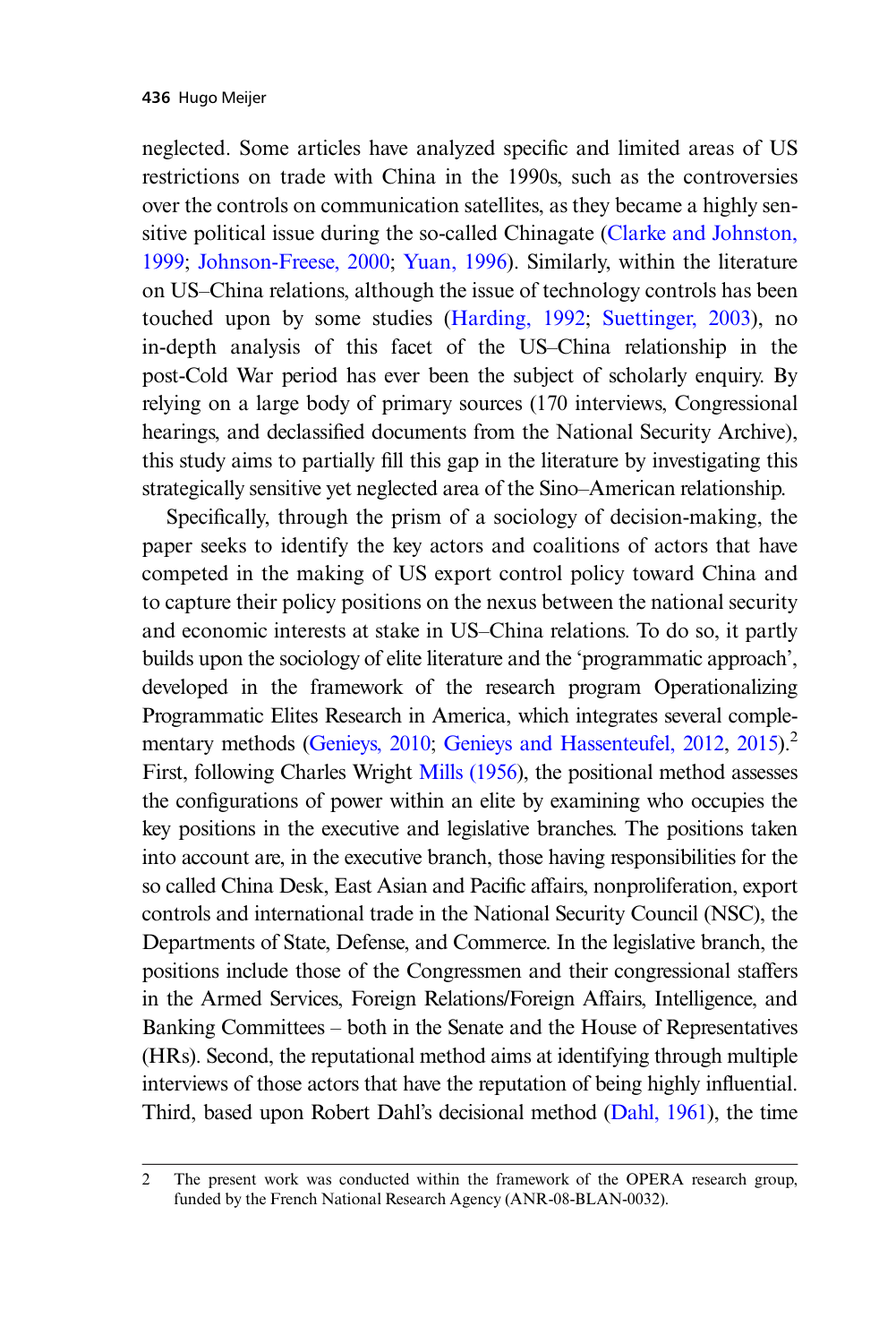period considered is first divided in a number of sub-periods according to the turning points, or key decisions, in the evolution of a policy. A meticulous empirical analysis, based upon large body of primary sources, is then made to assess why and how the policy changes happened (Genieys and Hassenteufel, 2012). A 'key actor' is here defined as an individual that cumulates several resources: the position, reputation, and actual influence over policy outcomes in a given policy domain and at a given point in time. A 'coalition' is a set of actors coming from a variety of institutions (executive branch, legislative body, and pressure groups) who share a common policy position and seek to influence policy outcomes in a given policy domain.

The paper seeks to demonstrate that, as a consequence of the erosion of the US capacity to control the diffusion of defense-related technology to China in the post-Cold War era, a growing set of actors in the United States (the Run Faster coalition) has reassessed the security/economic calculus in Washington's relationship with Beijing. While the Control Hawks coalition advocates the implementation of highly stringent export controls because of fears that transfer of sensitive technologies to China would damage US security interests–framing its policy position in the Cold War paradigm of a trade-off between national security and economic interests–, the Run Faster coalition moves beyond this trade-off pressing for the liberalization of controls in order to protect US national security. Specifically, this set of actors advocates the streamlining of export controls to sustain the defense and technological industrial base and thereby maintain American military/technological preeminence vis-à-vis a rising China. It will be shown that changing dynamics at the multilateral, technological, and bilateral levels have given momentum to the Run Faster coalition allowing it to prevail over its rival coalition. In order to substantiate this argument, the paper first provides a cartography of the key actors involved in the making of US export control policy during the Clinton administration, describes the key tenets of each coalition, and demonstrates that the Run Faster coalition drove Washington's supercomputer export control policy toward China in the 1990s (Section 1). It then investigates the competition in the policy-making process during the George W. Bush administration showing the continued preeminence of the Run Faster coalition in shaping policy outcomes in the 2000s (Section 2). In conclusion, having illustrated how the Obama administration's export control reform is based upon the key tenets of the Run Faster coalition, the paper assesses the contribution of its findings to the understanding of Sino–American relations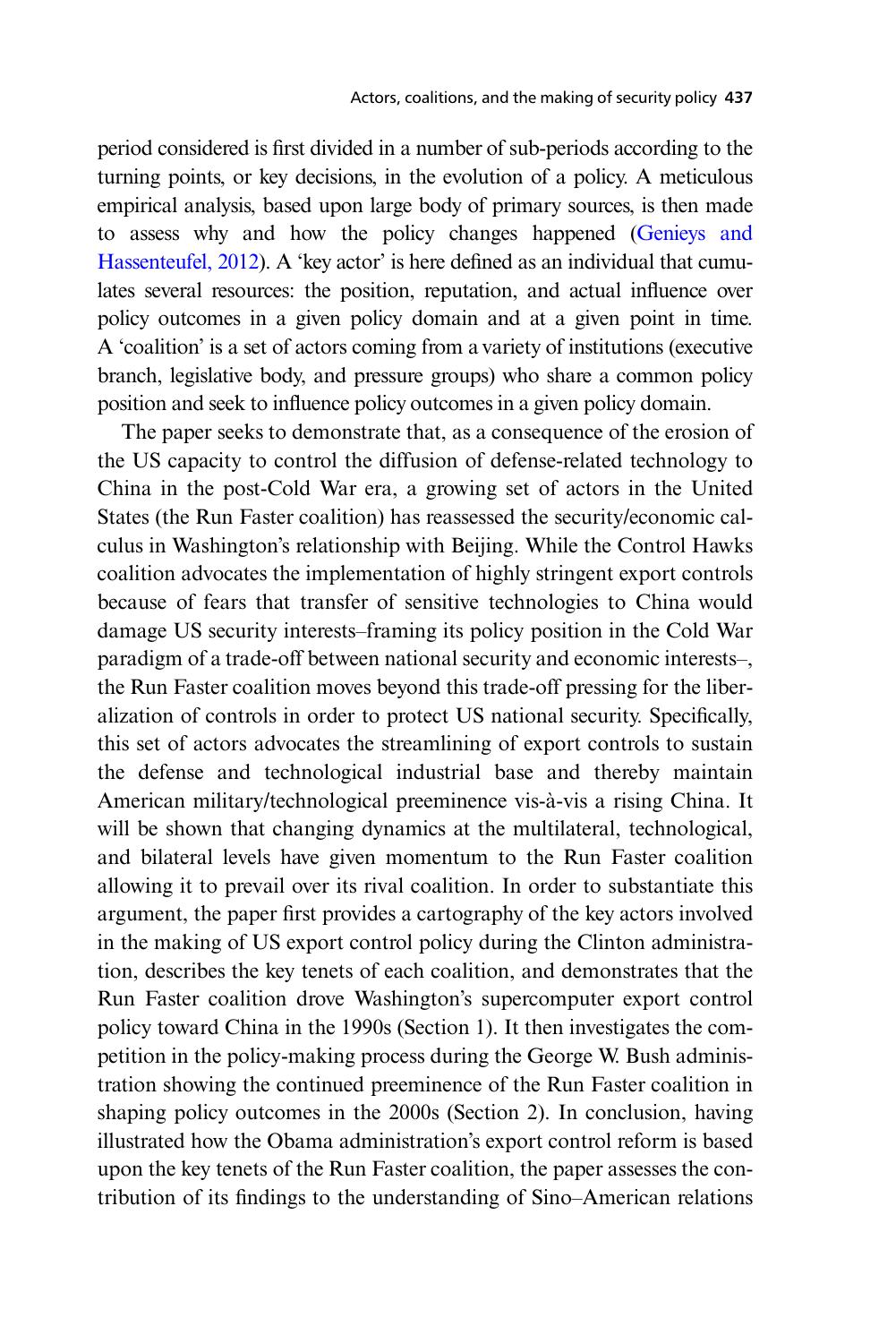and its potential implications for the future of American military/technological primacy in the twenty-first century.

# 2 The making of US export control policy toward China during the Clinton administration

# 2.1 Key actors in the executive branch

During the Clinton administration, the key bureaucratic actors in the making of export control policy were those composing the so-called triumvirate – the Departments of Commerce, State and Defense – with the NSC coordinating the interagency process and acting as a broker when disagreements emerged among the agencies. These actors combined the position, reputation, and influence upon specific policy outcomes that made them the 'key players' in the decision-making process. Under the direction of Secretary Ron Brown, the key Commerce Department officials identified in Table 1 took the lead in pushing for the liberalization of export controls. At the same time, the Department of Defense (DOD) assumed a very different role than the one it had played throughout the 1980s, when it was the main veto player against the loosening of export controls (Meijer, 2013a: Ch. 2). As explained in more detail later, the Pentagon came to believe that excessively stringent export controls harm, rather than protect, US national security and therefore began to support the liberalization of controls. As a lobbyist for the computer industry puts it, Secretary of Defense 'William Perry was a strong proponent of reform because he believed that overly restrictive export controls would undermine the industrial base and technological pre-eminence and ultimately the military superiority of the United States' (lobbyist, interview, October 2010). The other key officials within the DOD identified in Table 1, including the Director of the Defense Technology Security Administration (DTSA, the Pentagon agency in charge of export controls), shared Secretary Perry's views. The regional bureau, the Pentagon's Directorate for the PRC, Taiwan, and Mongolia, tended to rely on the technical expertise of DTSA, and ultimately to defer authority to it, both on individual licensing cases and in the overall export control process.<sup>3</sup>

<sup>3</sup> Randall Schriver, Country Director for PRC–Taiwan, 1995–1997, and then Senior Country Director for the PRC, Taiwan, and Mongolia in the Pentagon, 1997–1998 (interview, April 2010).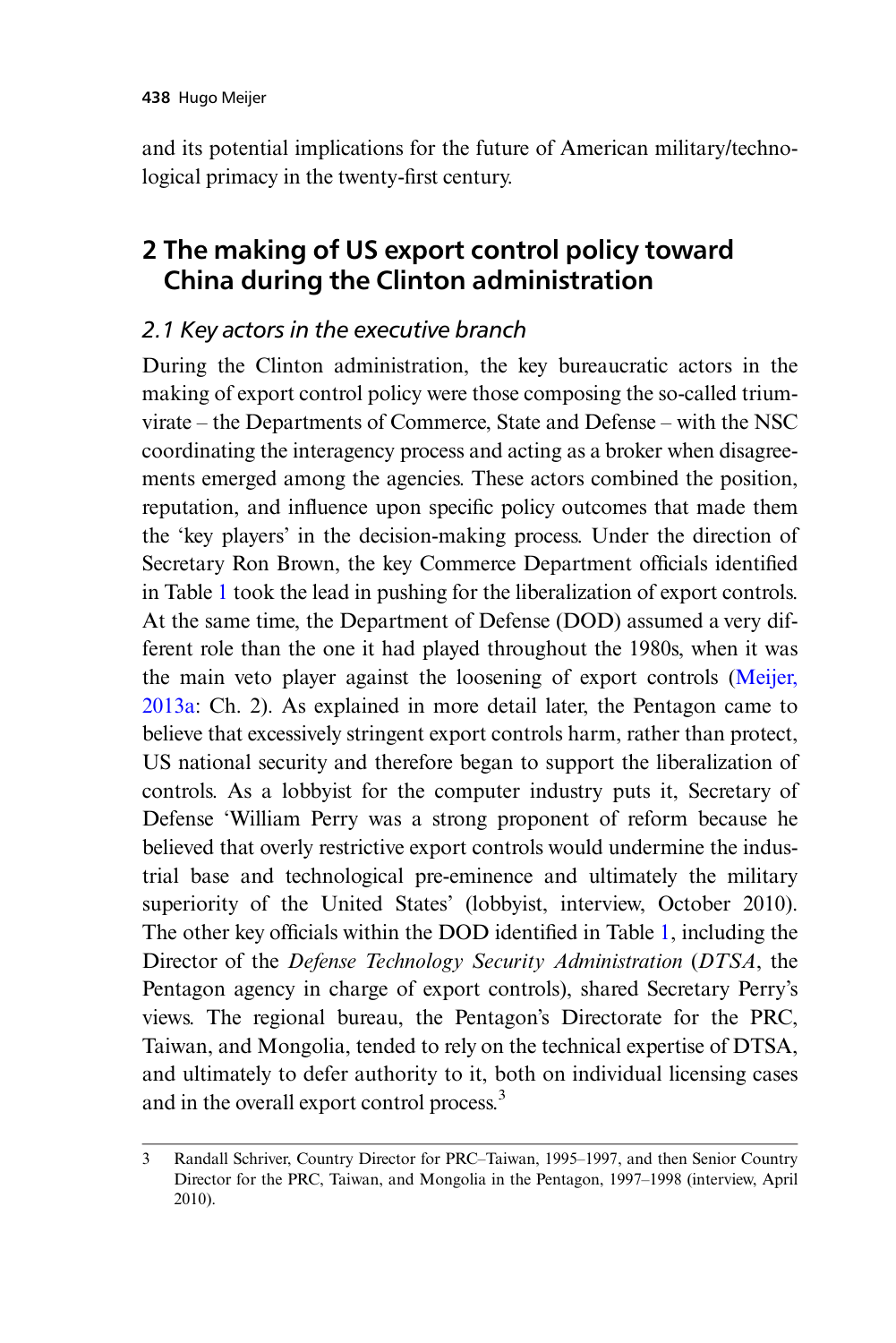| Name                             | Position                                                                                                                        | Year      |
|----------------------------------|---------------------------------------------------------------------------------------------------------------------------------|-----------|
| <b>National Security Council</b> |                                                                                                                                 |           |
| Daniel Poneman <sup>a</sup>      | Special Assistant to the President and Director for<br>Non-proliferation and Export Controls                                    | 1993-1996 |
| Gary Samore <sup>a</sup>         | Special Assistant to the President and Director for<br>Non-proliferation and Export Controls                                    | 1996-2001 |
| William Clements <sup>a</sup>    | Director for Non-proliferation and Export Controls                                                                              | 1993–1995 |
| Maureen Tucker <sup>a</sup>      | Director for Non-proliferation and Export Controls                                                                              | 1996-2006 |
| Department of Commerce           |                                                                                                                                 |           |
| Ron Brown                        | Secretary of Commerce                                                                                                           | 1993-1996 |
| William Daley                    | Secretary of Commerce                                                                                                           | 1997-2000 |
| William Reinsch <sup>a</sup>     | Under Secretary of Commerce for Export Administration                                                                           | 1994-2001 |
| Sue Eckert <sup>a</sup>          | Assistant Secretary for Export Administration                                                                                   | 1993-1997 |
| Roger Majak                      | Assistant Secretary for Export Administration                                                                                   | 1997–2001 |
| lan Baird <sup>a</sup>           | Deputy Assistant Secretary for Export Administration                                                                            | 1992-2000 |
| Department of Defense            |                                                                                                                                 |           |
| William Perry                    | Secretary of Defense                                                                                                            | 1994–1997 |
| <b>William Cohen</b>             | Secretary of Defense                                                                                                            | 1997-2001 |
| John Deutch <sup>a</sup>         | Deputy Secretary of Defense                                                                                                     | 1994-1995 |
| John Hamre                       | Deputy Secretary of Defense                                                                                                     | 1997-2000 |
| <b>Ashton Carter</b>             | Assistant Secretary of Defense for International Security<br>Policy                                                             | 1993-1996 |
| Kenneth Flamm                    | Principal Deputy Assistant Secretary for Dual Use<br>Technology and International Program                                       | 1993–1995 |
| Mitchel Wallerstein <sup>a</sup> | Deputy Assistant Secretary of Defense for<br>Counterproliferation Policy and Senior Representative<br>for Trade Security Policy | 1993–1997 |
| David Tarbell <sup>a</sup>       | Deputy Under Secretary of Defense for Technology<br>Security Policy and Director of DTSA                                        | 1994-2001 |
| Department of State              |                                                                                                                                 |           |
| Warren Christopher               | Secretary of State                                                                                                              | 1993-1997 |
| Madeleine Albright               | Secretary of State                                                                                                              | 1997-2001 |
| Lynn Davis                       | Under Secretary for International Security Affairs                                                                              | 1993-1997 |
| John Holum                       | Under Secretary for Arms Control and International<br><b>Security Affairs</b>                                                   | 1998-2000 |
| Thomas McNamara <sup>a</sup>     | Assistant Secretary for Political-Military Affairs                                                                              | 1994–1998 |
| Eric Newsom                      | Assistant Secretary for Political-Military Affairs                                                                              | 1998-2000 |
| William Lowell <sup>a</sup>      | Director of the Office of Defense Trade Controls                                                                                | 1994-2003 |

Table 1 Key executive branch actors in the 1990s

<sup>a</sup>Interviewed by the author.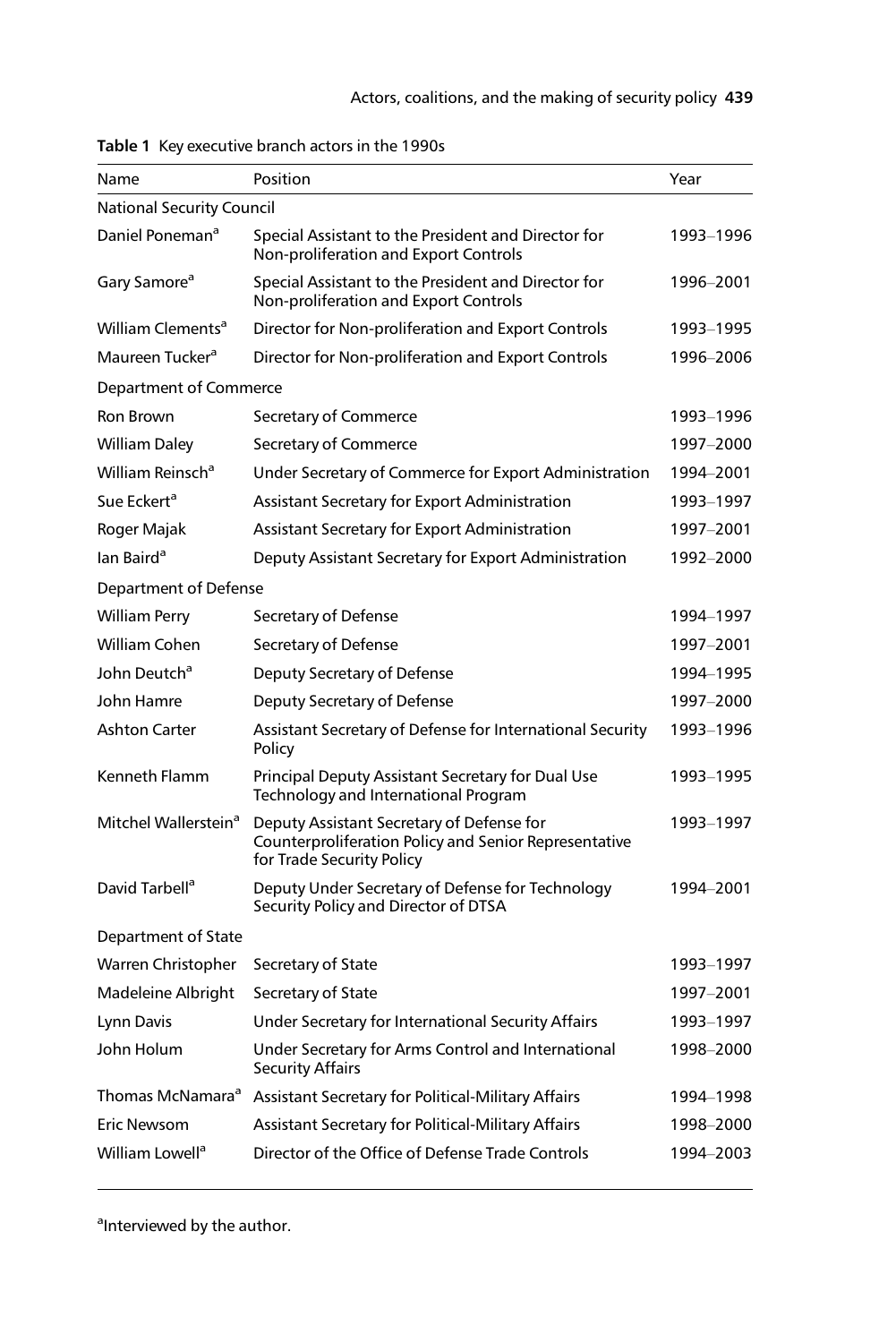The Commerce Department and senior officials (mostly political appointees) in the Pentagon tended to share relatively complementary views on the need to engage in an overall reform of the export control system while the State Department tended to resist such reform. Indeed, the key actors in the State Department (Table 1), including those within the Office of Defense Trade Controls (ODTC), were the most reluctant vis-à-vis export control reform throughout the Clinton administration. The State Department's Office for Chinese and Mongolian Affairs (the so-called China Desk) did favor a policy of engagement with China and a more factoring in of broader foreign policy considerations (namely the stability of the bilateral relationship) and economic interests in the making of export control policy toward China. The 'China Desk' therefore advocated for less stringent export controls toward the PRC. However, as the Assistant Secretary of State for East Asian and Pacific Affairs Winston Lord explains, it tended to defer decisions to the bureau within the State Department that had the technical expertise required to address export control policy (i.e. ODTC) and, as a consequence, did not weigh into very heavily in the decision-making process (interview, April 2010).

Above the triumvirate, the key actors in NSC – within the Nonproliferation and Export Controls Directorate (Table  $1$ ) – sided with the Departments of Commerce and of Defense supporting the streamlining of export controls. The NSC had a consistent approach throughout the two Clinton administrations, in terms of being 'very pro-liberalization'. <sup>4</sup> Here too, the regional division of the NSC, the Directorate for Asian Affairs, while supporting the liberalization of controls to China and expressing its views in interagency meetings, tended to defer to the Non-Proliferation and Export Controls Directorate. The Clinton administration was able to overcome interbureaucratic disagreements within the 'triumvirate' over the desirability of export control liberalization because, as Under Secretary of Commerce for Export Administration William Reinsch explains, in the triangular game between the Departments of Commerce, Defense and State, 'if you get two of the three agencies to agree on what to do you can roll the other one,' and this was possible because 'the National Security Council and the President were on our side, [i.e. of the Departments of Commerce and Defense], so for us these [interbureaucratic] fights were worthy because we

<sup>4</sup> Interview with James Lewis, export controls official in the Departments of State and Commerce throughout the 1990s (April 2010).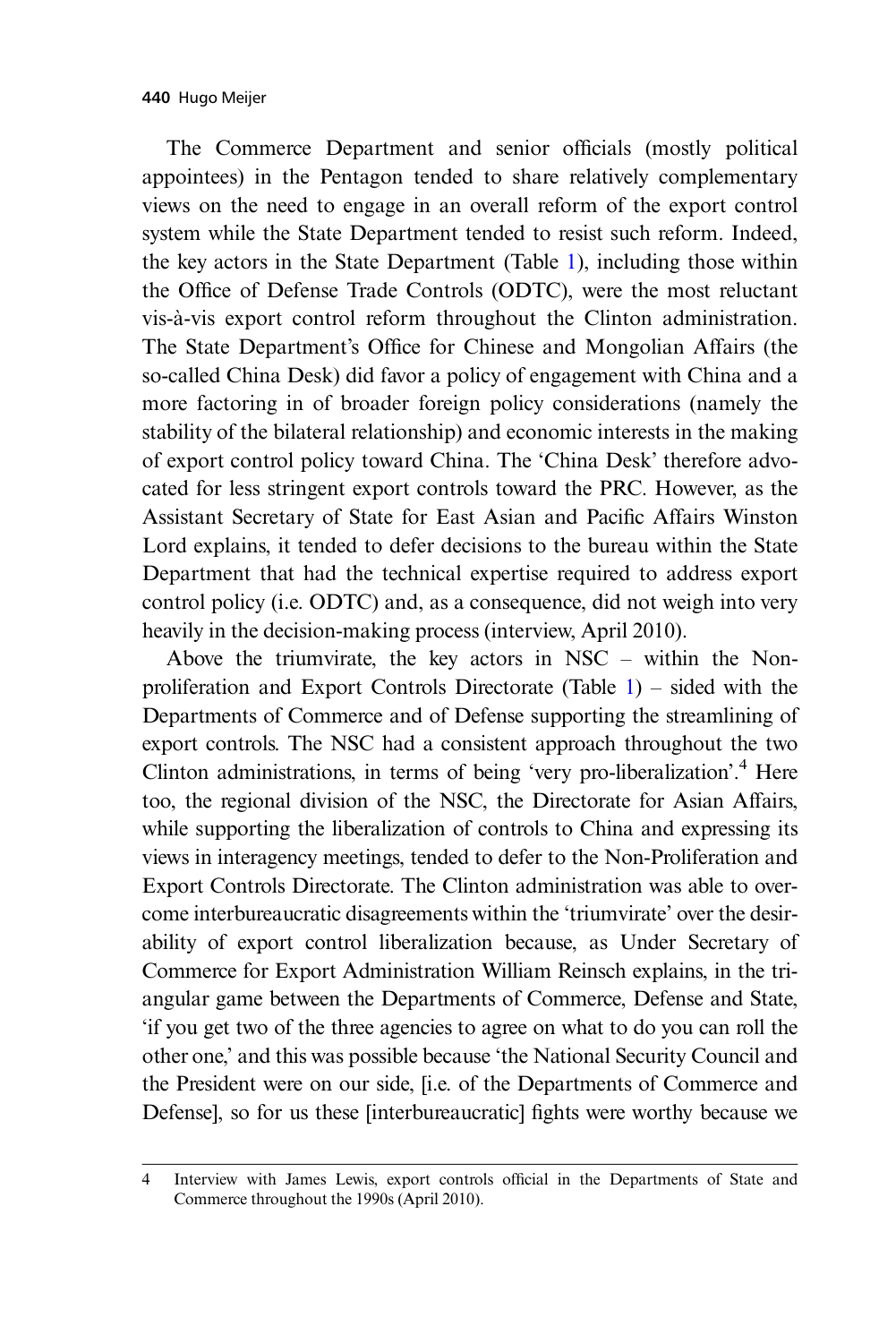knew that if we moved our way up the ladder we were likely to win' (interview, March, 2010).

### 2.1.1 Key tenets of the run faster coalition:

(i) The decreased capacity of the United States to control defense-related technology diffusion.

The Run Faster coalition was composed of aforementioned actors in the NSC, the Department of Commerce, and the Pentagon's key political appointees – supported by their backers in Congress and by the high-tech industry. This coalition pressed for the streamlining of US export controls to China (as well as to other destinations) on the basis of the following considerations. First, in the post-Cold War era, the lack of a perceived common strategic threat, as was the Soviet Union during the Cold War, led to increasingly divergent interests within the multilateral institution governing export controls (COCOM), to its consequent collapse in 1994, and eventually to its replacement with a weaker multilateral framework (the Wassenaar Arrangement).5 This, in turn, made many US restrictions unilateral and therefore ineffective. Especially in the case of China, the world's fastest growing export market, unilateral export controls would harm the US high-tech industry by putting it at a competitive disadvantage relative to foreign competitors not subject to the same levels of control, without inhibiting the PRC's ability to acquire sensitive technologies from foreign sources. Second, the rapidly increasing innovation rates and technological capabilities of the commercial sector meant that advanced technologies were becoming increasingly available on the commercial market. Coupled with China's growing indigenous capabilities, the worldwide diffusion of commercially developed technologies and the proliferation of alternative sources of supply (the so-called foreign availability of a technology) had made export controls increasingly ineffective, all the more so in the framework of a weak multilateral architecture. As a consequence of these trends, this coalition of actors came to believe that the

<sup>5</sup> The post-Cold War multilateral institution governing export controls, the Wassenaar Arrangement – which replaced the Coordinating Committee for Multilateral Export Controls (COCOM) in 1996 – lacks COCOM's unanimity rule that provided the United States, as well as each COCOM member, with the right to veto the individual exports of other member countries. The post-Cold War multilateral export control architecture is therefore a much loser system and is less effective than its Cold War predecessor.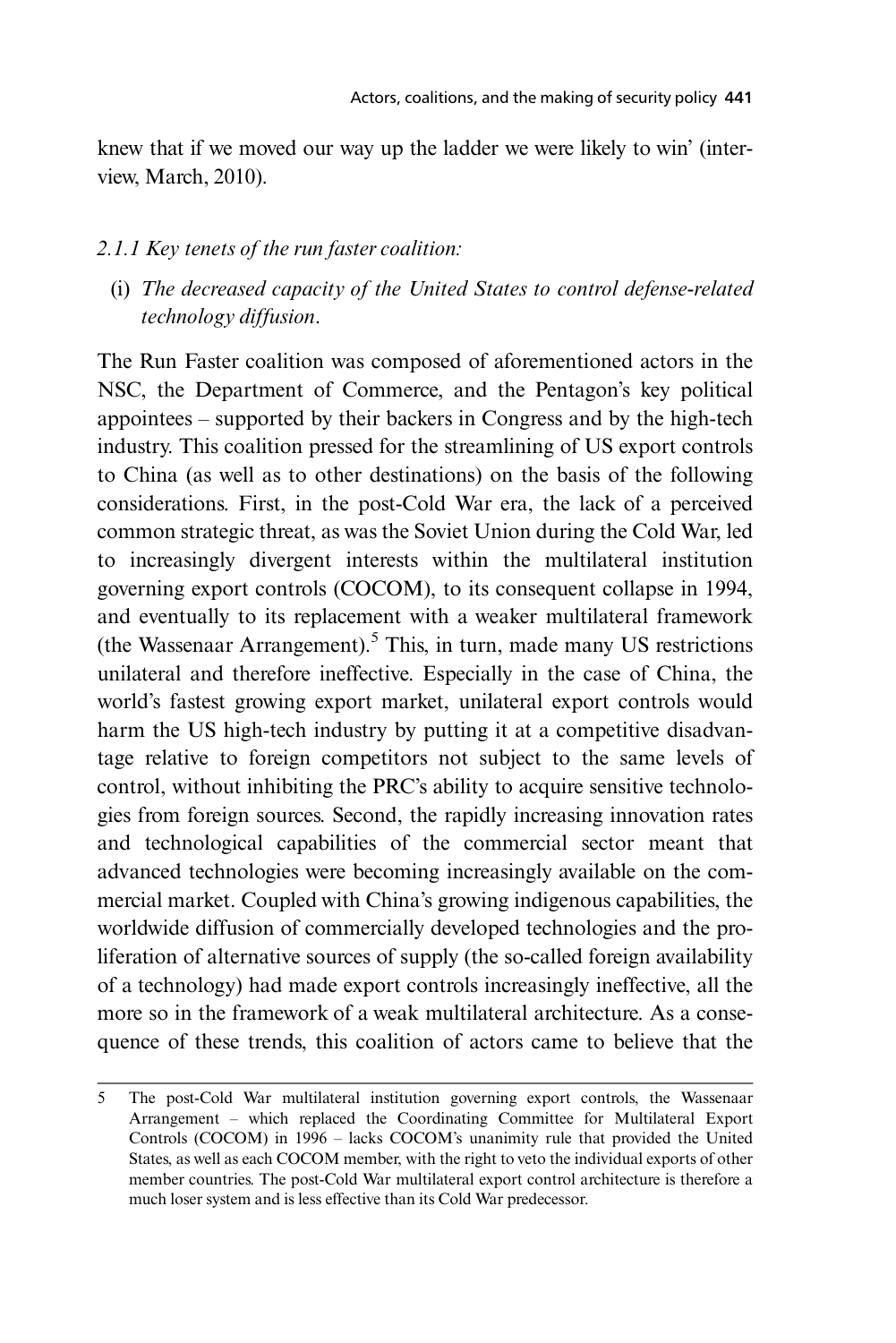ability of the United States to impose effective controls on dual-use exports had significantly eroded.<sup>6</sup>

### (ii) The commercialization of the Pentagon's industrial base.

Coupled with the erosion of the US ability to control the diffusion of dual-use technologies, the civilianization (or commercialization) of the Pentagon's industrial base led this coalition to rethink the nature of and the relationship between national security and economic interests in the post-Cold War era. Throughout the Cold War and until the mid-1980s, state-of-the-art technologies applicable to military systems were most often generated by defense contractors funded by governments and then transferred and adapted to the commercial marketplace (examples include the GPS and Internet). Since the 1980s, however, and increasingly so after the end of the Cold War, commercial research and development (R&D) expenditures gradually came to outpace government R&D funding and the gap between the two constantly widened in the post-Cold era (Brzoska, 2006). As a consequence, the center of gravity in the development of dual-use technologies, especially information and communications technologies, shifted from State-led research to the commercial private sector (Walsh, 2009: 133). Since the 1990s, as stressed by a report of the Defense Science Board, the Pentagon has therefore gone 'from relying almost exclusively on a captive US defense industry to depending more on the commercial market, both domestic and international' (DOD, 1999: 27). And the continuing trend toward the globalization of high-tech industries meant that exports had become the key to the growth and good health of the US information and communication technology sector. The Pentagon had therefore grown increasingly dependent on production and R&D by high-tech companies whose primary sales were in the civilian market and in exports.

### (iii) The shifting security/economic nexus.

The growing reliance of the Pentagon on civilian firms to supply state-of-the-art dual-use technologies had a major impact on the making of export control policy given that 'any significant restriction on exports would likely slow corporate growth and limit the extent to which profits can be put back into research and development on next-generation

<sup>6</sup> On the weakening of the US capacity to restrict the diffusion of dual-use technology, see Meijer 2011.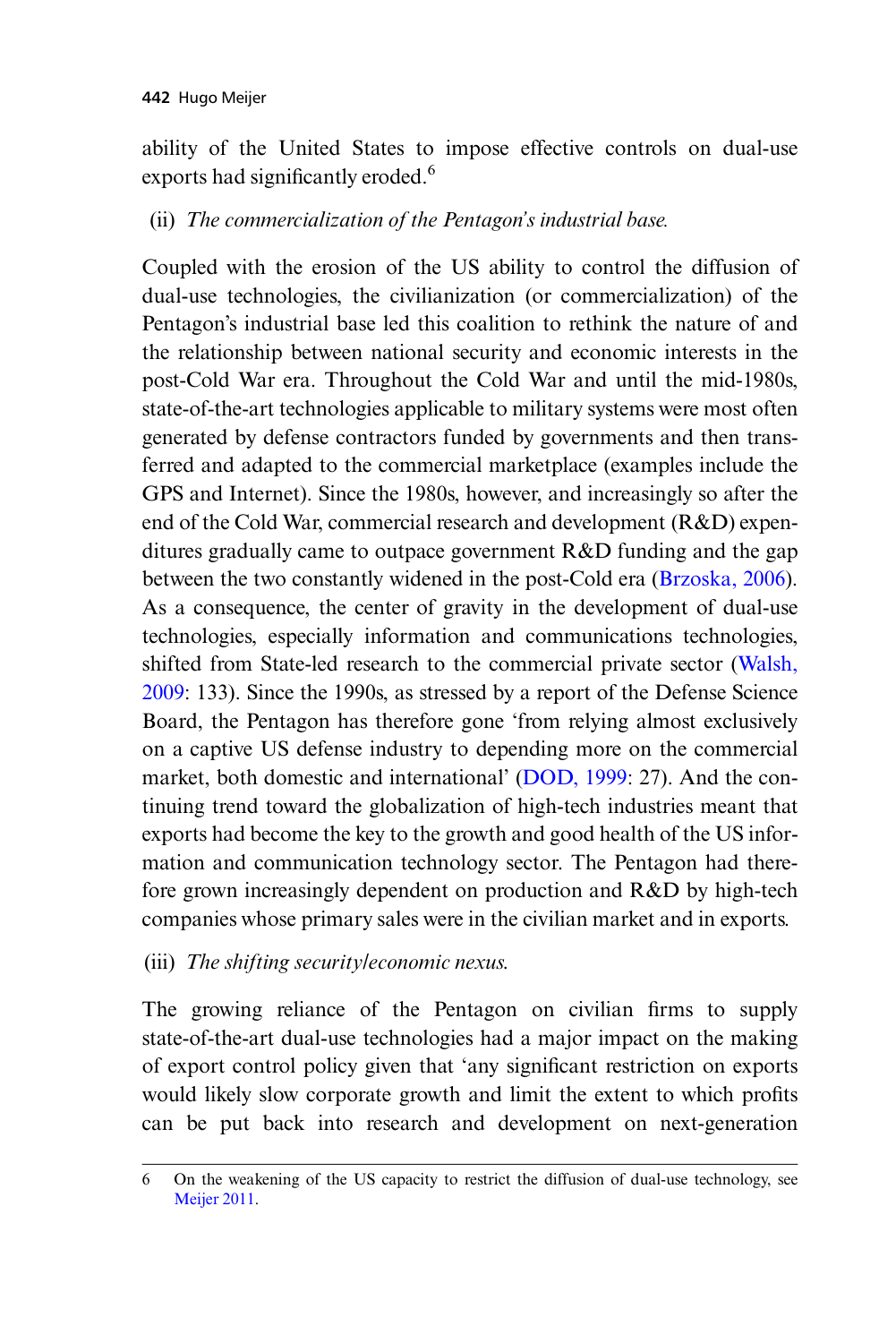technology' and thereby weaken the technological and industrial base on which the Pentagon depended ever more (DOD, 1999: 27). As Deputy Assistant Secretary of Defense Mitchel Wallerstein stated in a Congressional testimony, 'this situation requires that we be careful not to put US exporters at any unnecessary competitive disadvantage, particularly when export revenues are important contribution to profitability and to financing defense-related R&D' (Senate, 1995: 6).

Accordingly, the Run Faster coalition came to believe that, given the erosion of the capacity of the United States to control the diffusion of defense-related technology and given the growing reliance of the Pentagon on commercially developed advanced technologies, overly stringent export controls, by reducing the export revenues that US high-tech firms could reinvest into R&D on next-generation technologies, would weaken the ability of the Pentagon to access state-of-the-art technologies. As former Special Assistant to the President for National Security Affairs and Senior Director for Asia at the National Security Council Kenneth Lieberthal explains, the regulation that was effective during the Cold War now reduced the national security of the United States by inhibiting the industry's capacity to optimize R&D while at the same time not preventing the PRC from obtaining these technologies (interview, April 2010). Rather than exclusively trying to keep China 'behind' through stringent export controls, the United States should also 'run faster.' Daniel Poneman, Special Assistant to the President and Director for Non-proliferation and Export Controls at the National Security Council, points out that this coalition of actors 'realized that they needed to make a virtue of necessity and that the national security of the US was tied up in learning in how to run faster in developing new technology rather than only trying to stop people from catching up with us' (interview, August 2011). And this required a healthy and vibrant commercial high-tech industrial base. Accordingly, liberalizing export controls (together with efforts to enhance commercial-military integration and to invest in high-tech R&D) was considered necessary to stay ahead in the new post-Cold War technological, military, and economic environment.

The Run Faster coalition therefore moved beyond the traditional Cold War trade-off 'national security versus economics' by reframing the debate in terms of 'protecting national security by pursuing economic interests.' Indeed, as detailed elsewhere (Meijer, 2013a), during the Cold War, the actors involved in the decision-making process assumed a trade-off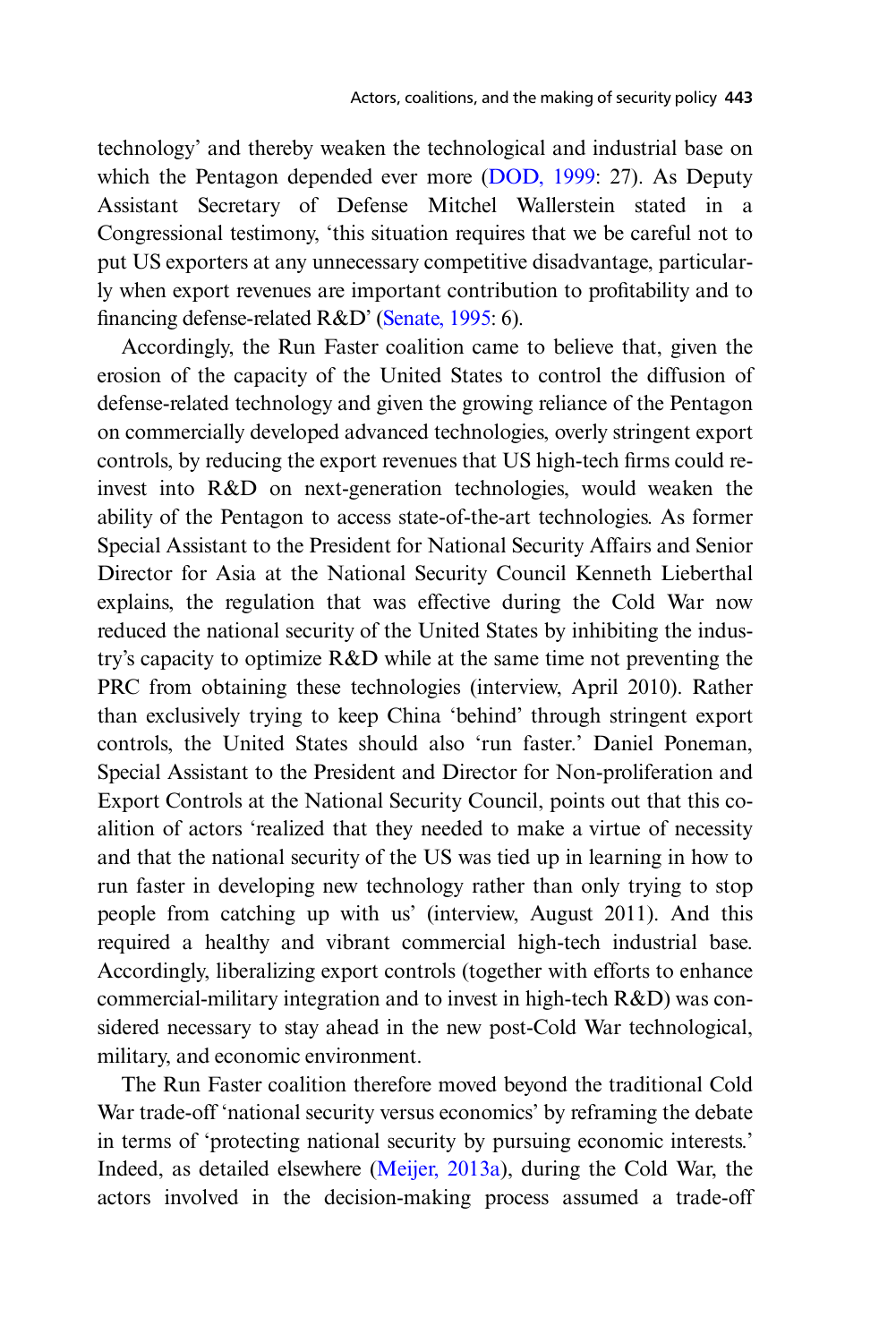between national security and economic interests. In the words of Winston Lord, US Ambassador to the PRC and later Assistant Secretary of State for East Asian and Pacific Affairs, during the Cold War:

in dealing with these sensitive exports there was always a tension between those who were mostly concerned about the security implications of dual-technologies and those who worried about our exports or trade balances. […] There was a tension between the importance of helping jobs and exports for the Americans versus giving China some technologies that could be used against our security interests' (interview, April 2010).

In contrast, as explained by Daniel Poneman, former Special Assistant to the President on nonproliferation and export controls, in the post-Cold War era a growing set of actors (the Run Faster coalition) came to believe that 'the traditional dichotomy of economic prosperity versus security is in fact a false dichotomy' (interview, August 2011). US national security and specifically the ability of the military to maintain the technological/ military lead relative to potential competitors, such as China, would therefore be achieved by promoting the economic interests of US hightech companies rather than by hindering them through stringent export controls, as was the case during the Cold War. Two key Commerce Department officials, Ian Baird and William Reinsch, later characterized this move beyond the paradigm of 'the national security versus economics' trade-off as follow: 'the traditional logic has been reversed – limiting exports hurts our national security (by impoverishing companies we depend upon) and enhancing an appropriate level of exports enhances our security (by ensuring our military has the means to 'run faster' than its adversaries)' (Baird and Reinsch, 2002: 79–80). This theme, synthesized by Reinsch in 'exports = healthy high-tech companies = strong defense,' is a key rationale of the Run Faster coalition behind the making of US export control policy (Reinsch, 1999: 4).

# 2.2 Congress and the Control Hawks

On the other side of the spectrum, the Control Hawks attempted to counter the momentum for export control liberalization brought about by the Run Faster coalition. Throughout the 1990s, the Control Hawks coalition comprised key Republican Congressmen and their staffers in both the HRs and the Senate, career officials within the Pentagon who opposed the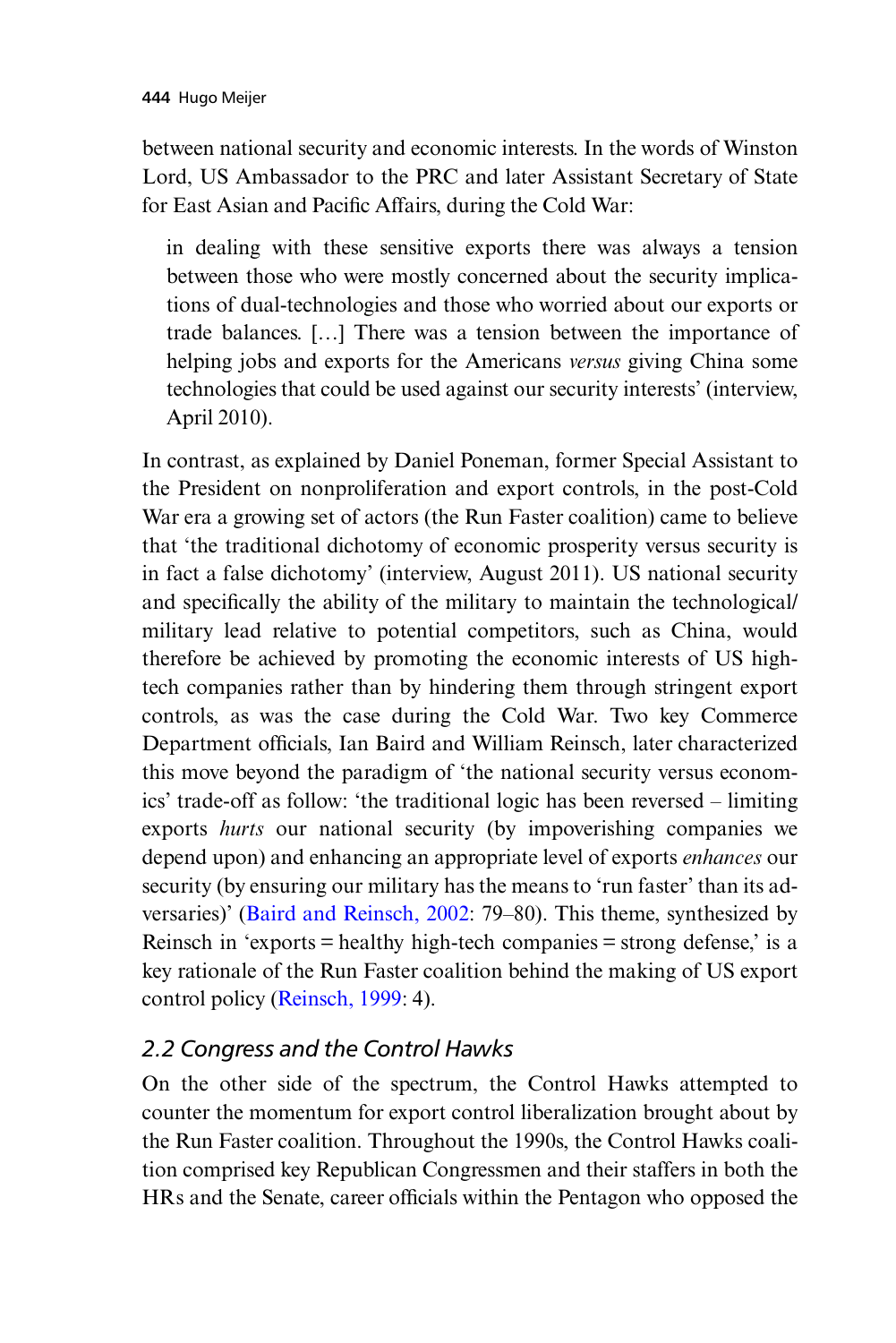policy position of the key political appointees in the Department, as well as newspaper journalists, nonproliferation think tanks, and influential former government officials (see Table 2).

| Name                           | Position                                                                                     | Year                   |  |  |
|--------------------------------|----------------------------------------------------------------------------------------------|------------------------|--|--|
| US Senate                      |                                                                                              |                        |  |  |
| James Strom<br>Thurmond (R-SC) | <b>Chairman of the Armed Services Committee</b>                                              | 1995-1999              |  |  |
| John Warner (R-VA)             | <b>Chairman of the Armed Services Committee</b>                                              | 1999-2001              |  |  |
| John McCain (R-AZ)             | Chairman of the Commerce Committee                                                           | 1997-2001              |  |  |
| Jessie Helms (R-NC)            | Chairman of the Foreign Relations Committee                                                  | 1995-2001              |  |  |
| Jon Kyl (R-AZ)                 | Member of the Committee on Armed Services<br>Member of the Select Committee on Intelligence  | 1993-1994<br>1995-2002 |  |  |
| Fred Thompson (R-TN)           | <b>Chairman of the Governmental Affairs Committee</b>                                        | 1997-2001              |  |  |
| Richard Shelby (R-AL)          | Chairman of the Select Committee on Intelligence                                             | 1997-2001              |  |  |
| US House of Representatives    |                                                                                              |                        |  |  |
| Henry Hyde (R-Ill)             | Member of the International Relations Committee                                              | 1993-2007              |  |  |
| Duncan Hunter (R-CA)           | Chairman of the Subcommittee on Military<br>Procurement of the Committee on Armed Services   | 1995-2000              |  |  |
| Floyd Spence (R-SC)            | Member of the Armed Services Committee and<br>Chairman of the Committee on National Security | 1995-1998              |  |  |
| Think tanks                    |                                                                                              |                        |  |  |
| <b>Gary Milhollin</b>          | Founder and Executive Director of the Wisconsin<br>Project on Nuclear Arms Control           | 1986–present           |  |  |
| <b>Congressional staffers</b>  |                                                                                              |                        |  |  |
| <b>William Triplett</b>        | Chief Republican Counsel to the Senate Foreign<br><b>Relations Committee</b>                 | 1997-2001              |  |  |
| <b>Edward Timperlake</b>       | Professional Staff Member of the Committee on<br>Rules in the US House of Representatives    | 1996-1998              |  |  |
| Former Pentagon officials      |                                                                                              |                        |  |  |
| Henry Sokolski*                | Deputy for Non-proliferation Policy in the Office of<br>the Secretary of Defense             | 1989-1993              |  |  |
| Stephen Bryen*                 | Deputy Under Secretary of Defense, co-founder,<br>and first Director of DTSA                 | 1981-1988              |  |  |
| Newspaper journalists          |                                                                                              |                        |  |  |
| <b>Bill Gertz</b>              | Editor, Columnist, and Reporter for the<br><b>Washington Times</b>                           | 1985–present           |  |  |
| Pentagon career officials      |                                                                                              |                        |  |  |
|                                | No specific available information                                                            |                        |  |  |

Table 2 Key actors in the 'Control Hawks' coalition in the 1990s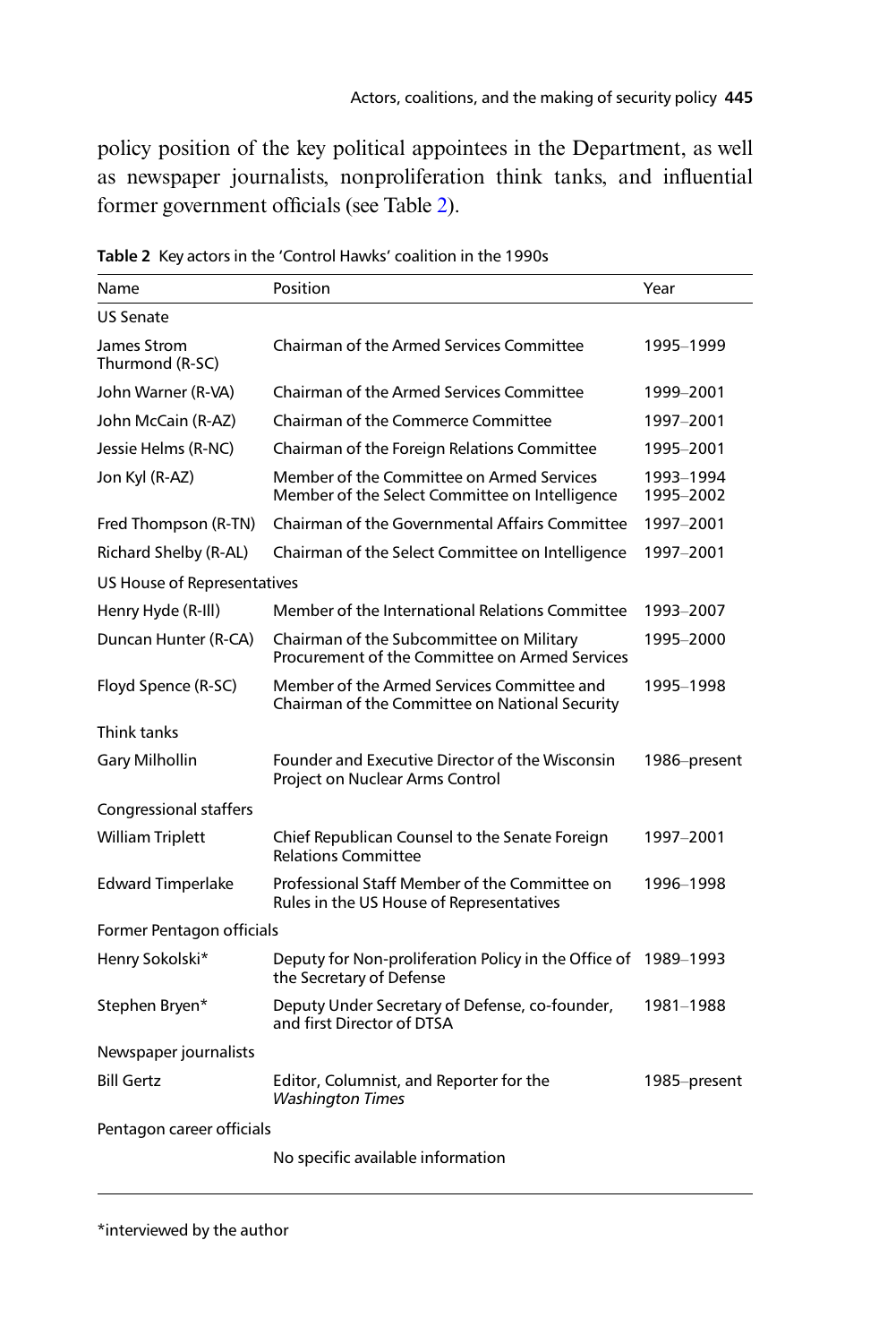Only a relatively limited number of Congressmen, and their congressional staffers, would weigh into the debates over US export control policy toward China. The Control Hawks coalition in Congress was relatively small but was very vocal and effective. In the Senate, the strongest opponents to export control liberalization were in the Committees on Armed Services, Foreign Relations, Governmental Affairs, Commerce, and the Select Committee on Intelligence. In the Senate Banking Committee, which has jurisdiction in the Senate for export controls and was more receptive to export control reform, a number of Republican Senators were supportive of the administration's reform effort, such as Senators Phil Gramm (R-TX), Chairman of the Committee (1995–2000), and Senator Michael Enzi (R-WY), as well as Democratic Senators Tim Johnson (D-SD) and Paul Sarbanes (D-MD) and Ranking Minority Member for the Democrats. The support of the liberalization of controls by Republican Senators Gramm and Enzi indicates how, while the Democrats tended to favor the liberalization of export controls, the main division was in the Republican party. As stressed by James Jochum, Congressional staffer in the Senate Banking Committee (1994–2000), 'the political split on export controls generally lies within the Republican party, it is not a Democrats versus Republicans split. [As a Congressional staffer], I always had to deal with an intra-party issue' (interview, March, 2010). In the HRs, the International Relations Committee (which has jurisdiction over export controls) and the Armed Services Committee were the most influential committees. In particular, Representatives Henry Hyde (R-Ill), Duncan Hunter (R-CA), and Floyd Spence (R-SC) led the anti-liberalization drive in the HRs. The Control Hawks opposition to the liberalization of export controls was rooted in the concern that loosening controls to China would facilitate the modernization of the PLA and thereby threaten US national security. In their view, stopping technologies flow to China was not only possible but necessary to protect US national security. They considered that the Clinton administration's export control policies were giving primacy to economic interests to the detriment of national security, assuming a trade-off between the two. Representative Spence voiced 'his concern that the Administration has placed commercial interests above US national security interests' (HR, 1996). Similarly, for Senator Thompson, 'the current licensing process is flawed because it discounts our national security interests too much in favor of promoting exports' (US Senate, 1998: 2).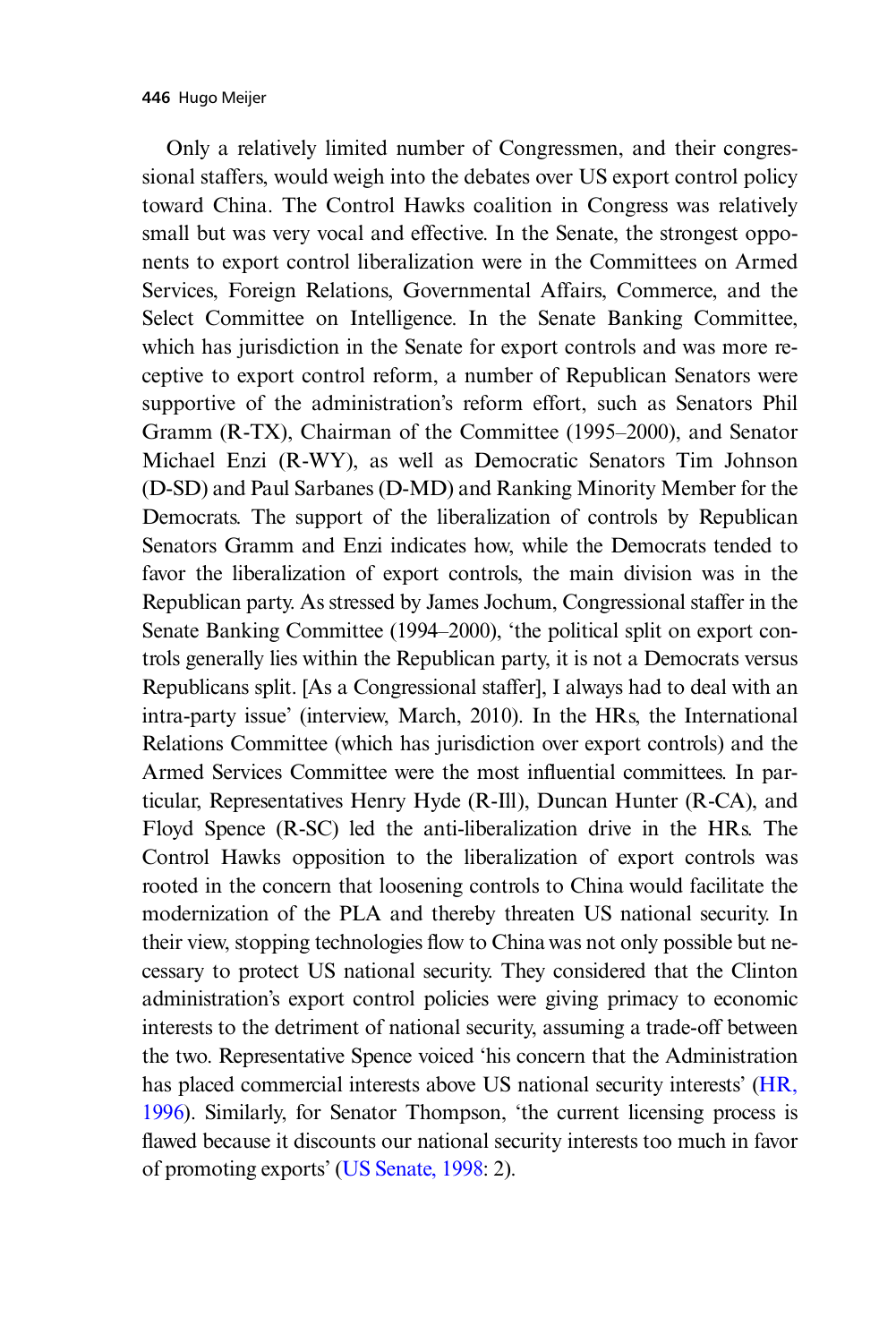An important source of information for Congressmen concerned by the potential diversion of sensitive technology to the PRC was the Wisconsin Project on Nuclear Arms Control, a nonproliferation think tank directed by Gary Milhollin. He wrote several articles stressing how the Clinton administration had sacrificed US national security for economic interests (Milhollin, 2000, 2001). Milhollin also testified numerous times in Congress voicing his concerns over the relaxation of export controls to China (US HR, 1997; US Senate, 1998a). According to several interviewees, information was often leaked by a number of career officials and engineers within DTSA – who were opposed to the policy positions of the political appointees in the Pentagon – to Congressional staffers, the Wisconsin Project, and the press (often to the *Washington Times*).<sup>7</sup> Two Congressional staffers, William Triplett and Edward Timperlake, wrote the book Red Dragon Rising: Communist China's Military Threat to America that accused the Clinton-Gore administration of having 'sacrificed national security for money [and of having] materially assisted Beijing's military ambitions' (1999: 12). According to the Los Angeles Times journalist James Mann, Triplett 'was a master of the well-timed leak [and] spoke regularly to elite newspapers, but also knew how to work with the Washington Times, the wire services, or even magazines' (Mann, 1999: 243). Bill Gertz of the Washington Times also wrote a book titled Betrayal: How the Clinton Administration Undermined American Security that criticized the Clinton administration's policies (Gertz, 1999). The ties between the Pentagon's DTSA career officials, Congressional staffers, Washington-based think tanks, and newspaper columnists allowed the Control Hawks to give a broad media echo to their concerns. Finally, a number of high-profile former Pentagon officials opposed to the liberalization of controls to China were also often called to testify in hearings before Congress, such as Henry Sokolski (Deputy for Non-proliferation Policy in the Office of the Secretary of Defense, 1989–1993) and Stephen Bryen (Deputy Under Secretary of Defense, 1981–1988) (US Senate, 1998a, 1998b).

### 2.3 The private sector

The major US high-tech companies lobbied the government both individually and through business associations to obtain the liberalization of

<sup>7</sup> Interviews with officials in the Departments of Defense, Commerce, and State, and with computer industry lobbyists (March–December 2010).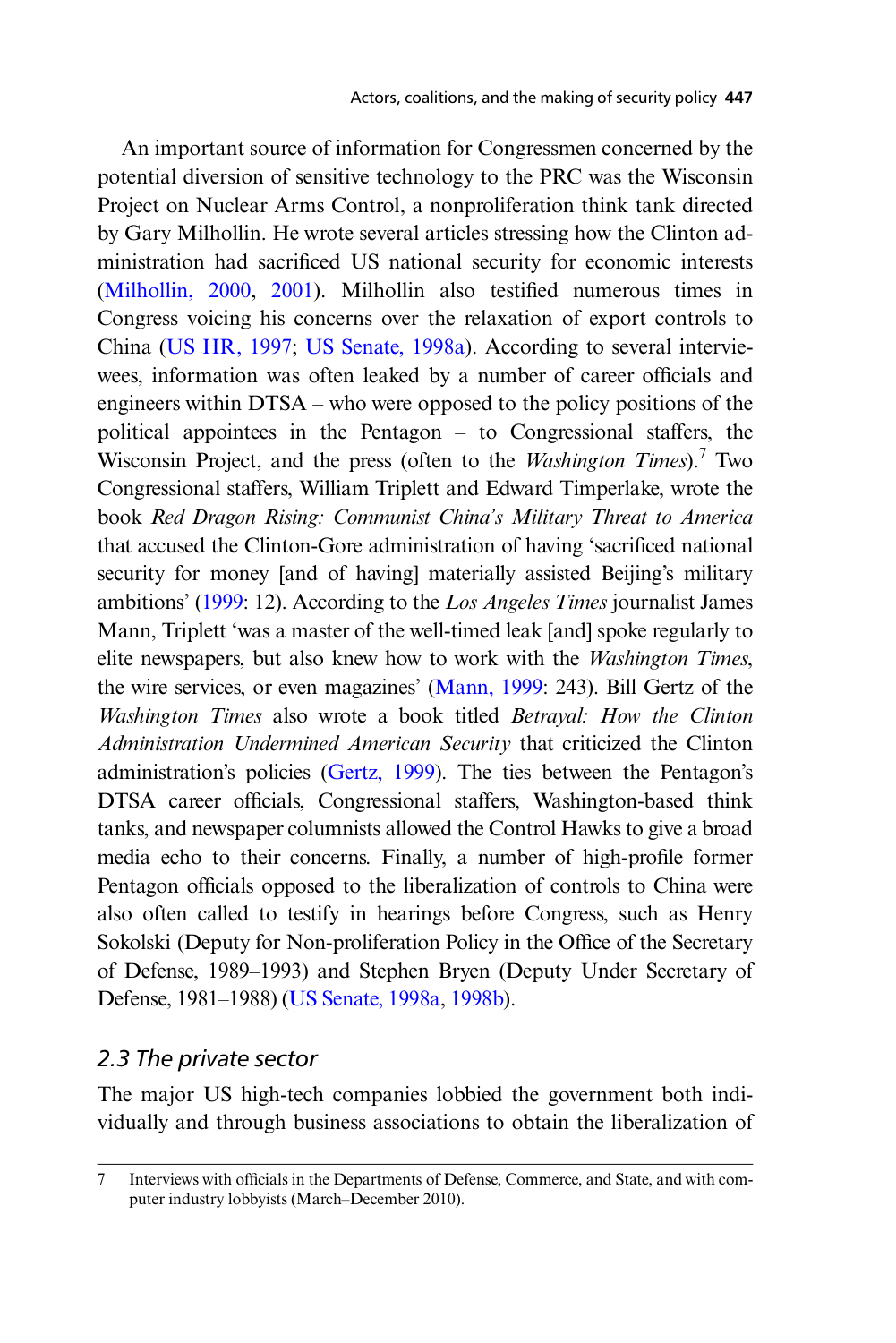controls export to China, therefore pressing in the same direction as the Run Faster coalition (although, in their case, exclusively on economic grounds). The computer industry worked primarily through the Computer Systems Policy Project (CSPP) to organize its lobbying effort. The CSPP included the CEOs of the largest US computer companies: Apple Computer, AT&T, Compaq, Cray, Data General, Digital Equipment, Hewlett–Packard, Silicon Graphics, Straus Computer, Sun Microsystems, Unisys as well as the law firm Wilmer, Cutler, and Pickering. According to a computer industry lobbyist, 'the CSPP was the most effective and visible' lobbying group on supercomputer export controls and 'it was aimed primarily at exports to China. […] The CEOs themselves would meet with members of Congress, with the Commerce and Defense Departments, once met with Clinton and with John Podesta. […] It was a very effective lobbying campaign […] because of the connections through the CSPP, through the CEOs, who had access to all of this people' (lobbyist, interview, October 2010). The CSPP, in turn, coalesced into broader coalitions, so called broad spectrum associations, such as the National Association of Manufacturers, the National Foreign Trade Council, and the Coalition for Employment through Exports. These groups represented a wider range of interests than merely sectoral interests. They tended to focus on the overall reform of US export controls (such as the reform of the Export Administration Act legislation) rather than on the regulatory changes of controls for specific technologies, which were delegated to sectoral business associations (e.g. the CSPP). In addition, throughout the 1990s, the President Export Council, chaired by Presidentially appointed Michael Armstrong, CEO of Hughes Electronics (1992–1997), included CEOs of major US high-tech companies and provided them with a forum in which to discuss export-related matters with high-level officials and from which present policy recommendations (Table 3).

# 2.4 The policy outcome: loosening supercomputer export controls

Throughout the 1990s, the Run Faster coalition competed with the Control Hawks and pressed for loosening of export controls on both national security and economic grounds. It will be shown that, in the area of supercomputers, the Run Faster coalition was able to overcome the resistance and opposition of the Control Hawks and to significantly liberalize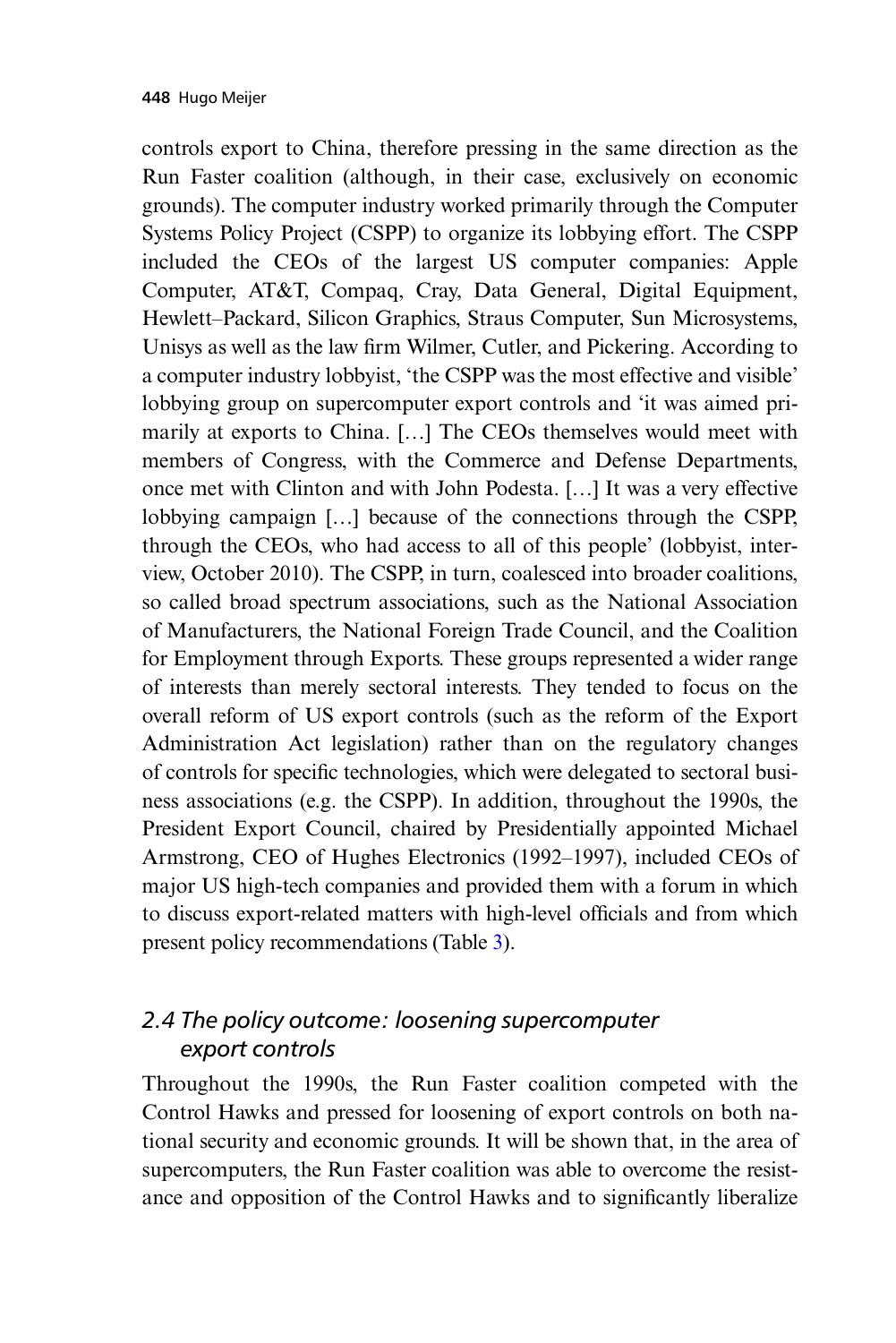Table 3 Key business associations

| OVERALL EXPORT CONTROL REFORM                      |  |
|----------------------------------------------------|--|
| National Association of Manufacturers (NAM)        |  |
| National Foreign Trade Council (NFTC)              |  |
| Coalition for Employment through Exports (CEE)     |  |
| OTHER VEHICLES FOR THE INDUSTRY'S LOBBYING EFFORTS |  |
| President Export Council (PEC)                     |  |
| SECTORAL BUSINESS ASSOCIATIONS                     |  |
| Computer Systems Policy Project (CSPP)             |  |

supercomputer export controls. In 1993, the Run Faster coalition began the relaxation of controls on computer exports to China (and other controlled countries) for computers with a data processing speed of up to 67 million theoretical operations per second, or MTOPS. A declassified briefing paper specifies that this liberalization 'released computers and related equipment from licensing requirements for which the Commerce Department received ∼\$1.5 billion worth of IVL [Individual Validated Export Licenses] applications in 1993' (DOC, 1994a). Controls on computers were then further liberalized in January 1994 up to 260 MTOPs 'thereby freeing up most lower-level computers, including many Silicon Graphic, Sun, Hewlett Packard, DEC, and IBM workstations from USG [US government] approval' (DOC, 1994b). This decontrol released an additional \$69 million worth of computers to China (DOC, 1994a). These regulatory changes started a process of gradual and constant liberalization of the control levels on the export of computers. The control parameters were raised on a regular basis between 1993 and 2002 (Fig. 1).

In 1996, the Commerce Department removed license requirements for supercomputer exports with performance levels up to 2.000 MTOPS and, as shown in Figures 2 and 3, organized target countries into four tiers with increasing levels of controls. This tier system was meant to 'permit the government to tailor control levels and licensing conditions to the national security or proliferation risk posed at a specific destination' (GAO, 1998b: 2). Tier 3 countries, in particular, included China, Russia, India, Pakistan, and Israel, where there was a risk of proliferation or diversion. For these countries, a dual control system was established which distinguished between civilian and military end-users and end-uses. HPCs up to 7.000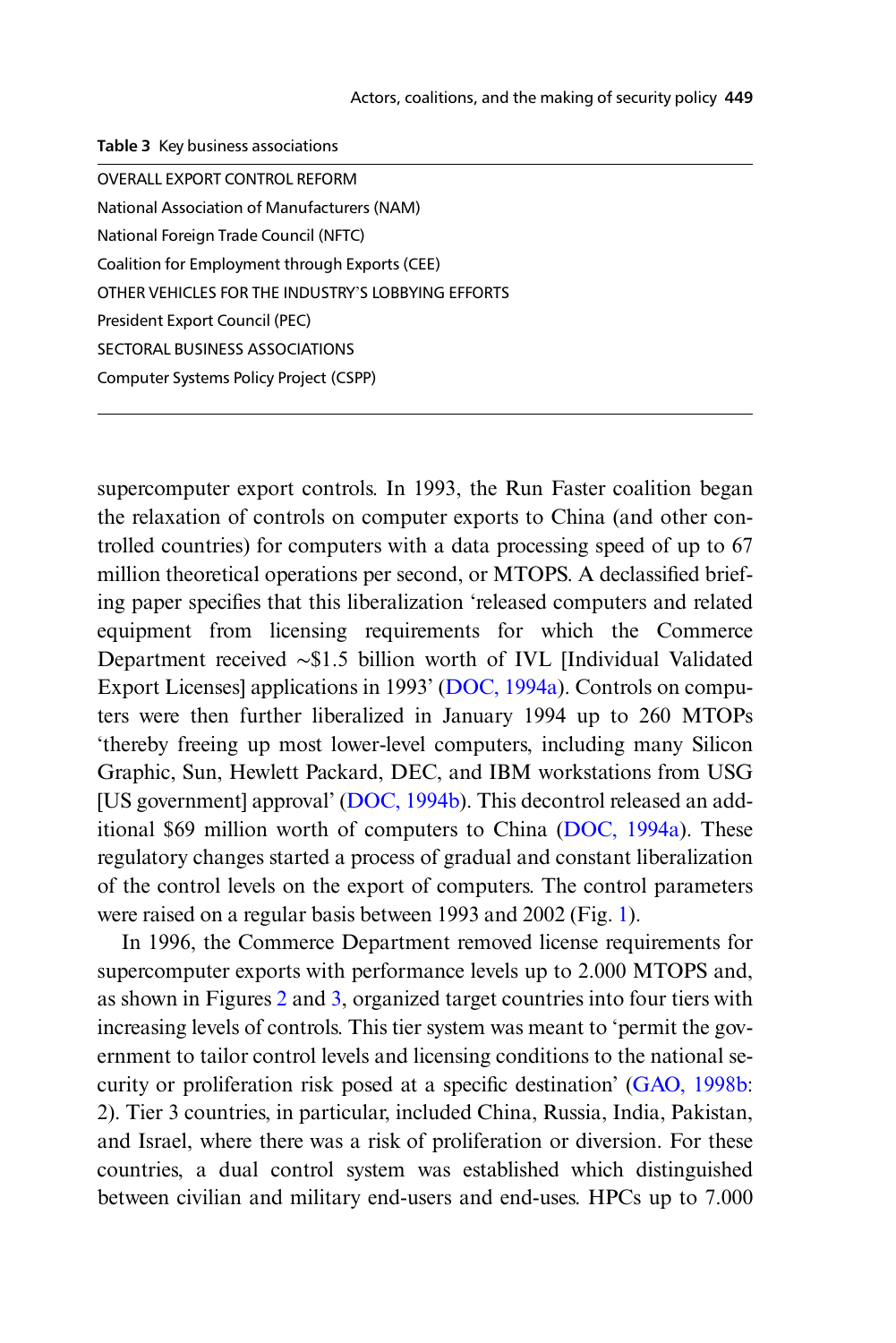#### 450 Hugo Meijer





MTOPS could be exported to civilian end-users without a license, while exports at and above 2.000 MTOPS to end-users of concern for military or proliferation of weapons of mass destruction reasons required a license (Figs. 2 and 3).

Overall, the 1996 liberalization provided 'significant benefit to the international competitiveness of the US computer industry and [affected] an estimated \$10 billion in exports' (DOC, 1996: II-2). Indeed, as a consequence of the relaxation of controls, American exports of supercomputers burgeoned throughout the 1990s. In terms of sales to China, between 1997 and 1999, the United States approved the export of 1,924 supercomputers to the PRC (Table 4) (GAO, 1999: 4). China ranked as the largest importer of US HPC between 1996 and 1999 in Tier 3 (GAO, 1998a: 5 and 1999: 15). Russia, Israel, and Saudi Arabia were the next three largest authorized importers of US supercomputers. The volume of computers sold to China exceeded the sum of those exported to the latter three.

## 2.5 The Run faster coalition's rationale for streamlining export controls

As shown earlier, the liberalization of supercomputer export controls by the Run Faster coalition affected all countries and was tailored, through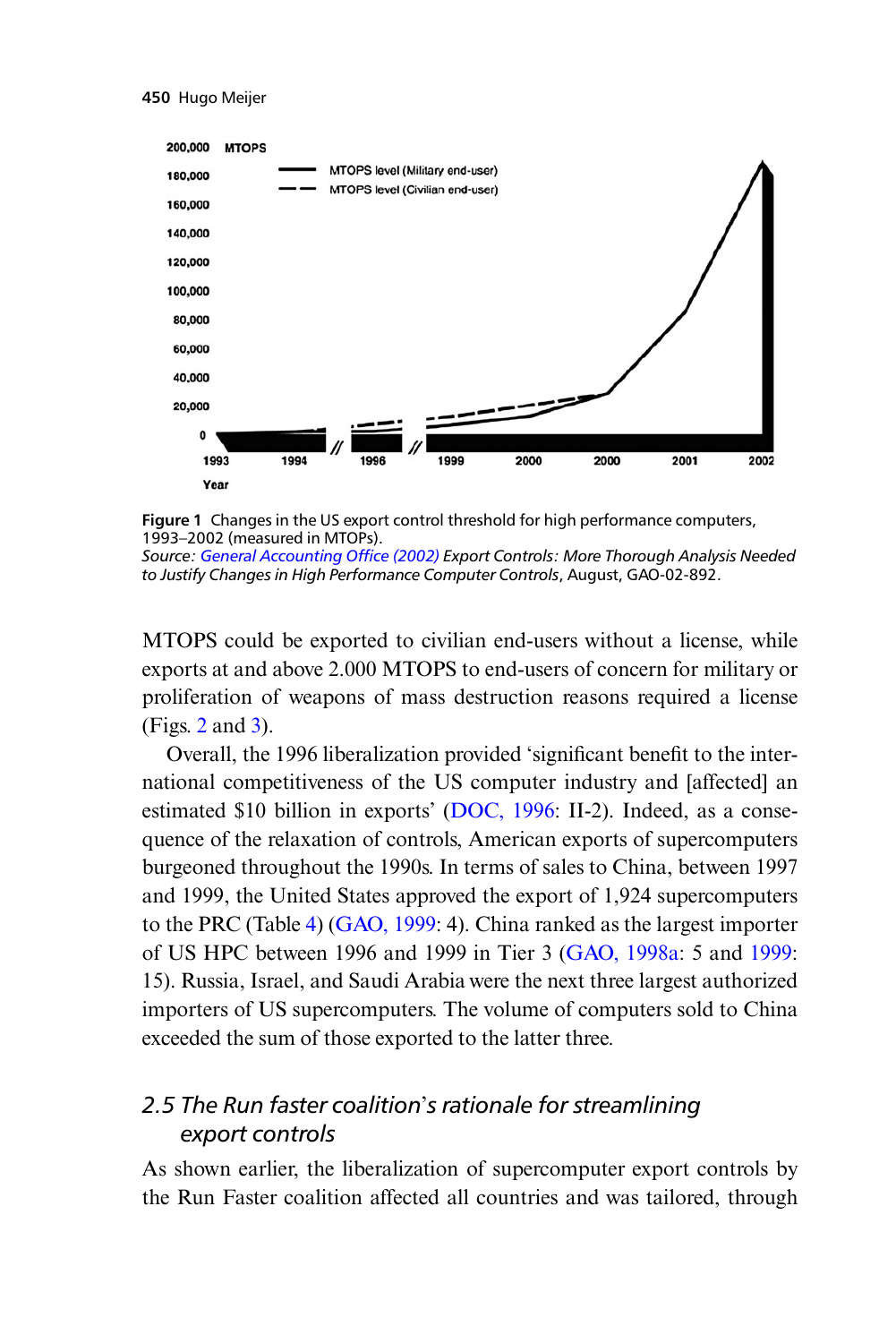| <b>Tier/Countries</b>                                                                                                                                                                                                    | <b>Restrictions/Controls</b>                                                                                                                                                                                                                                | <b>Record Keeping</b>                                                                        |
|--------------------------------------------------------------------------------------------------------------------------------------------------------------------------------------------------------------------------|-------------------------------------------------------------------------------------------------------------------------------------------------------------------------------------------------------------------------------------------------------------|----------------------------------------------------------------------------------------------|
| Tier 1: Western Europe,<br>Japan, Canada, Mexico,<br>Australia, and New<br>Zealand.                                                                                                                                      | No licenses required for<br>exports or re-exports of<br>computers to/among these<br>countries; exports of<br>unlimited MTOPS<br>permitted.                                                                                                                  | Record keeping by U.S.<br>exporters of HPCs above<br>2,000 MTOPS required.                   |
| Tier 2: South America.<br>South Korea, ASEAN,<br>Hungary, Poland, the Czech<br>Republic, the Slovak<br>Republic, Slovenia, &<br>South Africa                                                                             | Licenses required for<br>exports or reexports of<br>HPCs above 10,000<br><b>MTOPS</b>                                                                                                                                                                       | Record keeping and<br>reporting by U.S. exporters<br>of HPCs up to 10,000<br>MTOPS required. |
| Tier 3: India, Pakistan, all<br>of the Middle<br>East/Maghreb, all of the<br>states in the former Soviet<br>Union, People's Republic of uses, or to nuclear,<br>China (PRC), Vietnam, and<br>the rest of Eastern Europe. | Export licenses are required<br>for exports or reexports of<br>HPCs above 2,000 MTOPS<br>to military end-users or<br>chemical, biological, or<br>missile end-users or uses:<br>licenses required for HPCs<br>above 7,000 MTOPS to all<br>end-users or uses. | Record keeping and<br>reporting required for all<br>HPCs between 2,000 and<br>7.000 MTOPS.   |
| Tier 4: Cuba, Iran, Iraq,<br>Libya, North Korea, Sudan,<br>and Syria.                                                                                                                                                    | No computers are allowed<br>either through direct or<br>indirect trade.                                                                                                                                                                                     | Not applicable.                                                                              |

Figure 2 The tier system (a).

Source: McLoughlin G., Fergusson I., 2005, High Performance Computers and Export Control Policy, Washington, DC: Congressional Research Service.

the Tier system, to the national security concerns posed by each individual country. Nevertheless, Tier  $3$  – and within it China in particular – was the central focus of the reform effort both from a national security and an economic standpoint. As then Director of the Pentagon's DTSA David Tarbell explains, China 'was the central focus for national security. Most of the discussion for China revolved around its military modernization. The computer control were matched precisely with what we estimated were Chinese capabilities. From a national security standpoint, it was entirely driven by China' (interview, May 2010). As already mentioned, supercomputers could indeed be used by the PLA for a broad range of both military and intelligence applications. At the same time, from an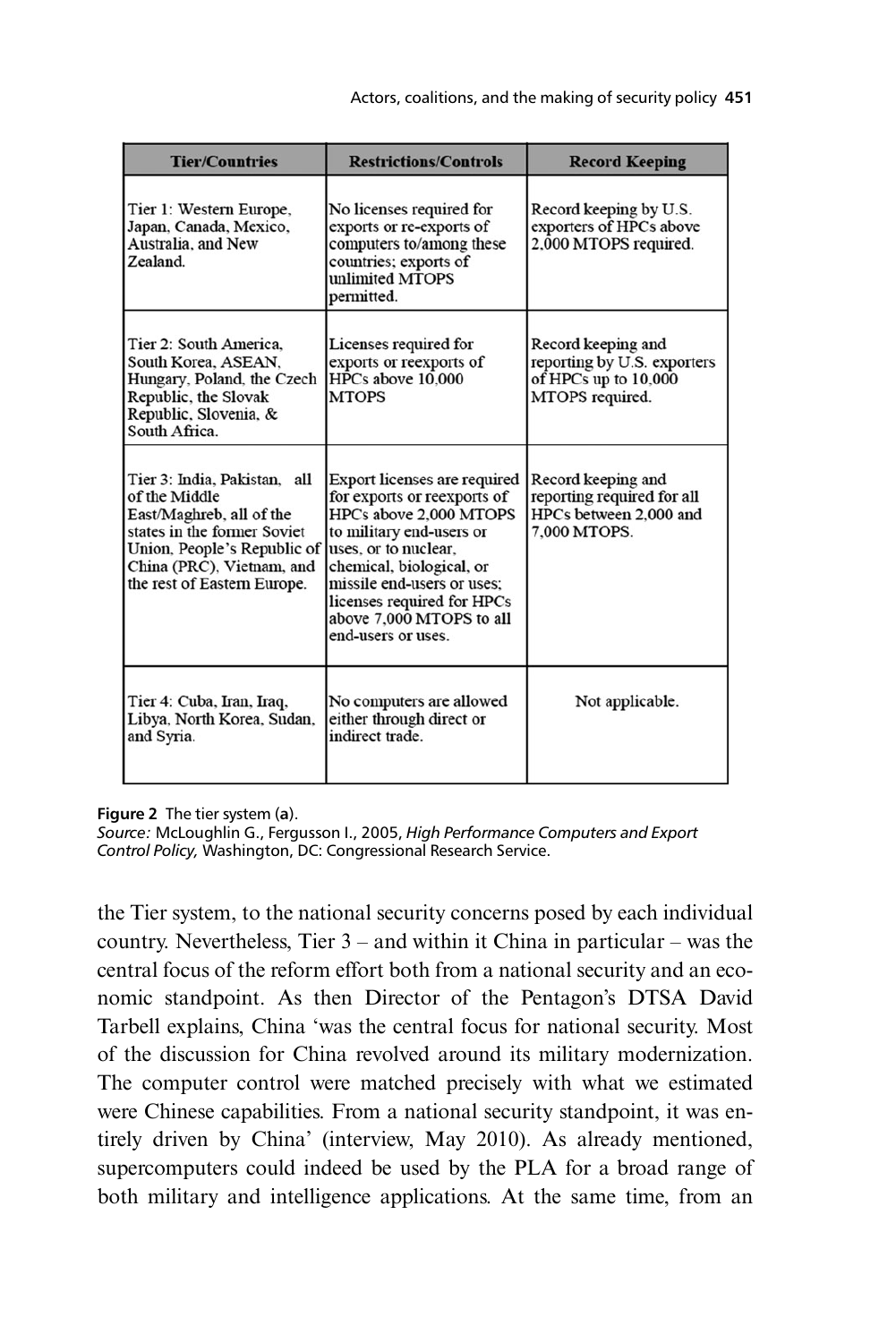#### 452 Hugo Meijer



#### Figure 3 The tier system (b).

Source: adapted from The Proliferation Primer, A Majority Report of the Subcommittee on International Security, Proliferation, and Federal Services, Committee on Governmental Affairs, US Senate, January 1998.

| Country                     | Quantity | Average MTOPs | Highest MTOPs level |
|-----------------------------|----------|---------------|---------------------|
| China                       | 1,924    | 3,610.6       | 24,750              |
| Russia                      | 503      | 3,624.4       | 16,063              |
| <b>Israel</b>               | 458      | 3,857.8       | 10,440              |
| Saudi Arabia                | 212      | 9,973.2       | 28,980              |
| <b>United Arab Emirates</b> | 191      | 3,519.6       | 12,063              |
| Algeria                     | 117      | 2,228.1       | 5,460               |
| India                       | 113      | 3,449.5       | 11,873              |
|                             |          |               |                     |

Table 4 Computers approved by the US government for export to Tier 3 countries: 18 November 1997–27 August 1999 (total approved exports)

Source: General Accounting Office, 1999, Export Controls: Statutory Reporting Requirements for Computers Not Fully Addressed, November, GAO/NSIAD-00-45.

economic perspective, China was also the focal point of interest. Tarbell points out that, throughout the 1990s,

anytime there was a discussion about export reform […] with the business community it was always about the Chinese market, it was always one of their first talking points from a commercial, economic and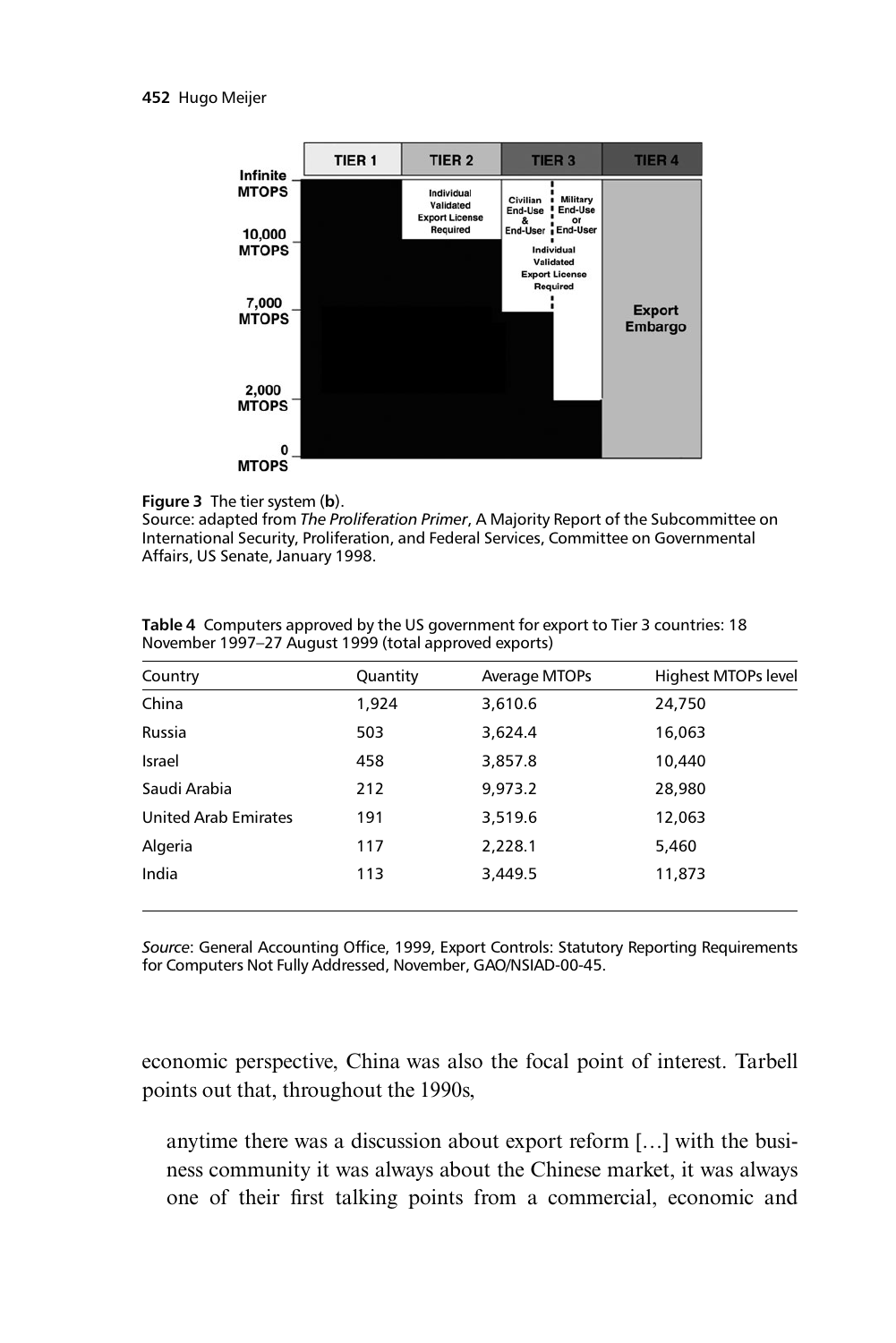competitiveness standpoint. […] The opportunities in China in terms of profits, exports, and job creation in the US were the primary motive that led US high-tech industry to push for the liberalization of US export controls (interview, May 2010)

James Jochum, then International Trade Counsel and Legislative Director for Senator Charles Grassley (R-IA), and later Assistant Secretary of Commerce (2001–2005), synthesizes the importance of China in the debates over supercomputer export controls as follows:

In the background, China was really the entire issue. Most of our export controls fell on Tier 3 countries, and so when you are talking about removing export controls, you are really talking about liberalizing controls to Tier 3. You were essentially talking about China. Russia was also in Tier 3, but the most of the exports in Tier 3 were to China. There were India and Russia too [in Tier 3], but China bought more computers than Russia and India combined [cf. Table 4]. So what we are really talking about was the regulatory standard for exports to China. (interview, March, 2010)

Specifically, the Run Faster coalition's decision to liberalize the controls on supercomputer exports to China and other controlled destinations was based on the following interrelated considerations.

First, with the computational capabilities of commercially developed information technology doubling every 18 months, as stated by the socalled Moore's law, Cold War export controls had become outdated.<sup>8</sup> Richard Van Atta, then Assistant Deputy Under Secretary of Defense for Dual Use and Commercial Programs explains that 'the Moore's law implied that the levels of commercially available computer technology was always pushing beyond the levels of controls, and that the controls were always behind the growth in computing power' (interview, May 2010).

<sup>8</sup> Interviews with William Clements, Director of Nonproliferation and Export Controls at the NSC (1993–1995), March 2010; William Reinsch, Under Secretary of Commerce Export Administration (1994–2001), March 2010; David Tarbell, Deputy Under Secretary of Defense for Technology Security Policy and Director of DTSA (1994–2001), May 2010; Maureen Tucker, Chief of Staff to the Assistant Secretary of Commerce for Export Administration (1988–1996), April 2010; Mitchel Wallerstein, Deputy Assistant Secretary of Defense for Counterproliferation Policy and Senior Representative for Trade Security Policy (1993–1997), March 2010.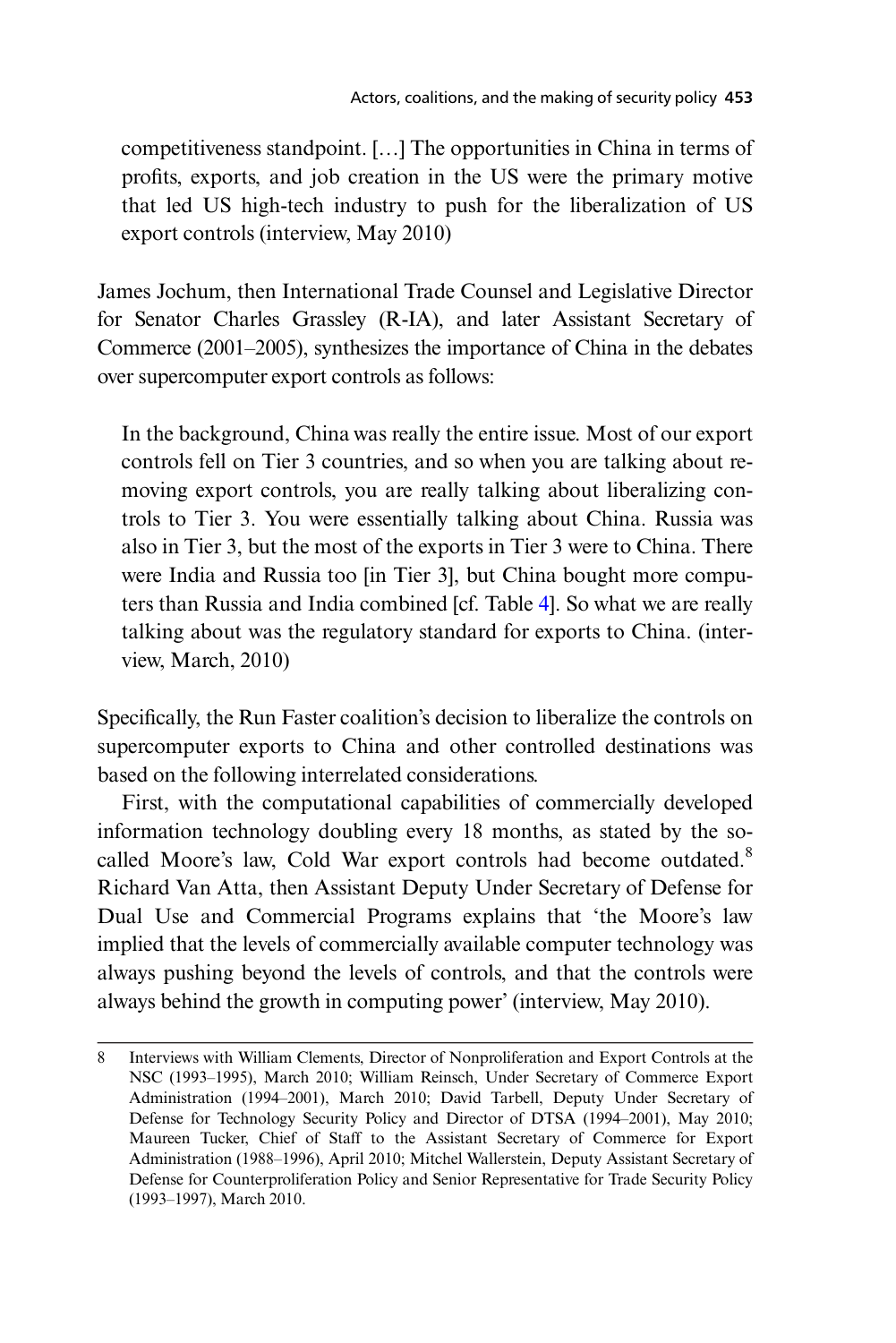A second factor was the development of 'parallel processing' (or parallel computing).<sup>9</sup> According to the Congressional Research Service (CRS), 'by the 1990s, commercial users began to more commonly link several computers with multiple processing capability together' (CRS, 2005: 3–4). Through this process, called 'parallel computing,' several independent computers are linked together by a single system of software, hardware, and network technologies, which allow many microprocessors to work simultaneously. This blurred the difference between supercomputers and mass market computers. Commercially available microprocessors that individually complied with existing export regulations could now be linked to create servers with capabilities well beyond existing supercomputer export control thresholds. The Run Faster coalition therefore concluded that, as parallel processing capabilities were widely available, this had greatly reduced the capacity of the United States to control the diffusion supercomputers and therefore made US export controls increasingly ineffective (Reinsch in US Senate, 1998: 26).

Third, the global diffusion of high computing capabilities meant that China and other countries targeted by US export controls could purchase the controlled items in foreign countries that did not impose the same level of controls than the United States.10 The microprocessors on which supercomputing relied had indeed become increasingly available on the commercial market and globally widespread, including from countries not supporting US export control policies or outside the multilateral export control regime. The percentage of the world's 500 most powerful supercomputers employing commercially available microprocessors had grown from ~10% in 1993 to 75% in 1997 (Goodman *et al.*, 1998: 14). And as Under Secretary of Commerce Reinsch (1994–2001) explains, 'the basic ingredients, the chips, the microprocessors [were] widely available and manufactured all over Asia and Europe by a variety of companies' (US Congress, 1998: 5). In Asia, beside Japan, with whom the United States had an export control agreement (the 'Supercomputer Regime'), other countries had become a source for China's acquisition of computer technology (e.g. semiconductors), such as Taiwan, South Korea and Malaysia (GAO, 2006a: 30). As a consequence, according to William Clements, Director of Nonproliferation and Export Controls at the NSC,

<sup>9</sup> Ibid.

<sup>10</sup> Ibid.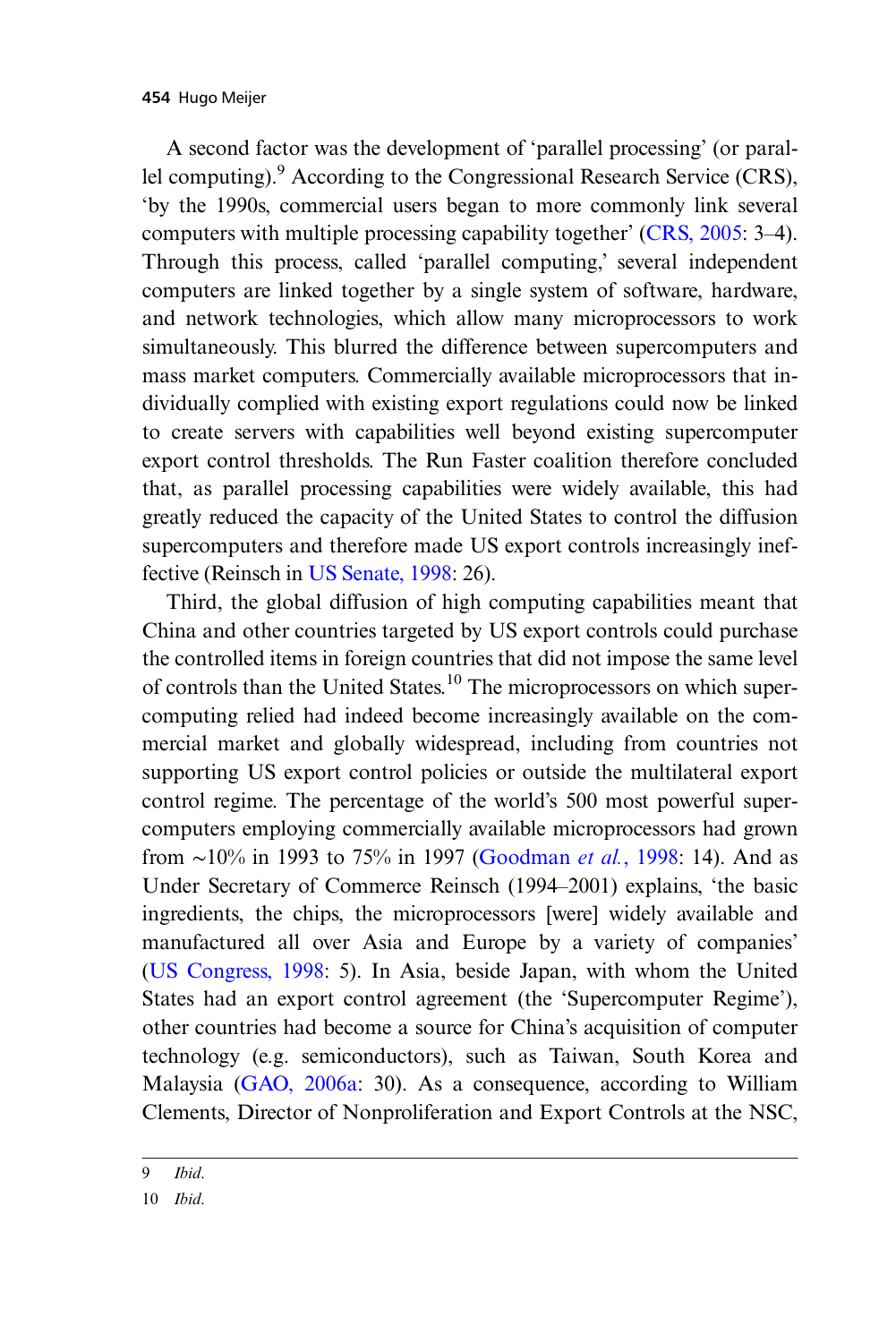'the chips became ubiquitous, you could not control them. […] The technological advances simply made the [foreign] availability of computational capability so diffuse that it became impossible to control. […] You just lost control' (interview, March, 2010). Similarly, in the words of Under Secretary of Commerce Reinsch 'however much we would like to have it otherwise, we must not delude ourselves: we cannot control the uncontrollable' (US HR, 1997: 6).

Finally, given the growing commercialization of the Pentagon's industrial base, the Run Faster coalition considered that excessively stringent controls would 'seriously damage our national security by crippling our companies just as our national security establishment's reliance on them grows' (Reinsch in US Senate, 1998: 25). In his words, 'you have the situation where the Pentagon needs IBM more than IBM needs the Pentagon. [...] So the next step is how do you keep IBM healthy and profitable? And there is only one way: exports' (interview, March, 2010). Accordingly, 'maximizing our technological leadership in this sector will inevitably have more to do with making sure we are running faster than our adversaries than it will with trying to hold them back' (Reinsch, 1999: 3). US national security would therefore be better served by liberalizing export controls on supercomputers which would support the health of US high-tech industry and, in turn, its ability to provide state-of-the-art dual-use technology to the US military.

### 2.6 Growing intercoalitions rivalry: the Cox report

After the Republicans gained the majority both in the HR and in the Senate in the mid-1990s, numerous Congressmen increasingly voiced their concerns over the impact of the Clinton administration's supercomputer decontrols on China's military modernization. The issue of technology transfers to PRC became highly politicized and enmeshed in partisan politics thereby polarizing Congress.

The Control Hawks in Congress fiercely criticized the liberalization of HPC export controls. Representative Floyd Spence, Chairman of the Committee on National Security, complained that, since the export control liberalizations, US supercomputers had 'been inappropriately shipped to military research facilities in China [and] that these unauthorized transfers have been facilitated, if not encouraged, by the administration's own relaxation of supercomputers export controls' (US HR, 1997: 1–2). Numerous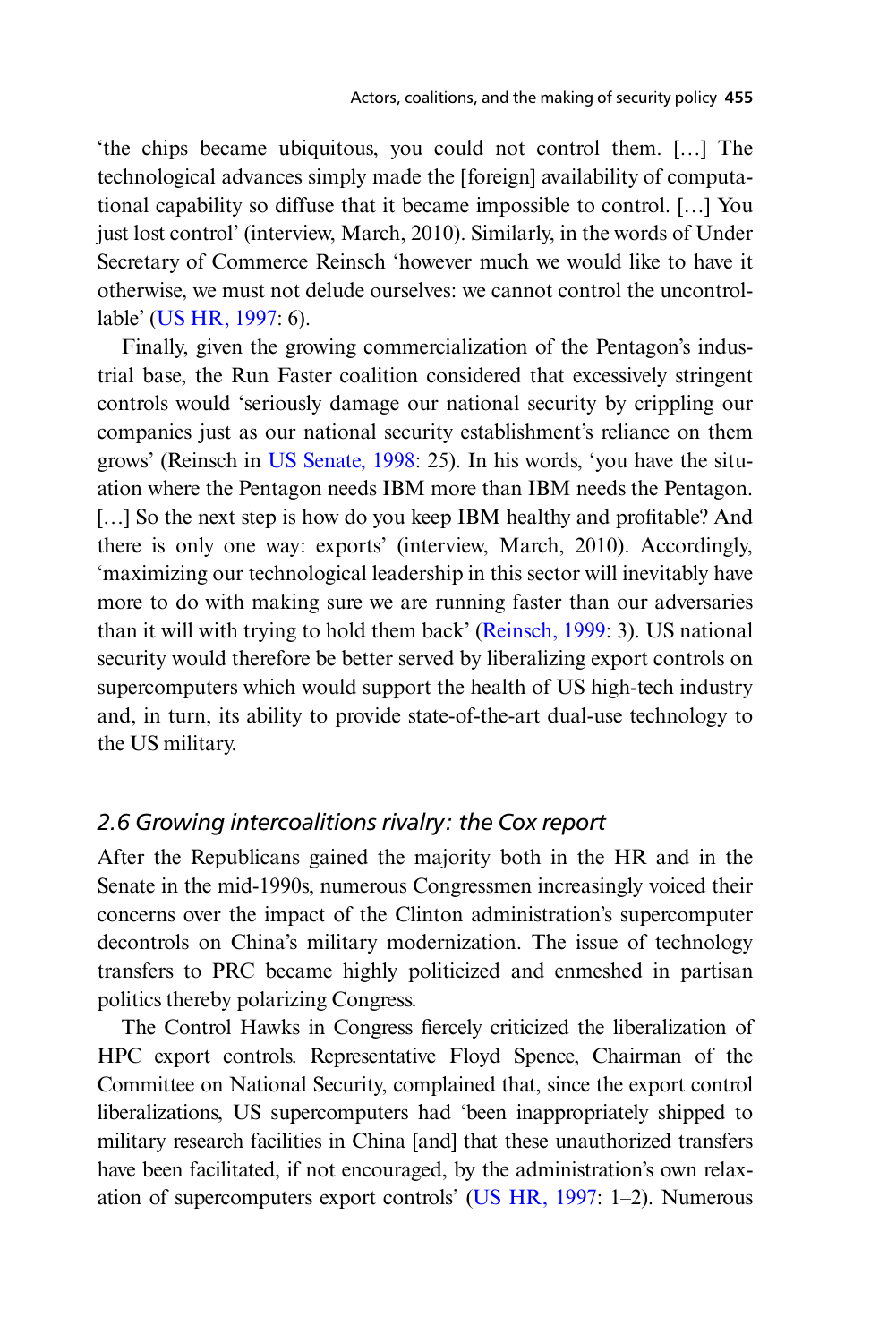hearings were held both in the HRs and the Senate to examine the national security implications of US export control policy on supercomputers and China (US HR, 1997; US Senate, 1997; Congress, 1998; US Senate, 1998). Gary Milhollin, the head of the Wisconsin Project think tank, wrote critical articles in The Washington Post such as 'With Looser Computer Controls We're Selling Our Safety Short' (2000). Similarly, in a testimony before the Senate Committee on Governmental Affairs, the Deputy Under Secretary of Defense under Reagan, Stephen Bryen, stated: 'the sale of supercomputers to China should be regarded as a crazy policy' (US Senate, 1997: 41).

In 1998, the HR created the Select Committee on US National Security and Military/Commercial Concerns with the PRC to investigate over the allegations reported in the press that, in the aftermath of launch failures of US satellites in China (manufactured by Loral and Hughes), unauthorized information had been transferred to Chinese engineers. As a former Congressional Staffer of Senator John McCain puts it, 'once it became known, Congress went at war' (interview, October 2010). The mandate of the so-called Cox Committee, chaired by Representative Christopher Cox (R-CA), did not focus exclusively on satellite launches but on any illicit technology transfer and diversion to the PRC, including supercomputers. The Committee released its final report on US technology transfers to China, the so-called Cox Report, in January 1999, which remains classified. The unclassified version of the report was released in May 1999. Among its main conclusions, the report stated that, in the aftermath of the failed satellite launches, the firms Hughes and Loral had transferred missile design and information know-how to the Chinese without the US government required export license. Furthermore, China was believed of having pursued large-scale intelligence collection, espionage and interactions with US scientists from the Department of Energy's national laboratories and stolen classified information on the most advanced US thermonuclear weapons. Overall, the Cox report accused China of having illegally obtained US missile, space and nuclear technology in order to improve the PLA military and intelligence capabilities (Kan, 1999). As far as HPCs were concerned, the report stated that the relaxation of export controls on supercomputers to China had provided the PLAwith increased computing power and speed and that the US government had no effective way to verify that supercomputers reportedly acquired for commercial purposes were not diverted to military end-uses because of the Chinese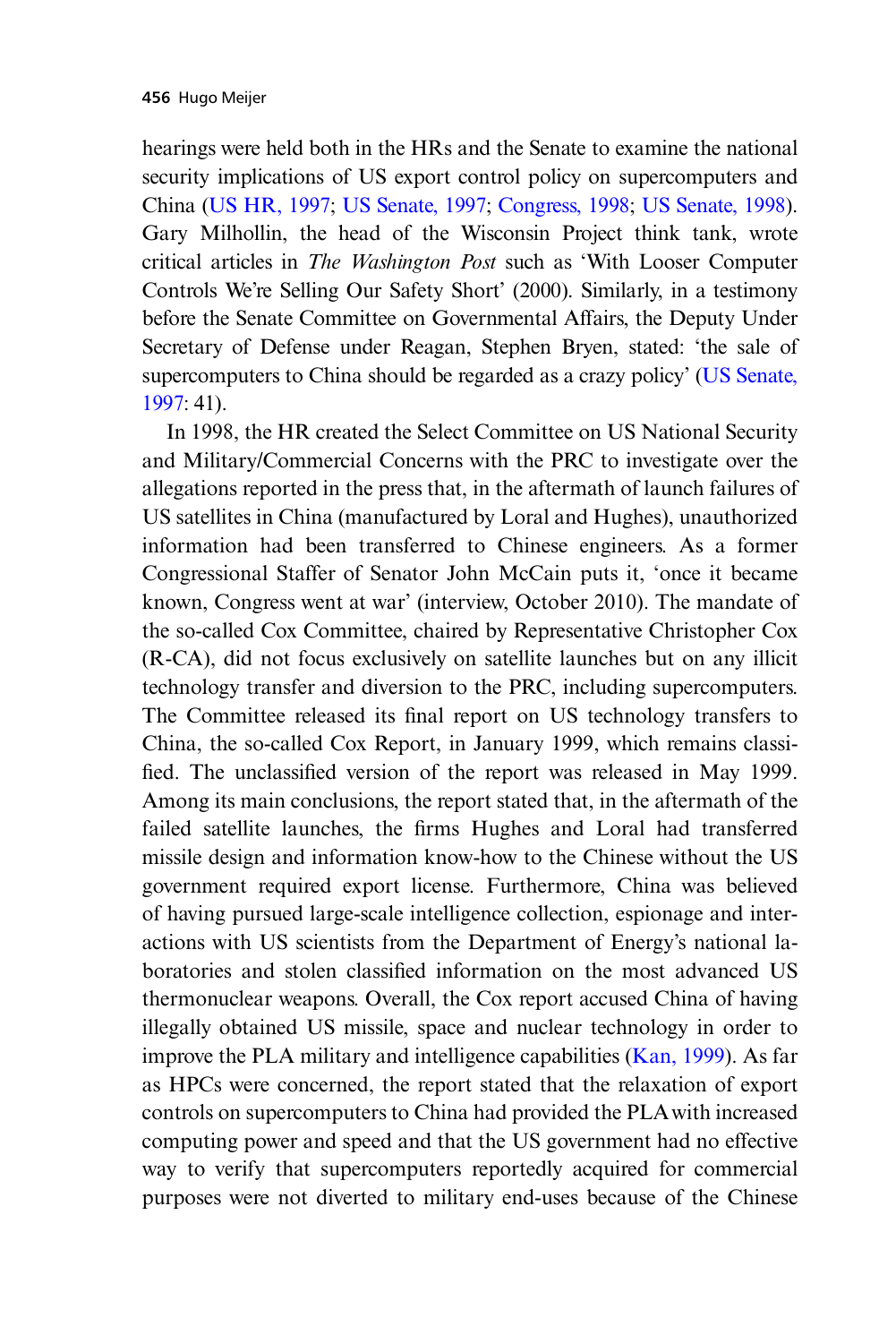(a) Legislation to require the conduct of a comprehensive review of the national security implications of HPCs including empirical testing of the extent to which national security related operations could be performed using clustered, massively-parallel processing or other combinations of computers;

(b) An annual comprehensive threat assessment of the exports of supercomputers to the PRC by the US intelligence community;

(c) Legislation requiring the establishment by the PRC of an open and transparent end-use verification for HPCs; failure by the PRC to cooperate would result in actions by the US Government such as lowering the performance level of HPCs that may be exported to the PRC and/or the denial of export licenses for computers destined to the PRC; (d) Legislation to require the Executive branch to encourage other computer-manufacturing

countries, especially those countries that manufacture HPCs, to adopt similar policies toward HPC exports to the PRC.

Figure 4 Box: The cox report's recommendations on supercomputer expert controls.

government resistance to allow post-shipment on-site verification visits  $(Fi\sigma, 4)$ <sup>11</sup>

In response to the Control Hawks' vocal concerns over the risks of supercomputer diversion to military end-users and end-uses in China, Congress passed the National Defense Authorization Act (NDAA) for Fiscal Year (FY) 1998. The legislation (in particular Section 1211) tightened the informational requirements related to supercomputer exports controls to Tier 3 countries (US Congress, 1997). First, it established requirements for advanced notification by the exporters as well as for postshipment verifications. Second, in order to raise liberalize supercomputer export controls, the President would have to justify the new control parameter in a written report to be submitted to Congress. Third, the President would have the authority to move countries out from Tier 3 to other Tiers, with a prior notification to Congress, but not if (i) the country was nuclear weapons state and not a member of NATO and (ii) the country was a signatory of Non-Proliferation Treaty and listed in Annex 2 of the Comprehensive Test Ban Treaty (US Congress, 2000). In the words of William Greenwalt, Professional Staff Member in the Senate Armed Services Committee, this third provision was 'directed right at the Chinese,' at making sure that China would not be moved out from Tier 3 (interview, May 2010). In fact, according

<sup>11</sup> The conclusions of the Cox Report were however controversial and a 1999 DOC report denied many of its findings: 'there is no evidence that the computers being used [in Chinese nuclear laboratories] are US made HPCs or that they have been diverted to such end-uses. [...] The [Cox] report cites a number of hypothetical cases where the Chinese could be using computers for military purposes. Most of these applications could be performed on commercially available workstations and personal computers. They do not require supercomputers' (DOC, 1999: 13).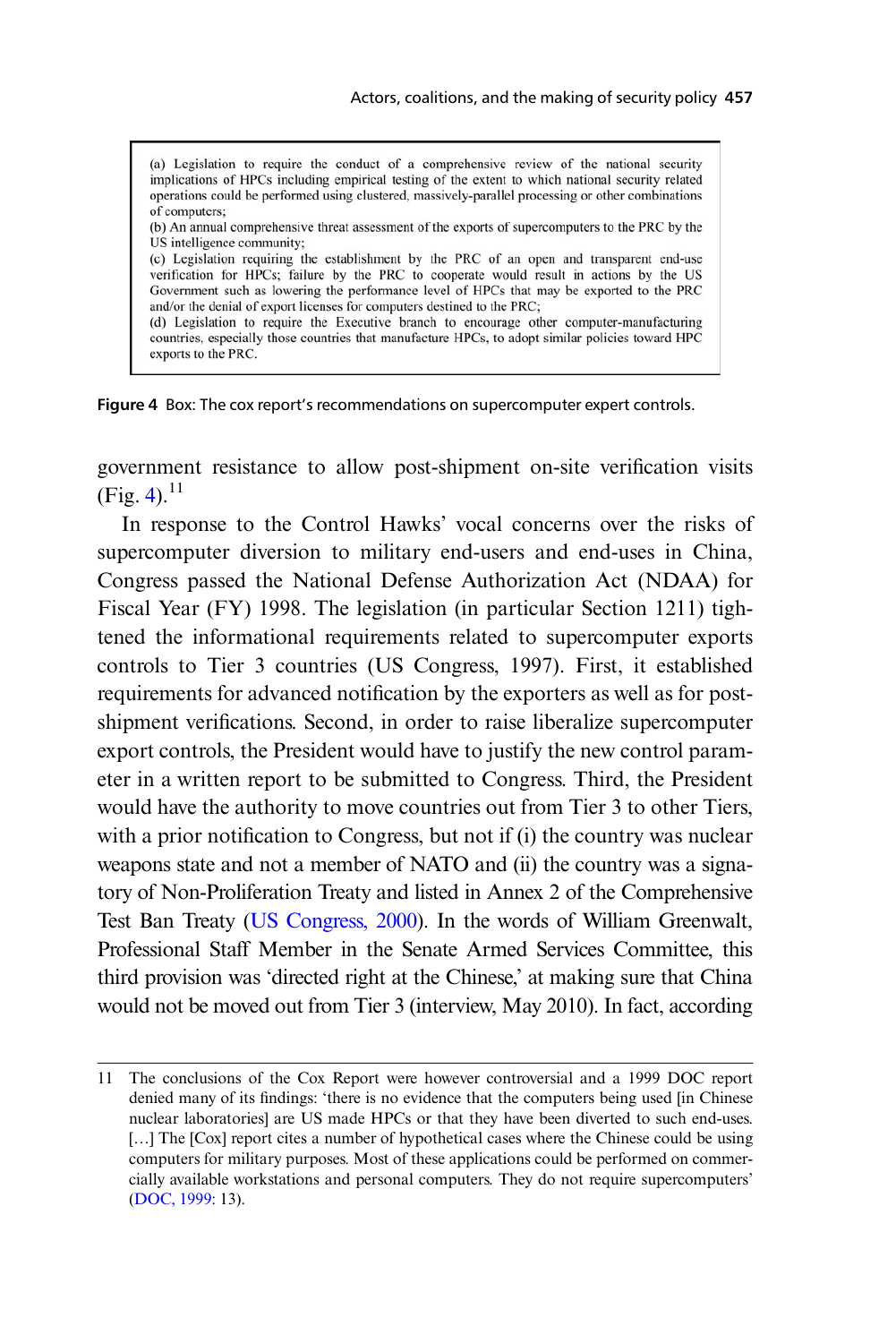to a number of interviewees, the whole NDAA provisions on export controls de facto targeted China. Although the language of the legislation did not specifically mention China, the focus of the NDAA was clearly 'an anti-China issue' (interviews with Greenwalt and with lobbyist, October 2010). The Run Faster coalition strongly opposed the NDAA requirements. Under Secretary of Commerce Reinsch expressed his discontent in a testimony before the National Security Committee, chaired by Fred Thompson, arguing that these provisions made 'no technical sense' and were an attempt by the Congress to 'micromanage export control policy' (US HR, 1997: 6–7). Similar concerns were expressed by key political appointees in the Pentagon (Wallerstein in US Congress, 1997). Nevertheless, in 1999, despite the Run Faster coalition's opposition, the Congress passed the 2000 NDAA which further required the President to submit a report to Congress that would (i) assess the cumulative impact of licenses of military-related technologies granted to countries and entities of concern and (ii) conduct a comprehensive review of the national security implications of exporting supercomputers to China.

Nonetheless, these legislative provisions did not give to the Congress a veto right on export control liberalizations. They just imposed upon the President an informational requirement. In fact, despite the political upheaval generated by the Cox Committee, the acrimonious tensions over the various NDAA provisions, and the attempts by the Control Hawks to reimpose stringent restrictions on supercomputer exports, the liberalization of computer controls continued in the last years of the Clinton administration. Indeed, throughout 1999 up until January 2001, the distinction between civilian and military end-users was dropped and the steady liberalization of supercomputer export controls continued, raising the thresholds up to 85,000 MTOPs (cf. Fig. 1). The Run Faster coalition was therefore able, despite the opposition of the Control Hawks, to pursue the liberalization of supercomputer export controls to China, and other Tier 3 countries, until the very last month of the Clinton administration – which continued apace during the George W. Bush administration.

# 3. The making of US export control policy toward China during the George W. Bush administration

The Bush administration's first change to HPC export controls was announced on 2 January 2002, and took effect on March 5. The controls threshold for Tier 3 countries (such as China, Russia, and India) was raised from 85,000 to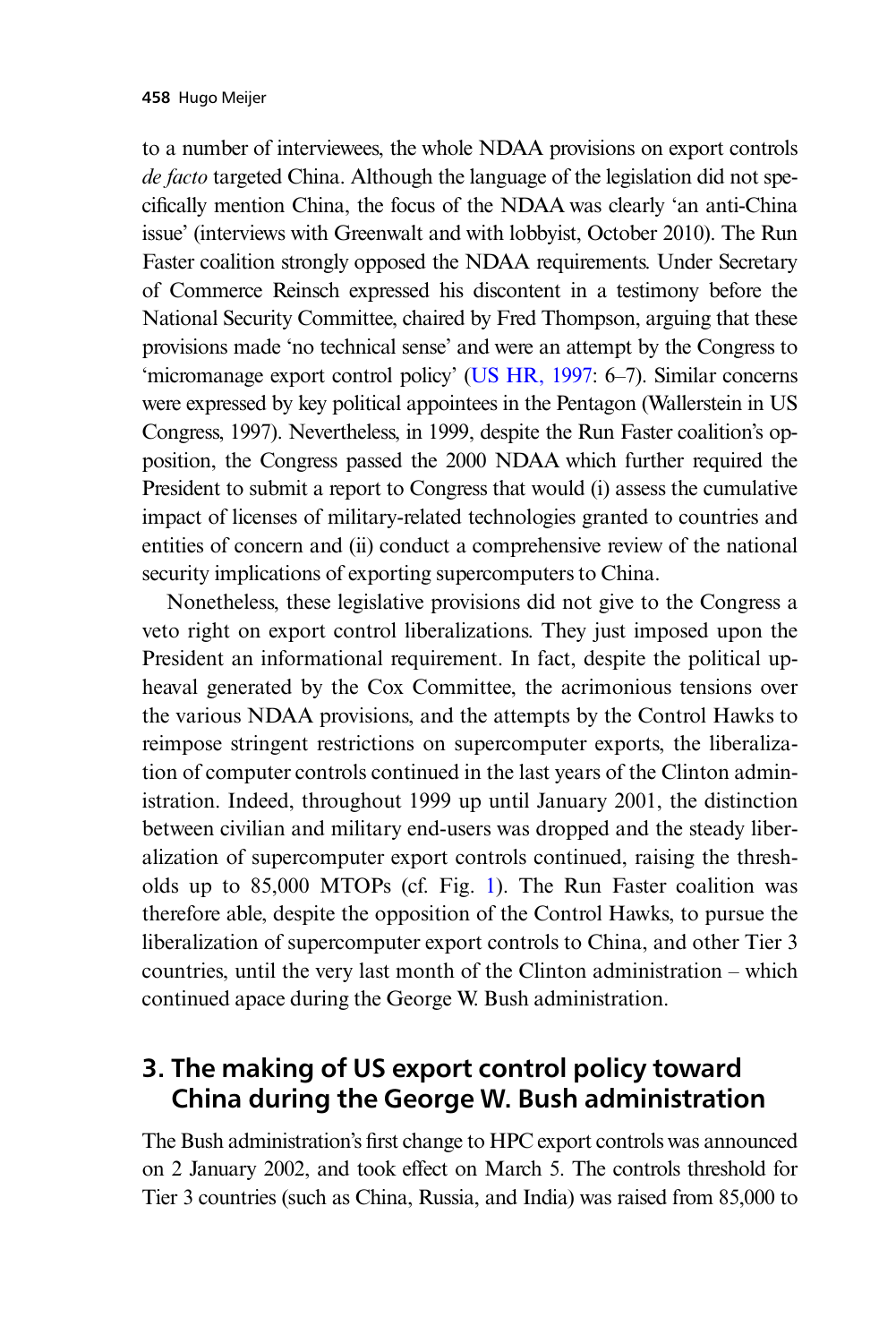190,000 MTOPs (Fergusson and McLoughlin, 2006: 13). Having described the opposition of the Control Hawks to this loosening of US supercomputer export controls, this section examines the changing bureaucratic politics of the Bush administration. It will be shown that despite an overall more conservative approach to export control policy of the Bush administration relative to its predecessor, and despite initially strong interagency disagreements, a consensus gradually emerged within the interagency debates on supercomputer export controls around the key tenets of the Run Faster coalition. This, in turn, eventually resulted in a liberalization of US export controls on supercomputers that continued in the second half of the 2000s, thereby attesting the preponderance of the Run Faster coalition over the Control Hawks in the first decade of the twenty-first century.

# 3.1 The control hawks' opposition to the liberalization of controls

Several key Control Hawks – most notably in Congress (see Table  $5$ ) – opposed the liberalization of export controls to China throughout the 2000s, as they had done in the 1990s. Assistant Secretary of Commerce for Export Administration (2003–2006) Peter Lichtenbaum specifies that within Congress 'there was a lot of uncertainty regarding Chinese military intentions and a desire to err on the side of caution when exporting sensitive technologies the Chinese military might be able to get some advantage from.<sup>12</sup> According to William Reinsch, President of the NFTC (2001present), 'the administration came under pressure on the Hill, from [the Chairman of the House International Relations Committee (R-IL, 2001– 2007)] Henry Hyde among others, to do something about China. Hyde was in the group of very conservative Republicans who supported much stronger controls and pressed the administration to do something about that' (interview, March, 2010). During a Congressional hearing, Republican Senator Fred Thompson (R-TN), member of the Select Committee on Intelligence (2001–2002) and former Chairman of the Governmental Affairs Committee (1997–2001), strongly criticized the two core tenets of the Run Faster coalition brought forward to justify the liberalization of supercomputers: first, the growing inability of the United States to control the diffusion of supercomputer-related technology and, second, the idea that excessively

<sup>12</sup> Peter Lichtenbaum, interview, 6 April 2010.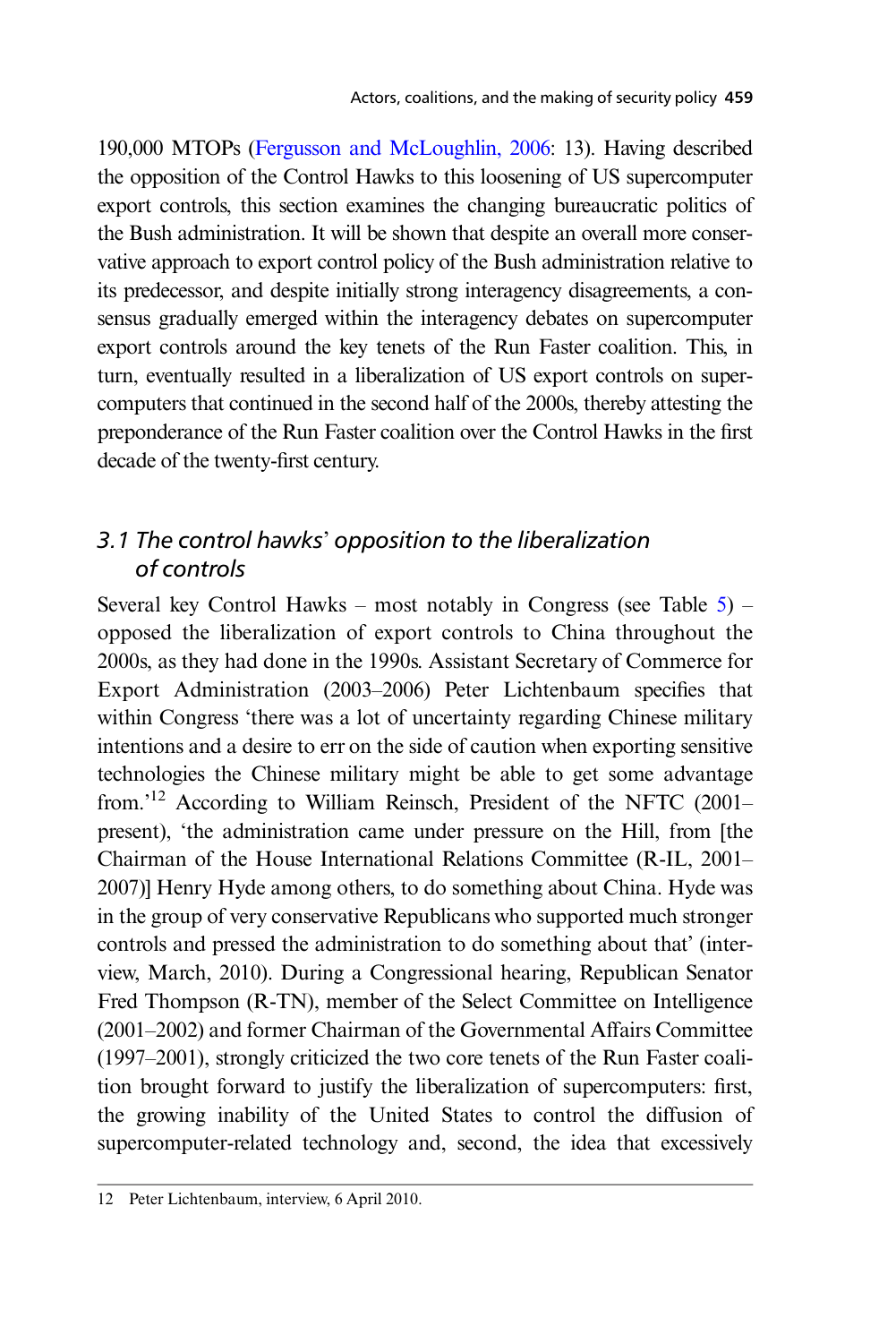| Name                        | Position                                                                                                          | Year      |
|-----------------------------|-------------------------------------------------------------------------------------------------------------------|-----------|
| US House of Representatives |                                                                                                                   |           |
| Henry Hyde (R-IL)           | Chairman of the Committee on International<br><b>Relations (renamed Foreign Affairs Committee)</b><br>since 2007) | 2001-2007 |
| Duncan Hunter (R-CA)        | Chairman of the Committee on Armed Services                                                                       | 2003-2007 |
| Dana Rohrabacher (R-CA)     | Chairman of the Space and Aeronautics<br>Subcommittee of the Science Committee                                    | 1997-2005 |
| US Senate                   |                                                                                                                   |           |
| John Warner (R-VA)          | Chairman of the Armed Services Committee                                                                          | 2003-2007 |
| Richard Shelby (R-AL)       | Chairman of the Committee on Banking,<br>Housing, and Urban Affairs                                               | 2003-2007 |
| Jon Kyl (R-AZ)              | Chairman of the Republican Policy Committee                                                                       | 2003-2007 |
| Richard Lugar (R-IN)        | Chairman of the Foreign Affairs Committee                                                                         | 2003–2007 |

Table 5 Key Control Hawks in congress during the 2000s

stringent export controls would undermine the ability of the United States to run faster than its competitors and, thereby, US national security. On the first point, he stated that with 'our greatly liberalized export policy with regard to dual-use items and, in particular, high performance computers [...] we continue to go down the same path blindly, 'with industry pounding on our doors every day, trying to liberalize export controls further, arguing that there is no need to try to control anything, ever, anymore, anywhere. We are talking about Tier 3 countries here. If really you cannot control anything anymore, why control Tier 4 countries? Why not go ahead and send computers to Syria and Libya, if, in fact, there is nothing we can do at any stage?' (Thompson, 2001: 3–5). On the second point, he stressed that 'it is even more difficult to believe [the] argument that the US military will be harmed if US firms can't reinvest these marginal profits gained from Tier 3 sales back into R&D programs that might produce military-ready 'off the shelf' technology. This makes little sense.'<sup>13</sup> Similarly, in 2002, Gary Milhollin, Director of the Wisconsin Project on Nuclear Arms Control think tank, voiced his concerns that 'there are virtually no longer any meaningful controls on the export of high-performance computers. […] The result is that America will have given up its advantage over other countries in a vital strategic technology' (2002: 1073). However, as detailed later, despite the initial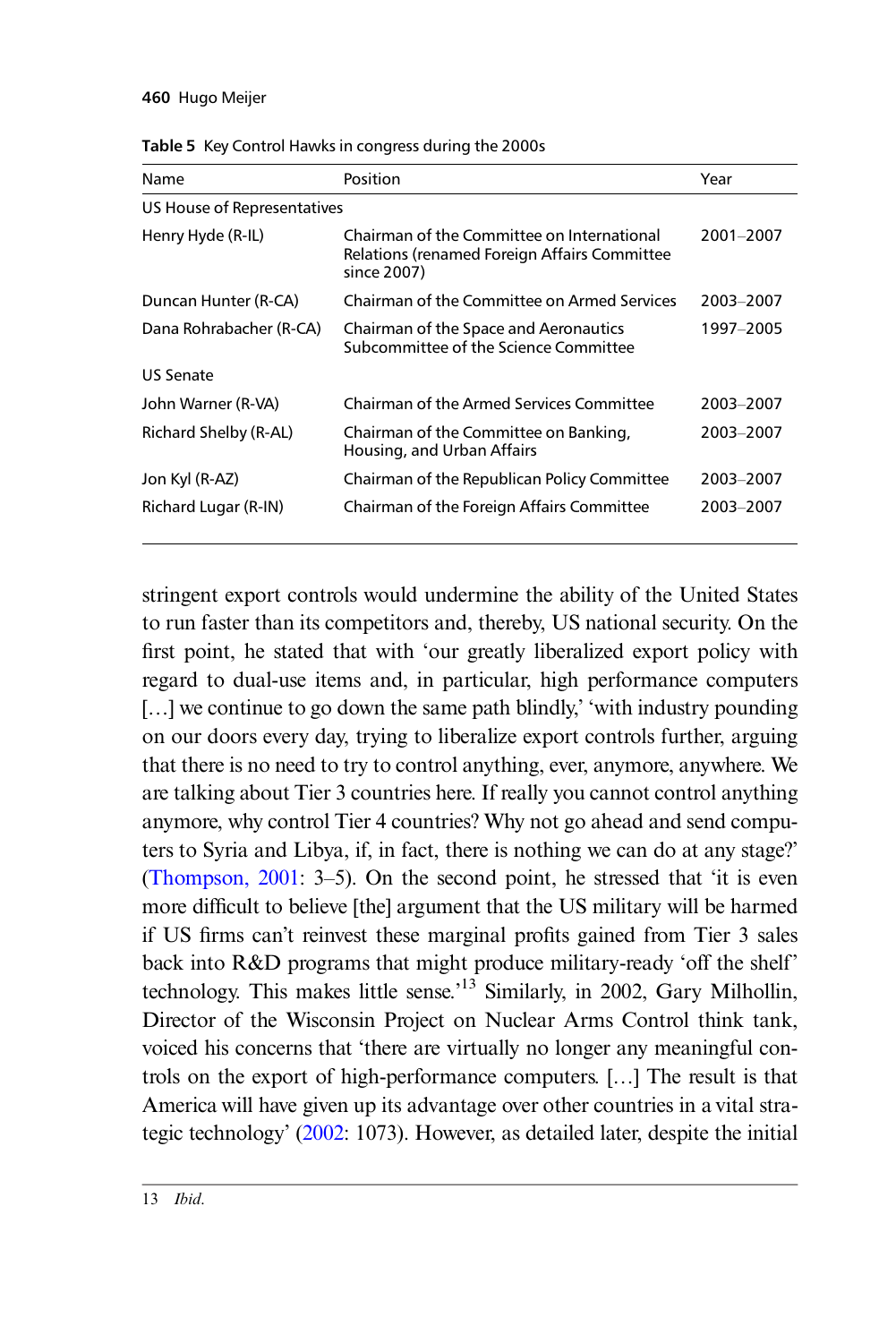opposition of the Control Hawks, a consensus gradually emerged within the administration over the need to change supercomputer export controls in line with the key tenets of the Run Faster coalition.

# 3.2 The bureaucratic politics of the Bush administration

As previously shown, in the 1990s, the position of the Pentagon and the broader bureaucratic dynamics in the making of US export control policy had changed substantially relative to the 1980s. The senior officials within Pentagon and the NSC sided with the Commerce Department in supporting the streamlining of US export controls. Under the G. W. Bush administration, the bureaucratic politics within the triumvirate partly returned to a more 'traditional' triangular pattern, with the Pentagon being in favor of more stringent controls than the Commerce Department, and the State Department often acting as a broker between the two. According to former Under Secretary of Commerce William Reinsch (1994–2001) and then President of the National Foreign Trade Council (2001–present), under the Bush administration, the Commerce Department had less incentives to conduct interbureaucratic fights 'as going up the ladder was not going to produce a victory' given the resistance of the Pentagon and the NSC (interview, March, 2010). Furthermore, the Commerce Department itself signaled a somewhat more conservative approach than during the previous administration by changing its title, in 2002, from Bureau of Export Administration to Bureau of Industry and Security. According to James Jochum, Assistant Secretary of Commerce for Export Administration (2001–2003), the name of the bureau was changed in order 'to reflect the fact that even though we were in the Commerce Department, our mandate was national securitydriven' (interview, March, 2010).

## 3.2.1 Interagency debates over supercomputer exports to China: toward a consensus.

Just like in the 1990s, the deliberations over supercomputer export controls affected a broad range of countries and were tailored, through the tier system, to the national security concerns posed by each individual country. Nevertheless, Tier  $3$  – and within it China in particular – was the key focus both from a national security and from an economic standpoint. The Assistant Secretary of Commerce for Export Administration (2001–2003) highlights the economic relevance of China in the interagency discussions over loosening supercomputer export controls: 'the whole debate really was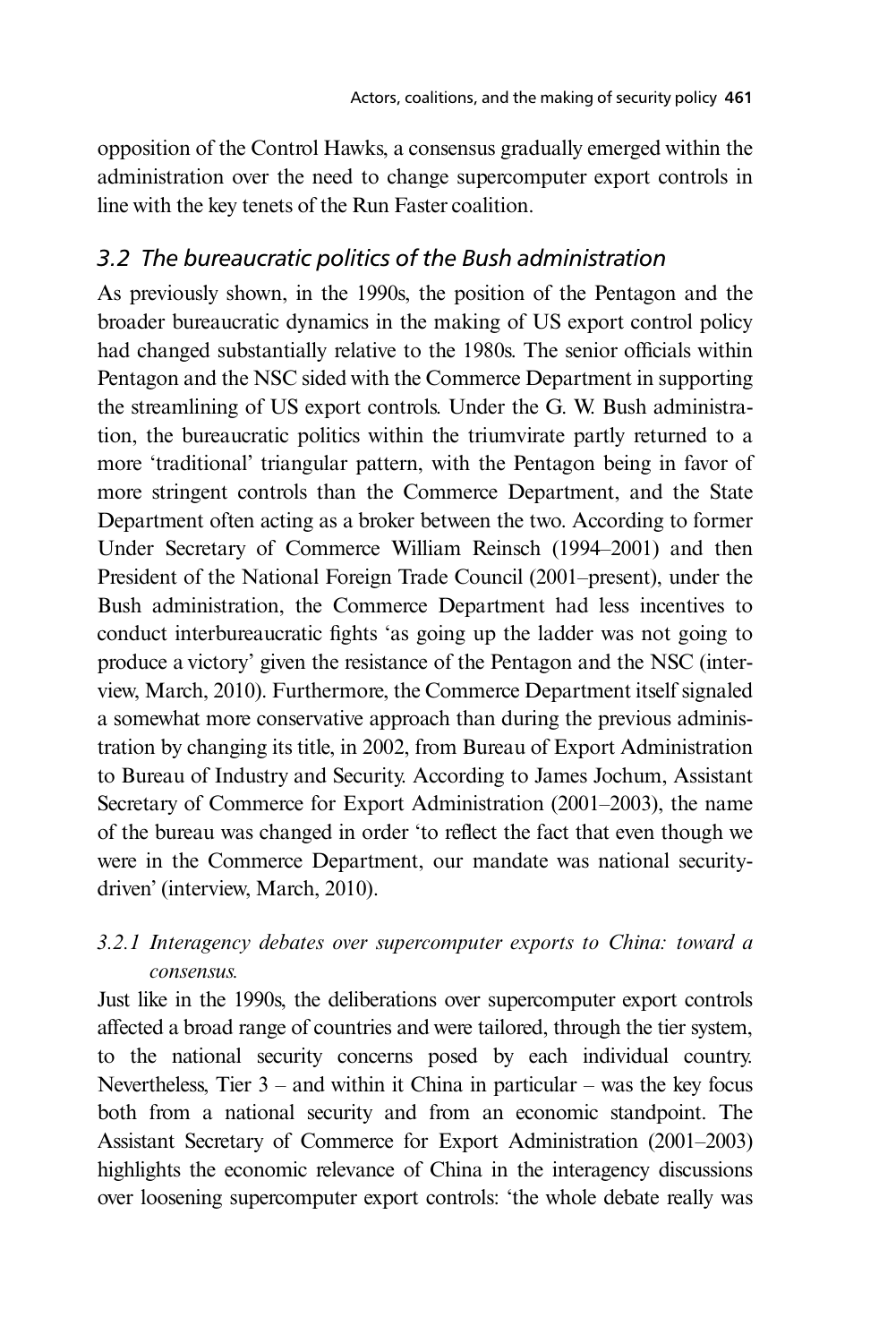about China. So from a commercial standpoint, the emerging market in China was a huge issue' (interview, March, 2010). China was indeed the largest single export market among the controlled country group in the early 2000s, with over 79% of the total and Russia ranking a distant second with 11% of the total (DOC, 2002: 110). At the same time, within the DOD, China was also seen as a core security concern in the debates of supercomputer export controls, as attested by the Pentagon's annual reports on the modernization of the PLA (DOD, 2007) by former DOD officials' accounts. Roy Kamphausen, China Branch Chief in the Directorate for Strategic Plans and Policy (J5) of the Joint Staff (2001–2003) and then Country Director for China, Mongolia, Hong Kong, and Taiwan in the Office of the Secretary of Defense (2003–2004), characterizes the Pentagon's view of the PLA's modernization in the early 2000s as follows: 'that was a period of time in which China's military modernization was becoming of more concern to the Pentagon, and in particular the idea that China was wanting to implement Network Centric Warfare, which was essentially how to use information technology to improve situational awareness and cue targeting systems, and in the end result in much more accurate targeting and destruction. […] The concern was that [through the acquisition of dual-use technologies] they would be in a much better position to facilitate their transition to information-centered warfare' (interview, March, 2010). Similarly, according to the Director of the State Department's Office of Conventional Arms Threat Reduction and representative of the United States at the Wassenaar Arrangement (2002–2008), initially 'the Department of Defense, and specifically the Defense Technology Security Administration [DTSA, the agency in charge of export controls], was strongly opposed to transfers of any sophisticated computer technology, including software, to the PRC. China was the red flag that the opponents of changes to controls would waive' (interview, April 2010).

Over time, however, the various departments came to share the view that the existing export control thresholds were not workable and the Pentagon agreed that such controls had become ineffective.<sup>14</sup> After numerous interagency meetings, the Pentagon came to the view that excessively stringent controls would be ineffective and potentially counterproductive in terms of weakening the US high-tech industrial base and that they should therefore be focused exclusively on 'chokepoints of technology', namely those technologies that the Chinese were not yet able to produce

<sup>14</sup> Interviews with officials in the Departments of State and Commerce (March and April 2010).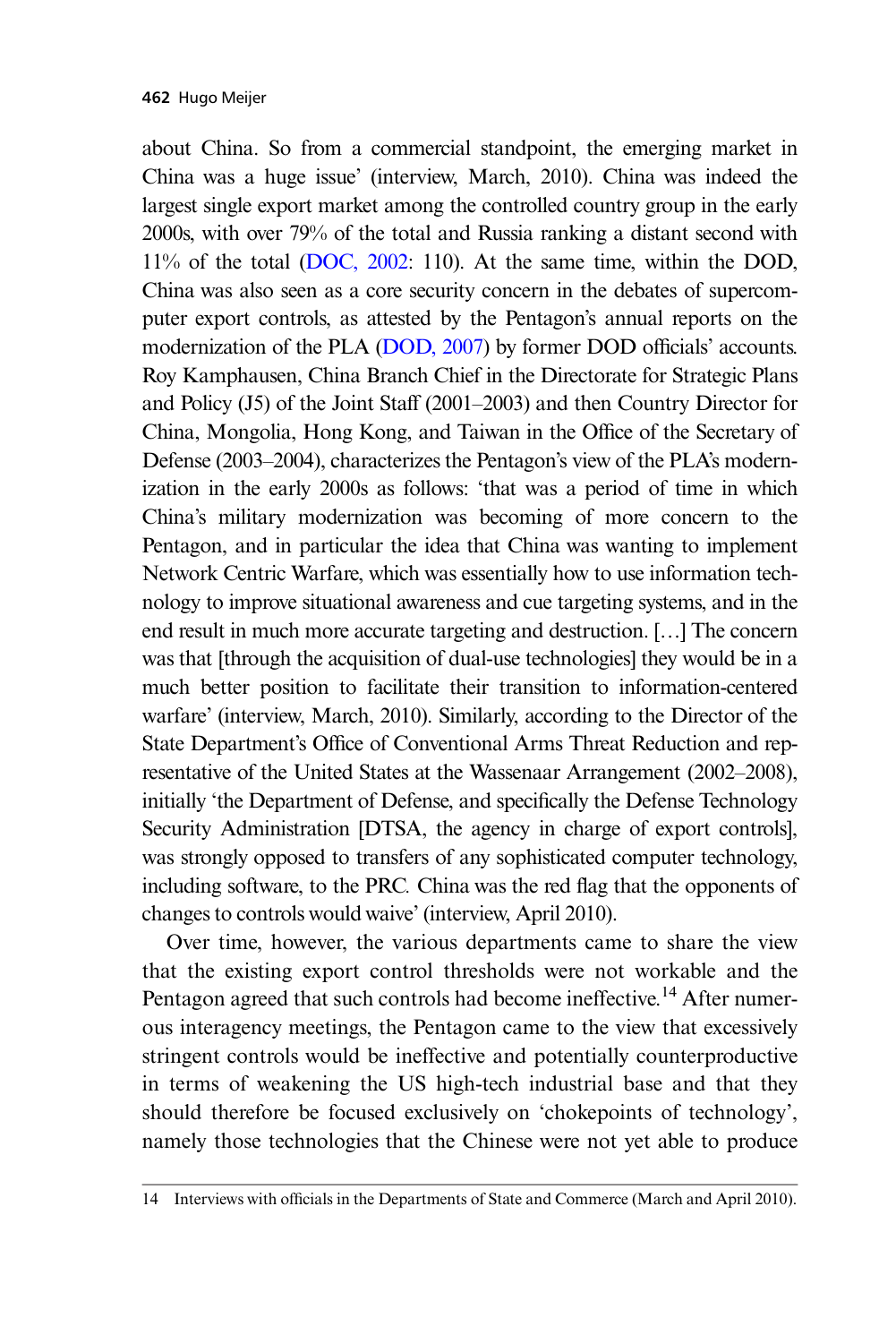and that only the United States could supply and therefore effectively control.15 The supercomputers that fell into the category of 'chokepoint' technology were only those at the extremely high MTOP levels, which were not available on the commercial market. Realizing the need to take into account the technological and industrial dynamics in the computer market and to maintain effective export controls, the Pentagon therefore consented to the liberalization of supercomputers while assuring that the highest-end systems, those above the 190,000 MTOPs threshold, would still be controlled (see Fig. 1).

# 3.3 Key considerations in the streamlining of supercomputers export controls

A consensus therefore gradually emerged among the key actors of the Bush administration (Table 6) over the need to streamline US supercomputer export controls to Tier 3 countries in line with the key tenets of the Run Faster coalition. Indeed, the considerations that drove the loosening of these controls echo very closely those that shaped US policy in the 1990s.

First, the rapidly and continuously increasing computers' performances, described by the Moore's law, required to adapt outdated US export controls to the rapid advancement of technology by raising the control threshold in line with the evolutions of worldwide available computing power.<sup>16</sup>

Second, the administration considered that the effectiveness of US export controls was being eroded by market and technological changes in the microprocessor and computer industries (GAO, 2006b: 1). As noted earlier, with parallel processing, microprocessors that individually complied with US export regulations could be linked together to create servers with computing capabilities that approach those of a supercomputer and breach US export control thresholds.<sup>17</sup> Accordingly, as a General Accounting Office

<sup>15</sup> Interviews with officials in the Departments of Defense and Commerce (March and December 2010).

<sup>16</sup> Interviews with Karan Bhatia, Chief Counsel in the Department of Commerce's Export Administration Bureau (2001–2002), then Deputy Under Secretary for Industry and Security from 2002 to 2003 (October 2010), and Robert Joseph, Special Assistant to the President and Senior Director for Proliferation Strategy, Counter-Proliferation and Homeland Defense at National Security Council from 2001 to 2005 (November 2010).

<sup>17</sup> The impact of parallel processing on the computer liberalizations in the 2000s was stressed by James Jochum, Assistant Secretary of Commerce for Export Administration from 2001 to 2003 (March 2010) and Matthew Borman, Deputy Assistant Secretary of Commerce of Export Administration (2001–present) (December 2010). See also General Accounting Office, 2006.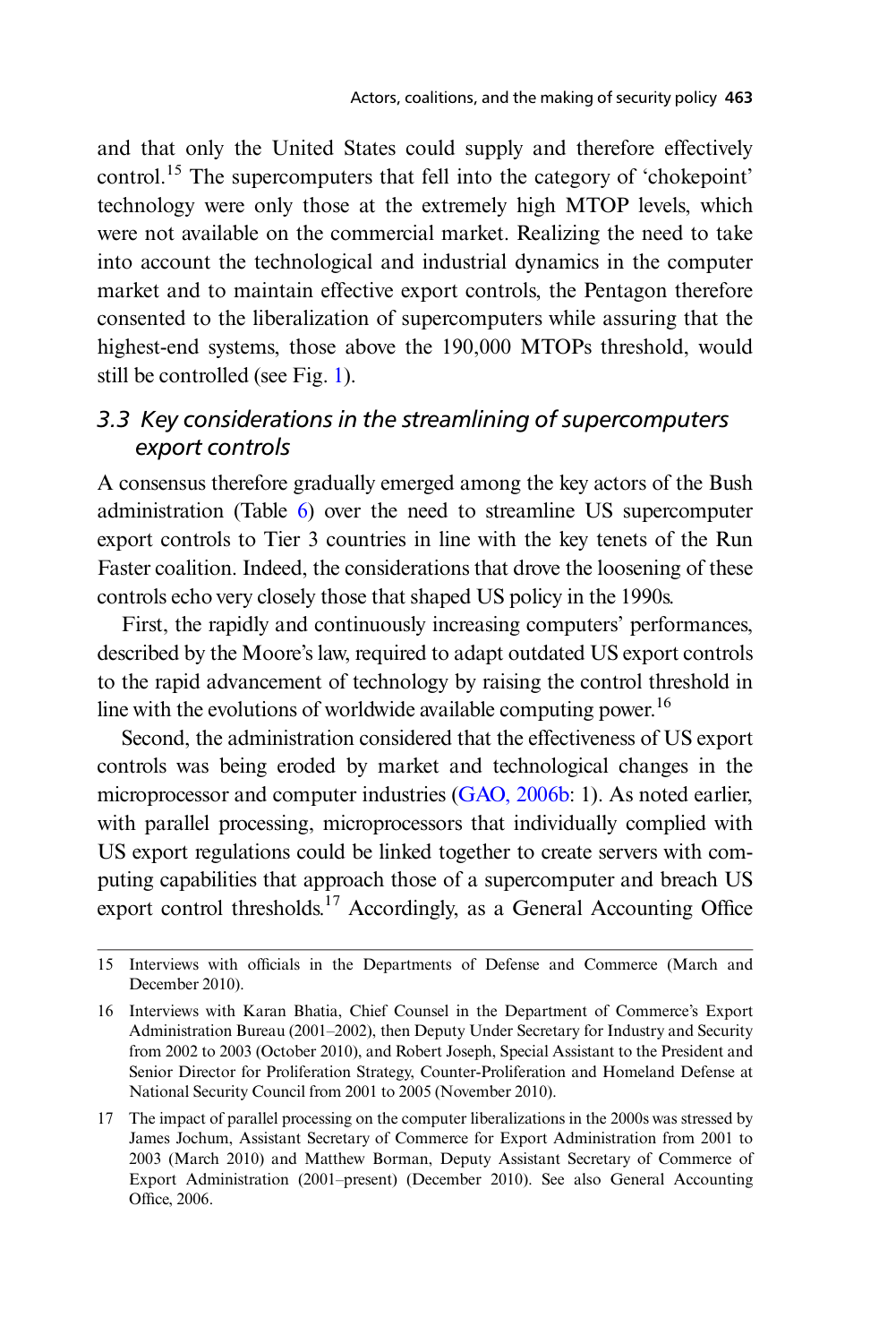|  | Table 6 Key executive branch actors in the 2000s |  |  |  |
|--|--------------------------------------------------|--|--|--|
|--|--------------------------------------------------|--|--|--|

| Name                             | Position                                                                                                                                     | Year         |  |
|----------------------------------|----------------------------------------------------------------------------------------------------------------------------------------------|--------------|--|
| <b>National Security Council</b> |                                                                                                                                              |              |  |
| Maureen Tucker <sup>a</sup>      | Director for Non-Proliferation and Export Controls                                                                                           | 1996–2006    |  |
| Angelo Chang <sup>a</sup>        | Director for Counterproliferation Strategy                                                                                                   | 2006-2008    |  |
| Department of Commerce           |                                                                                                                                              |              |  |
| Kenneth Juster                   | Under Secretary of Commerce for Industry and Security                                                                                        | 2001-2005    |  |
| David McCormick <sup>a</sup>     | Under Secretary of Commerce for Industry and Security                                                                                        | 2005-2006    |  |
| Mario Mancuso <sup>a</sup>       | Under Secretary of Commerce for Industry and Security                                                                                        | 2007-2008    |  |
| Peter Lichtenbaum <sup>a</sup>   | <b>Assistant Secretary for Export Administration</b>                                                                                         | 2003-2006    |  |
| Christopher Padilla <sup>a</sup> | <b>Assistant Secretary for Export Administration</b>                                                                                         | 2006-2007    |  |
| Matthew Borman <sup>a</sup>      | Deputy Assistant Secretary for Export Administration                                                                                         | 2001-present |  |
| Bernard Kritzer <sup>a</sup>     | Director of the Commerce Department's Office of                                                                                              | 2002-2006    |  |
|                                  | <b>Strategic Trade and Foreign Policy Controls</b><br>Director of the Office of National Security and<br><b>Technology Transfer Controls</b> | 2007-2008    |  |
| <b>Department of Defense</b>     |                                                                                                                                              |              |  |
| Douglas Feith                    | Under Secretary of Defense for Policy                                                                                                        | 2001-2005    |  |
| Eric Edelman                     | Under Secretary of Defense for Policy                                                                                                        | 2005-2009    |  |
| Lisa Bronson                     | Deputy Under Secretary for Technology Security Policy<br>and Director of DTSA                                                                | 2001-2005    |  |
| Beth McCormick <sup>a</sup>      | Deputy Under Secretary for Technology Security Policy                                                                                        | 2007-2008    |  |
|                                  | and Director of DTSA<br>Deputy Director (August-September) and then Director<br>(from October) of DTSA                                       | 2005-2006    |  |
| Department of State              |                                                                                                                                              |              |  |
| John Bolton                      | Under Secretary of State for Arms Control and<br>International Security John Bolton                                                          | 2001-2005    |  |
| Francis Record <sup>a</sup>      | Acting Assistant Secretary of State for International<br>Security and Nonproliferation                                                       | 2005-2006    |  |
| John Rood                        | Assistant Secretary of State for International Security<br>and Nonproliferation                                                              | 2006-2007    |  |
| Christian Kessler <sup>a</sup>   | Director of the State Department's Office of<br><b>Conventional Arms Threat Reduction</b>                                                    | 2002-2008    |  |

<sup>a</sup>Interviewed by the author.

report puts it, the existing export control thresholds for supercomputers were 'not effective in limiting countries of concern from obtaining high performance computing capabilities for military applications' (GAO, 2000: 20).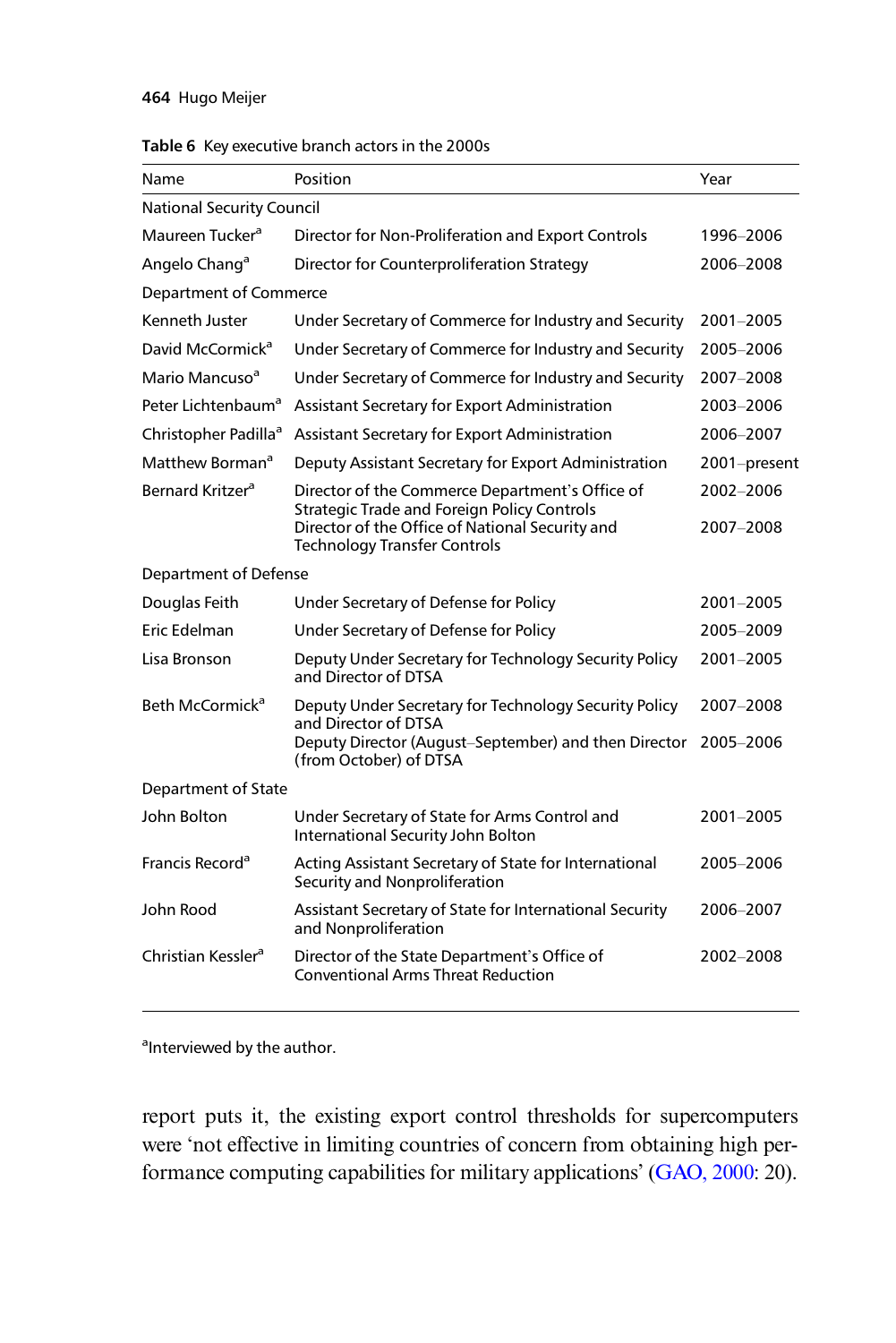Third, and relatedly, the global diffusion of technology and the foreign availability of supercomputer components also contributed to make US export controls increasingly ineffective. In the words of Maureen Tucker, Director for Non-Proliferation and Export Controls at the National Security Council (1996–2006), 'the ability to control effectively [the diffusion of technology] was very key in those discussions. And the more widespread the technology, the less effective the controls. There was a general recognition that the technology was outstripping our ability to control it effectively' (interview, March, 2012).

Fourth, China's growing indigenous capabilities in the field of supercomputing was an additional factor that weakened the effectiveness of existing US export controls and was therefore taken into consideration in the liberalization of controls.<sup>18</sup> In the early 2000s, China supercomputing capabilities significantly increased. In 2003, for instance, several supercomputer centers, the largest of which being the Computer Network Information Center at the Chinese Academy of Sciences, provided China with the domestic capability to build fast supercomputers. By November of that year, China had nine supercomputers on the Top500 list.<sup>19</sup> Its most powerful HPC was the DeepComp 6,800, based on a commodity cluster model and built by the Chinese Legend Group Corporation. It ranked 14th on the Top500 list of most powerful supercomputers, preceded by supercomputers deployed in the United States and Japan. Francine Berman, then Director of the San Diego Supercomputer Center (2001–2009), stated before the US–China Commission that 'the rapid march of technology is perhaps the largest factor affecting supercomputing in China. With the success of commodity cluster supercomputers, which China can build […] China has a growing supercomputing capability, increasingly independent of US export policies' (USCC 2004: 144–145).

Finally, in line with a key tenet of the Run Faster coalition, the loosening of the controls on supercomputer exports was also based upon the belief that excessively stringent controls, by reducing the export revenues that US high-tech firms could reinvest into R&D on next-generation technologies, would weaken the ability of the Pentagon to access state-of-the-art

<sup>18</sup> Matthew Borman, Deputy Assistant Secretary of Commerce for Export Administration (2001–present), interview, December 2010.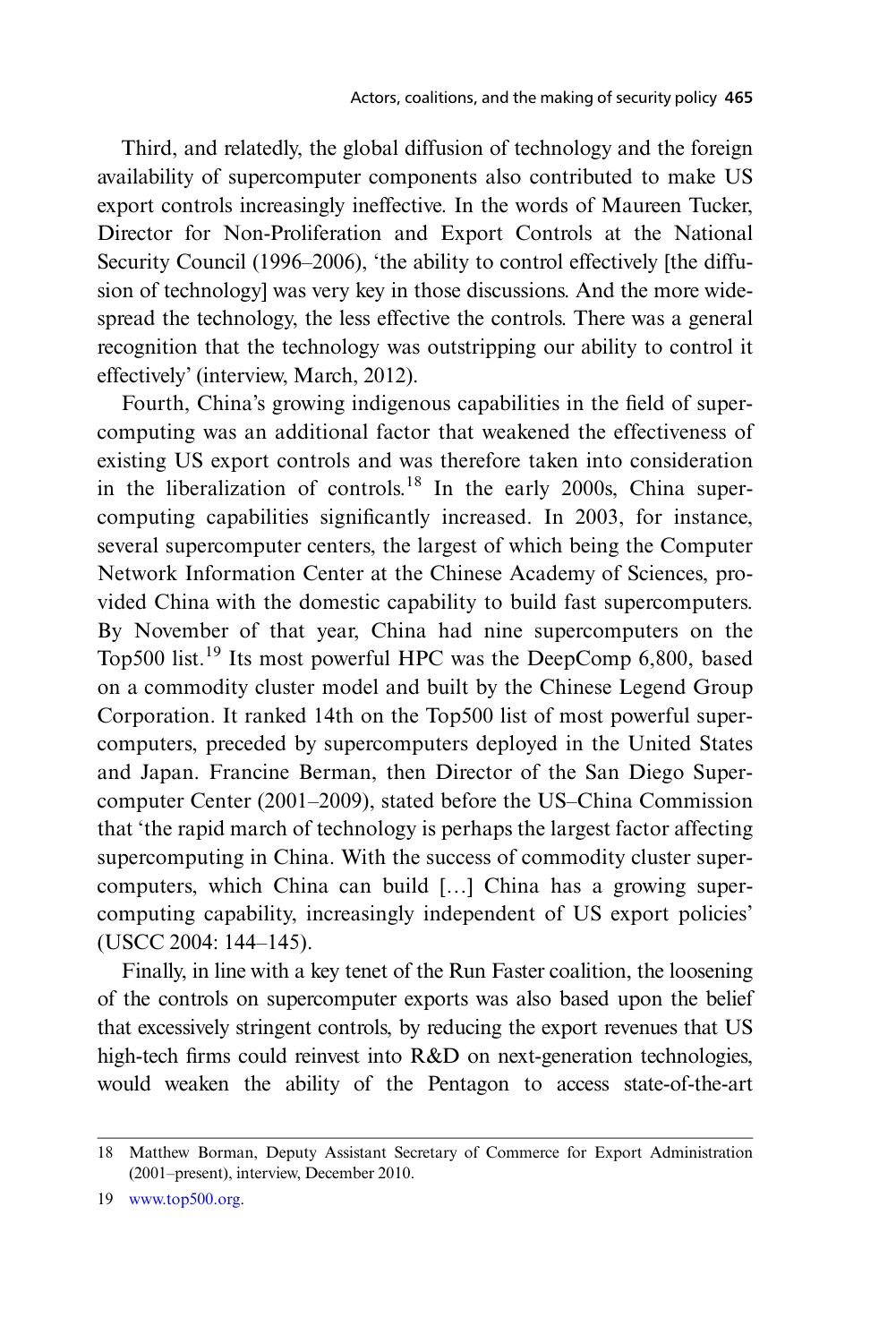technologies. Streamlining the current export control system was therefore deemed necessary to sustain the ability of the United States to maintain its technological/military lead and to run faster than potential competitors. In other words, overly restrictive export controls would hamper the ability of the United States to maintain a technological/military edge and thereby weaken US national security. For Matthew Borman, then Deputy Assistant Secretary of Commerce of Export Administration (2001–present), 'the consequence of continuing to control [supercomputers] at those lower levels would have been adverse in a indirect way to the national security and economic security because you are disadvantaging US companies, which could ultimately impact their ability to provide the US with high performance computers for national security applications' (interview, December 2010). The Director of the National Security Agency (2001–2005) and then of the Central Intelligence Agency (2006–2009), General Michael Hayden, confirms that given that the NSA is highly dependent upon HPCs for cryptanalysis (breaking of codes) and cryptography (making of codes), the issue of supercomputer export controls was 'very important for the NSA. In essence, we had to decide what would be better for the NSA. We decided that the actual level of restrictions countered the interests of the NSA. The limits were so much hurting the computing industry that it would be better to export higher quality machines if this meant the better health of the US industrial base' (interview, December 2010). The Pentagon and its cryptologic agency, the NSA, therefore supported the change in export control regulation in order to sustain the health of the Pentagon's commercial industrial base and thereby to protect US national security.

In sum, the combination of increasingly ineffective export controls on supercomputers – due to the technological dynamics in the computing market, to China's growing indigenous capabilities, and to the foreign availability of key components from non-US suppliers – and the need to protect US national security by supporting the health of the high-tech industrial base on which the Pentagon relied drove the liberalization of supercomputer exports to China during the Bush administration.

### 3.4 The computer industry's interests and lobbying efforts

Just like in the 1990s, the computer industry lobbied the government to loosen supercomputer export controls through the Computer Science Policy Project (CSPP, see Table 3) but also through its subsidiary, the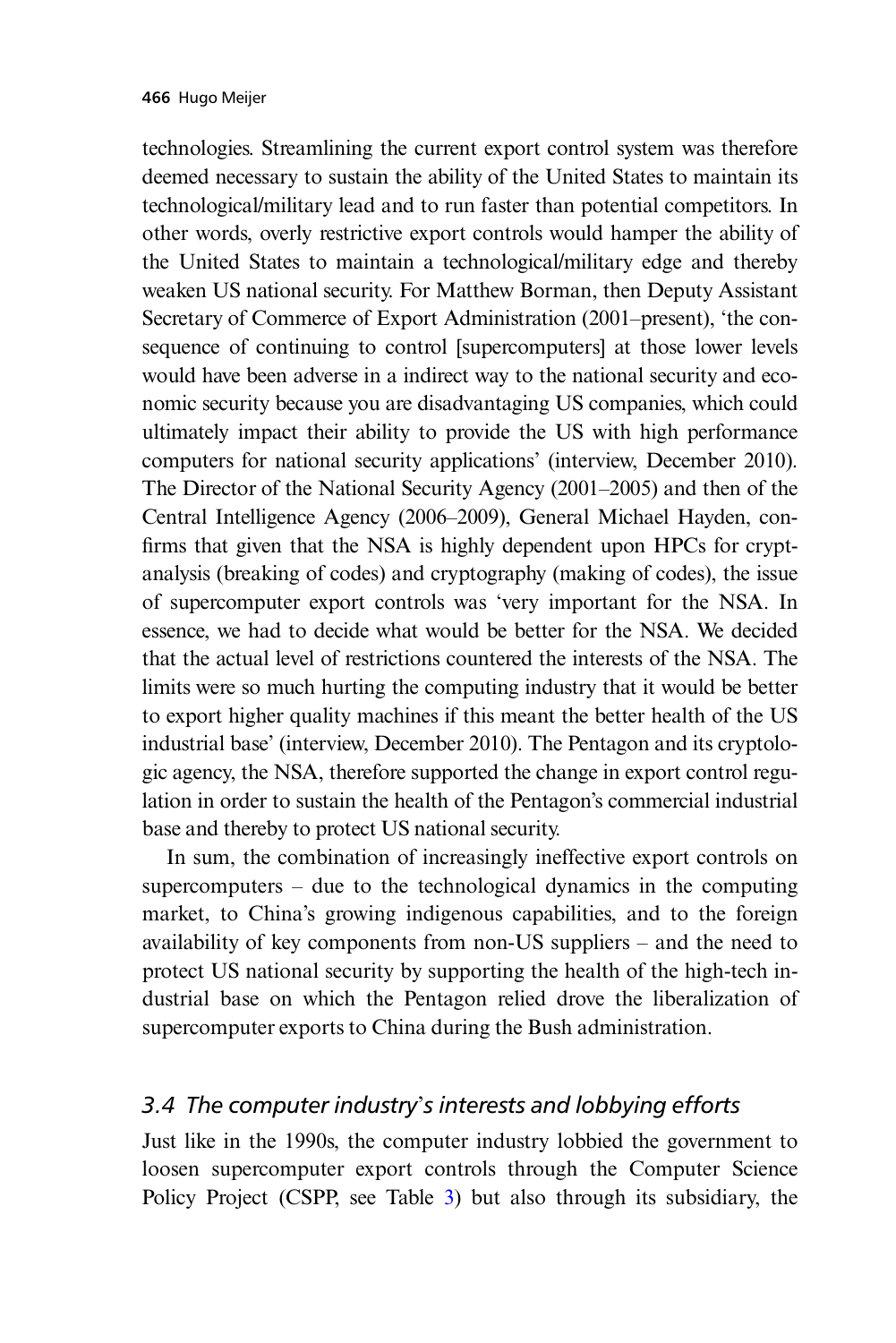Computer Coalition for Responsible Exports (CCREs).<sup>20</sup> The CCRE had been created in 1999, in the aftermath of the 1998 NDAA. It included the CSPP's companies and a number of trade associations, such as Apple, Compaq, Data General, Dell, Hewlett–Packard, IBM, Intel, NCR Corporation, Silicon Graphics, Sun Microsystems, Unisys, the American Electronics Association, the Computer and Communications Industry Association, and the Information Technology Industry Council (ITI). As explained by a lobbyist involved in these deliberations, the computer industry through the CSPP 'did a very good job of sitting down with the White House and with the Defense Department, at high levels, to talk about controls' (interview, October 2010). While the CSPP's CEOs had meetings with senior officials, the CCRE was meant as a subsidiary, as a separate group to lobby lower echelons of the bureaucracy where the more technical issues related to supercomputer export controls would be discussed. The industry's key arguments for convincing the administration to liberalize HPC export controls were the constantly increasing computational capabilities of computers, the 'uncontrollability' of supercomputers because of their foreign availability and the need not to put the US industry at a competitive disadvantage relative to foreign competitors (Hoydysh, 2001: 24–33).

In 2006, the Bush administration pursued the streamlining of supercomputer export controls by setting a new control threshold for defining a 'supercomputer' and a new formula for calculating computer performance that would replace the MTOPs metric.<sup>21</sup> This further liberalization completed the changes made to supercomputer export controls in the 1990s and early 2000s and removed most obstacles to the computer industry's exports to China, except for the most powerful supercomputers used in critical national security applications by the Pentagon and the Department of Energy's laboratories. In the words of a lobbyist for the computer industry, the export controls on supercomputers were liberalized 'to such a point that it basically took care of most of the licenses; the number of licenses dropped dramatically. Very little [computer exports now] require a license' (interview, October 2010). The streamlining of American export controls in the 2000s had a significant impact on US supercomputer exports to China. The

<sup>20</sup> Interviews with lobbyists for the computer industry, October 2010. On October 2005, the CSPP changed its name to Technology CEO Council.

<sup>21</sup> The new formula was Adjusted Peak Performance, expressed in weighted Teraflops.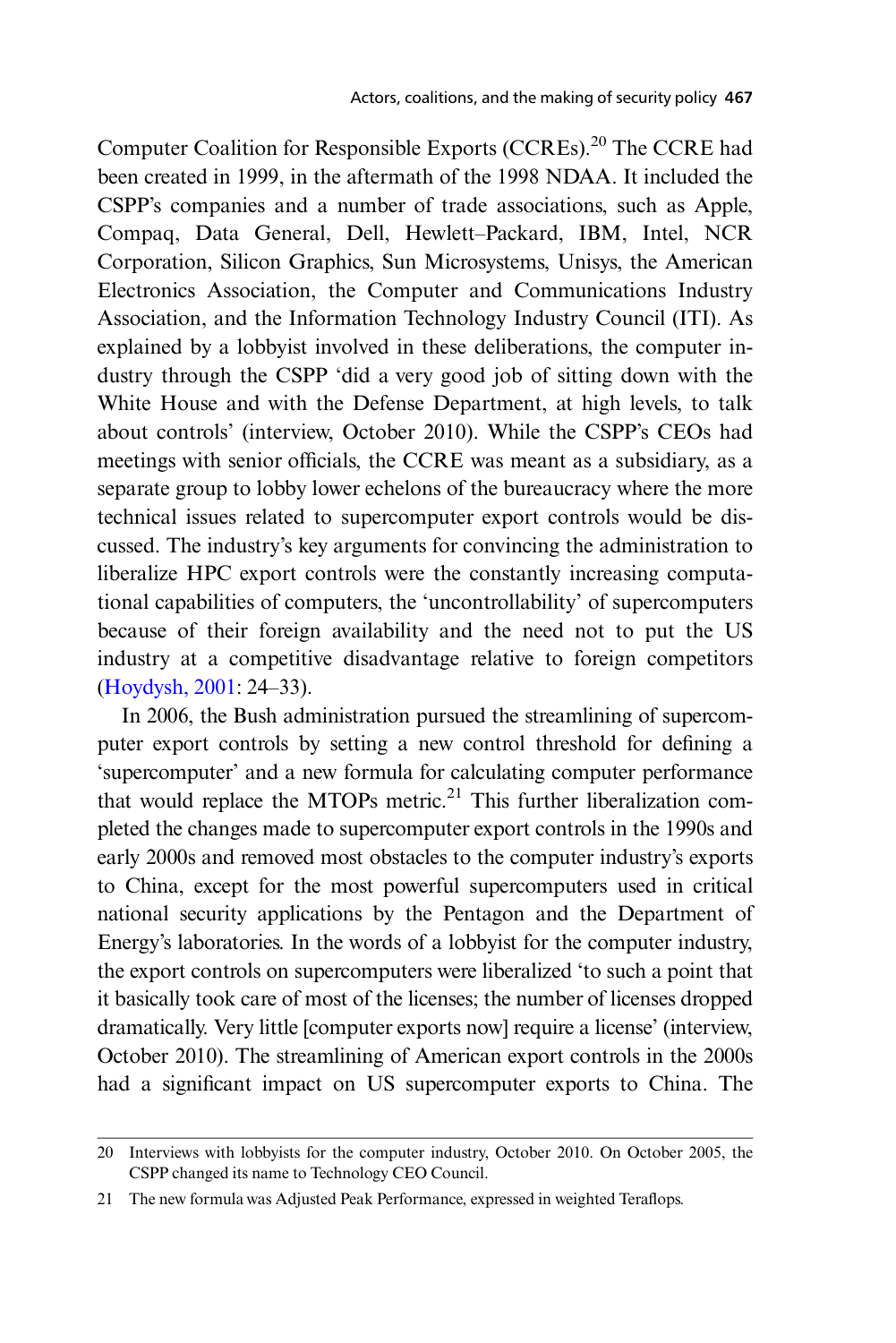General Accounting Office stressed, in a 2002 report, that the liberalizations of controls on supercomputers that had taken place in the Clinton and Bush administrations resulted in a 'nearly thousandfold increase' in the export control threshold over the eight-year period stressing that 'most of these changes have occurred over the last 2 years,' referring to Clinton's 2000– 2001 and Bush's 2002 liberalizations (GAO, 2002: 6). The annual report of the US–China Economic and Security Review Commission (USCC) also emphasized the fact that by 2002 the Commerce Department's licensing statistics suggested 'that most of the trade in high performance computing is no longer licensed and monitored' (USCC, 2002: Ch. 10). In 2000, only 23 license applications for controlled computers were approved to China for a total of \$10,939,033, and in 2001, two applications were approved for a total of \$3,942,456. These figures attest the scale of the liberalization of supercomputer export controls to the PRC.<sup>22</sup> The successive loosening of HPC export controls in 2002 and 2006 eliminated, in the words of a lobbyist, 'most of the stress from the system' (interview, October 2010). This testifies the continued ability of the Run Faster coalition to prevail over the Control Hawks in the making of supercomputer export controls to China in the post-Cold War era.

# 4. Conclusion

Through a sociology of decision making and a strong focus on primary sources, this paper has sought to examine the evolving competition between the coalitions of state and societal actors involved in the making Washington's export control policy toward Beijing. The two coalitions cut across bureaucratic players (including both political appointees and career officials), Congressmen and their staffers, business representatives, and the media. The Run Faster coalition comprises key actors in the NSC and the Department of Commerce, a number of senior political appointees in the Pentagon, as well as a limited number of Congressmen (both Democrats and Republicans), with the US high-tech industry and its business associations pressing in the same direction of these governmental officials. On the other side of the spectrum, the Control Hawks include a number key Republican Congressmen and their staffers in both the HRs and the

<sup>22</sup> *Ibid.* The number of license applications and the value of the licensed trade in computer were lower than the previous year because the liberalization of controls on computer exports to China meant that less transactions required licenses.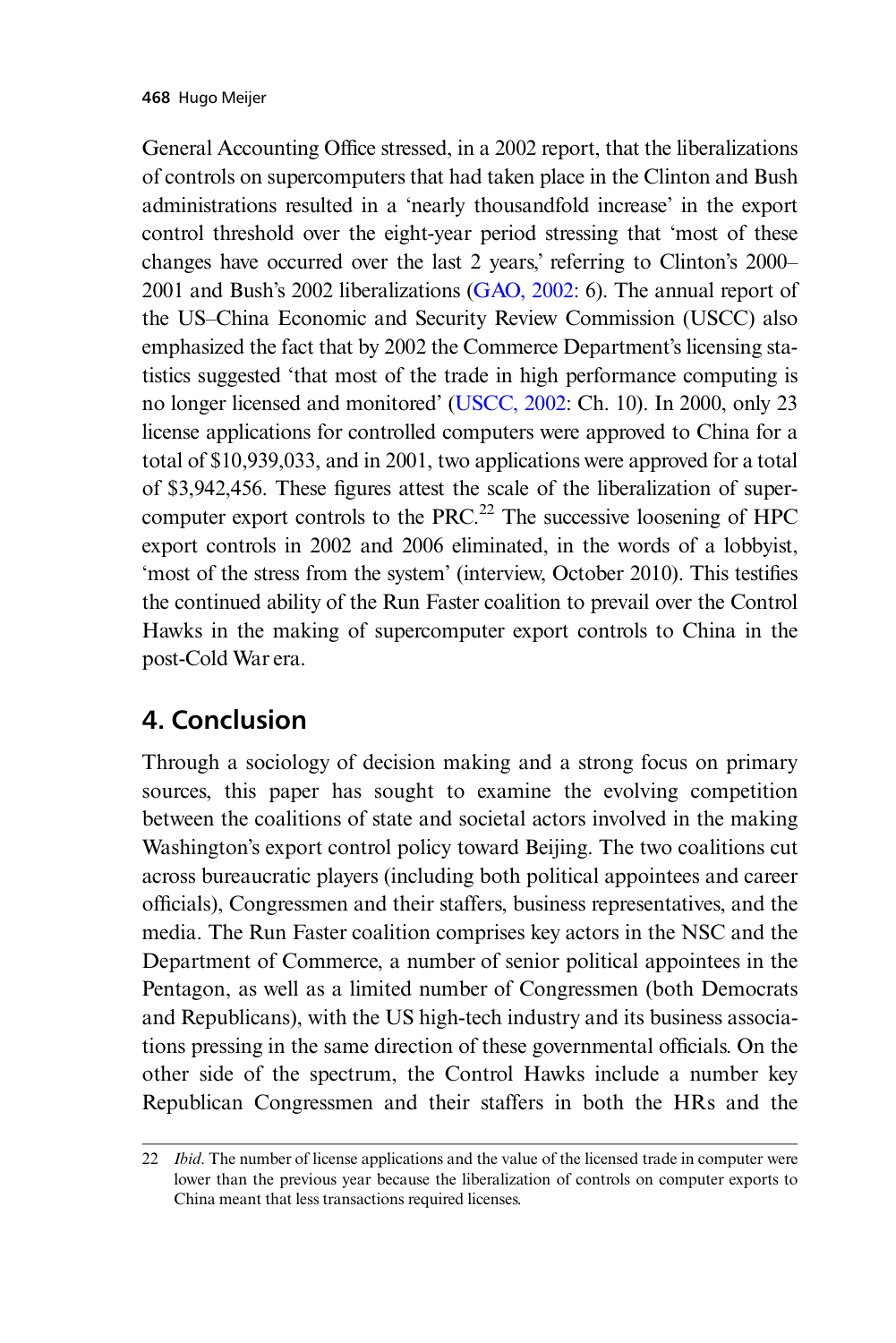Senate, DOD career officials, nonproliferation think tanks, newspaper journalists, and influential former government officials. These two coalitions have acutely diverging perspectives of the nexus between the national security and economic interests at stake in US–China relations. On the one hand, the Control Hawks frame their argument in the Cold War paradigm of a trade-off between national security and economic interests. On the other, because of the erosion of the US capacity to restrict the diffusion of defense-related technology and of the commercialization of the Pentagon's industrial base, the Run Faster coalition reassesses the security/economic calculus in the making of US policy toward China by moving beyond the trade-off between the two. In the post-Cold War era, although the Control Hawks were able to impose additional informational requirements for export control changes, the Run Faster coalition prevailed and was able to pursue a major liberalization of supercomputer export controls to China during the 1990s and 2000s.

The Obama administration's reform of the American export control system further attests the growing tendency in Washington to move beyond the Cold War trade-off between national security and economics in US strategic trade with potential competitors (for details on this reform, see Meijer, 2013b). The Obama administration's reform initiative builds upon a core premise of the Run Faster coalition, namely that 'the Cold War mentality of 'Fortress America' cripples our ability to confront the very real dangers of altered world conditions […]. The United States runs the risk of becoming less competitive and less prosperous [and] we run the risk of actually weakening our national security' (National Research Council, 2009: 2). The United States intends to ensure the maintenance of its military/technological preponderance by dismantling the so-called Fortress America mentality and by erecting 'higher walls around fewer items', namely on a narrowed down set of critical items that the United States can still effectively control.<sup>23</sup> In other words, Washington seeks to control less in order to control better. Streamlining the export control bureaucratic process allows to concentrate and focus the human and financial resources of the government on controlling the American 'crown jewels', namely

<sup>23</sup> Interviews with officials from the Departments of State, Defense, and Commerce, and with lobbyists for the defense and high tech industry, March–December 2010, July 2011, and November 2013, Washington, DC.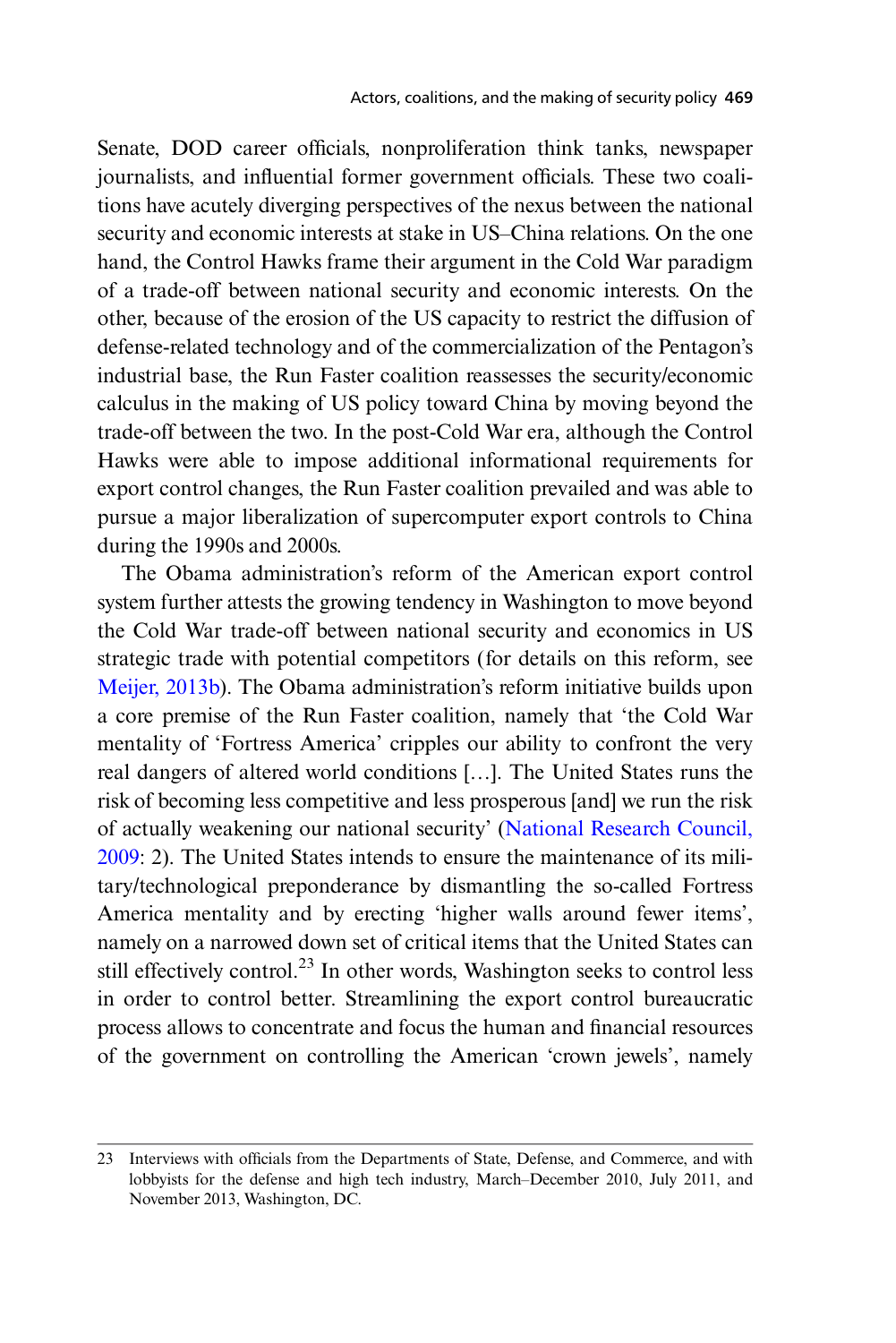those critical goods and technologies that are at the foundation of American military primacy.

Since the dissolution of the USSR, the shifting dynamics at the multilateral, technological, and bilateral levels examined in this paper have therefore coalesced in giving momentum to the Run Faster coalition in its competition with the Control Hawks and led to its relative predominance over the Control Hawks in the twenty-first century.<sup>24</sup> Specifically, these trends include the weakening of the multilateral institution governing export controls, the worldwide diffusion of technology, China's expanding indigenous capabilities, and the growing pressures of the US high-tech industry that ensued from rising US–China economic interdependence. As forcefully emphasized by Stephen Bryen, former Deputy Under Secretary of Defense (1981–1988) and Commissioner on the US–China Economic and Security Review Commission (2001–2005), who had been one of the most vocal advocates of stringent export controls throughout the 1980s and 1990s: 'the kind of paradigm that we developed to deal with the Soviet Union cannot be applied to China. Trying to do that is a lost cause. And the potential today of using export control mechanisms to protect our interests vis-à-vis China is minimal, if it exists at all. The US government no longer has an ability to use export controls to control anything, or almost anything' (interview, November 2010). The findings of this article have major consequences for Sino–American relations and, potentially, for the prospects of US military/technological dominance in the twenty-first century. First, this study demonstrates that the Cold War assumption that technology controls were a conditio sine qua non for maintaining US military dominance vis-à-vis its strategic competitors has collided with the geopolitical, economic, and technological realities of the post-Cold War era. The fact that potential competitors have access to commercially developed dual-use technology on the global markets means that, in order to outcompete their adversaries, the military and the defense contractors have to complement investments in R&D and production activities in military-related technologies with excelling at being the first to integrate commercially available advanced technologies into military systems. The overlapping and intertwining of the logics of military competition and economic interdependence at play in US–China relations attest the growing complexity of interstate rivalry in a globalized

<sup>24</sup> For a cross-sectoral comparison of the relative influence of the two coalitions in the areas of satellites and information/communications technology export controls, see Meijer 2013a.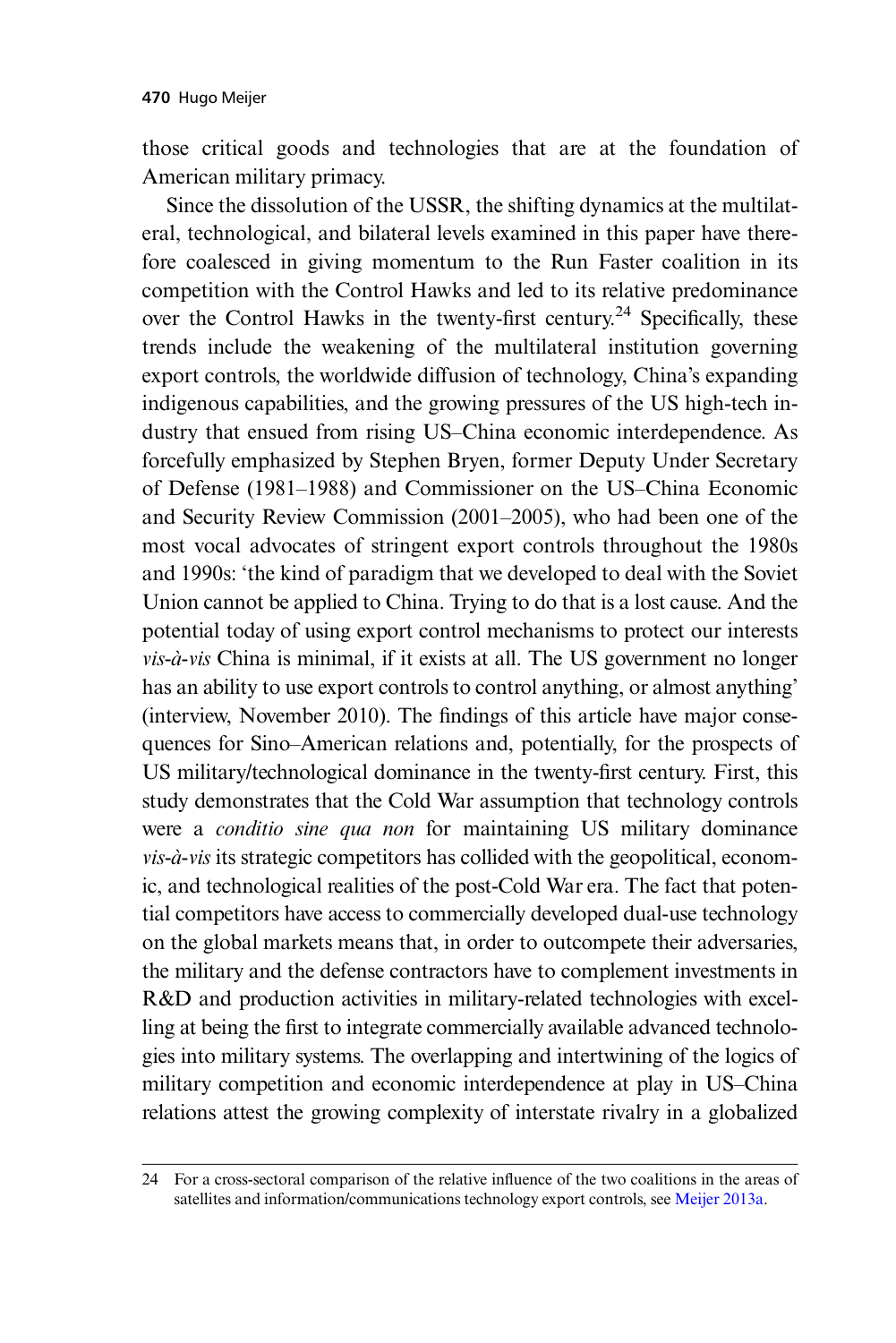economy. Second, in the longer term, a potential consequence of these trends could be, as stressed by a report of the Pentagon's Defense Science Board, the leveling of the international military/technological playing field which would pose a 'direct challenge to *the* fundamental assumption underlying the modern concept of US global military leadership: that the United States enjoys disproportionately greater access to advanced technology than its potential adversaries' (DOD, 1999: 29). Nonetheless, the extent to which the security, technological, and economic dynamics examined in this article will erode American primacy in world politics and eventually lead to its decline in the face of a rising China remains to be seen.

### References

- Baird, I. and Reinsch, W. (2002) 'Does China matter to the health of the US Economy?', in K. Butts and E. Hughes (eds), Economics and National Security: The Case of China. Carlisle, PA: US Army War College.
- Brzoska, M. (2006) 'Trends in global military and civilian research and development and their changing interface', in Proceedings of the International Seminar on Defence Finance and Economics. New Delhi, India.
- Clarke, D. and Johnston, R. (1999) 'US dual-use exports to China, Chinese behavior, and the Israel factor: effective controls?', Asian Survey, 39(2), 193–213.
- Congressional Research Service. (2005) High performance computers and export control policy: issues for congress.
- Dahl, R. (1961) Who Governs? Democracy and Power in an American City. New Haven: Yale University Press.
- Fergusson, I. and McLoughlin, G. (2006) High Performance Computers and Export Control Policy: Issues for Congress. Washington, DC: Congressional Research Service.
- Genieys, W. (2010) The New Custodians of the State: Programmatic Elites in French Society. New Brunswick, NJ: Transaction Publishers.
- Genieys, W. and Hassenteufel, P. (2012) 'Qui gouverne les politiques publiques? Par-delà la sociologie des élites', Gouvernement et action publique, 2(2), 89–115.
- Genieys, B. and Hassenteufel, P. (2015) 'The Shaping of the New State Elites. Healthcare Policymaking in France Since 1981'. Comparative Politics, 47(3), forthcoming.
- Gertz, B. (1999) Betrayal: How the Clinton Administration Undermined American Security. Washington, DC: Regnery.
- Goodman, S., Wolcott, P. and Homer, P. (1998) High-Performance Computing, National Security Applications, and Export Control Policy at the Close of the 20th Century. CISAC, Stanford: Stanford University.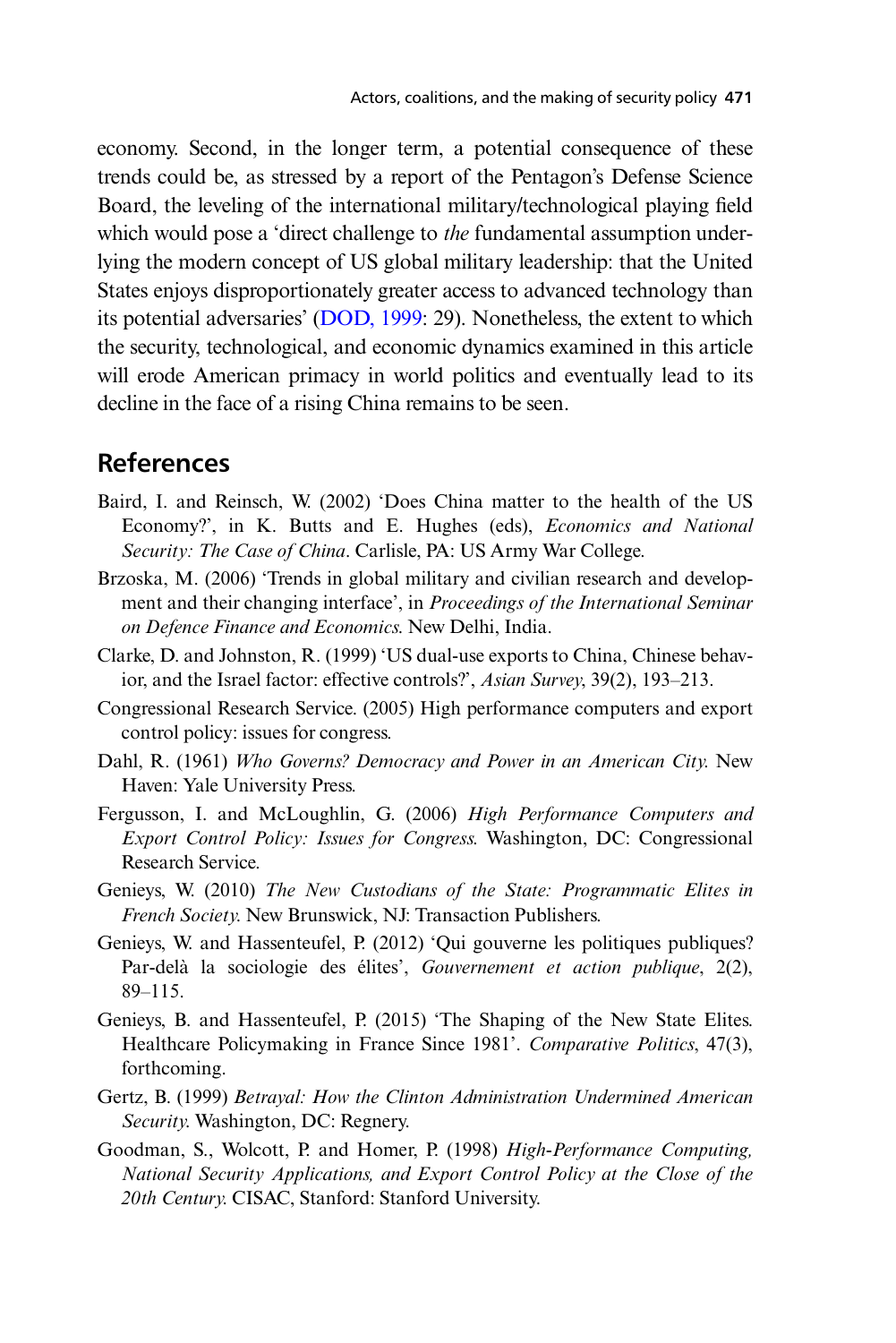- Guo, X. (2006) 'Blockade on China or the United States? US regulatory policies on space technology exports to China', China Security, 2(1), 73–83.
- Harding, H. (1992) A Fragile Relationship. The United States and China Since 1972. Washington, DC: The Brookings Institution Press.
- Hoydysh, D. (2001) Statement in Establishing an Effective, Modern Framework for Export Controls (Hearing).
- Johnson-Freese, J. (2000) 'Alice in Licenseland: US Satellite Export Controls since 1990', Space Policy, 16(3), 195–204.
- Kan, S. (1999) China's Technology Acquisitions: Cox Committee's Report Findings, Issues and Recommendations. Washington, DC: Congressional Research Service.
- Mann, J. (1999) About Face: A History of America's Curious Relationship With China from Nixon to Clinton. 1st edn. New York: Alfred Knopf.
- Meijer, H. (2011) 'Controlling the Uncontrollable? US Dual-Use Export Controls in the Post-Cold War Era', Fiche de l'IRSEM, Strategic Research Institute of the French Military Academy. Available at: [http://www.defense.gouv.fr/content/](http://www.defense.gouv.fr/content/download/153100/1551427/file/Fiche_n10_Post_Cold_War_US_Export_Controls_2.pdf) download/153100/1551427/fi[le/Fiche\\_n10\\_Post\\_Cold\\_War\\_US\\_Export\\_Controls\\_](http://www.defense.gouv.fr/content/download/153100/1551427/file/Fiche_n10_Post_Cold_War_US_Export_Controls_2.pdf) [2.pdf.](http://www.defense.gouv.fr/content/download/153100/1551427/file/Fiche_n10_Post_Cold_War_US_Export_Controls_2.pdf)
- Meijer, H. (2013a) 'The Obama Administration's Export Control Reform Effort', Lettre de l'IRSEM No. 5, Strategic Research Institute of the French Military. Academy. Available at: [http://www.defense.gouv.fr/irsem/publications/lettre](http://www.defense.gouv.fr/irsem/publications/lettre-de-l-irsem/les-lettres-de-l-irsem-2012-2013/2012-lettre-de-l-irsem/lettre-de-l-irsem-n-5-2012/dossier-strategique-etat-des-lieux-du-marche-et-de-l-industrie-de-defense-mondiale/the-obama-administration-s-export-control-reform)[de-l-irsem/les-lettres-de-l-irsem-2012-2013/2012-lettre-de-l-irsem/lettre-de-l-irsem-n-](http://www.defense.gouv.fr/irsem/publications/lettre-de-l-irsem/les-lettres-de-l-irsem-2012-2013/2012-lettre-de-l-irsem/lettre-de-l-irsem-n-5-2012/dossier-strategique-etat-des-lieux-du-marche-et-de-l-industrie-de-defense-mondiale/the-obama-administration-s-export-control-reform)[5-2012/dossier-strategique-etat-des-lieux-du-marche-et-de-l-industrie-de-defense](http://www.defense.gouv.fr/irsem/publications/lettre-de-l-irsem/les-lettres-de-l-irsem-2012-2013/2012-lettre-de-l-irsem/lettre-de-l-irsem-n-5-2012/dossier-strategique-etat-des-lieux-du-marche-et-de-l-industrie-de-defense-mondiale/the-obama-administration-s-export-control-reform)[mondiale/the-obama-administration-s-export-control-reform.](http://www.defense.gouv.fr/irsem/publications/lettre-de-l-irsem/les-lettres-de-l-irsem-2012-2013/2012-lettre-de-l-irsem/lettre-de-l-irsem-n-5-2012/dossier-strategique-etat-des-lieux-du-marche-et-de-l-industrie-de-defense-mondiale/the-obama-administration-s-export-control-reform)
- Meijer, H. (2013b) Trading with the enemy: the making of U.S. export control policy toward the People's Republic of China. PhD dissertation, Paris, Institut d'Etudes Politiques (Sciences Po).
- Meijer, H. (2015) 'Balancing conflicting security interests: US defense exports to China in the last decade of the cold war', Journal of Cold War Studies, 17(1), (Winter).
- Milhollin, G. (2000) 'With looser computer controls we're selling our safety short', Washington Post.
- Milhollin, G. (2001) 'Fast computers, deadly enemies', New York Times.
- Milhollin, G. (2002) Statement in *Export Controls and China*, Hearing before the US-China Economic and Security Review Commission, January 17.
- Mills, C.W. (1956) The Power Elite. Oxford: Oxford University Press.
- Morrison, W. (2013) US-China Trade Issues. Washington, DC: Congressional Research Service.
- National Research Council. (2009) Beyond Fortress America: National Security Controls on Science and Technology in a Globalized World. Washington, DC: The National Academy Press.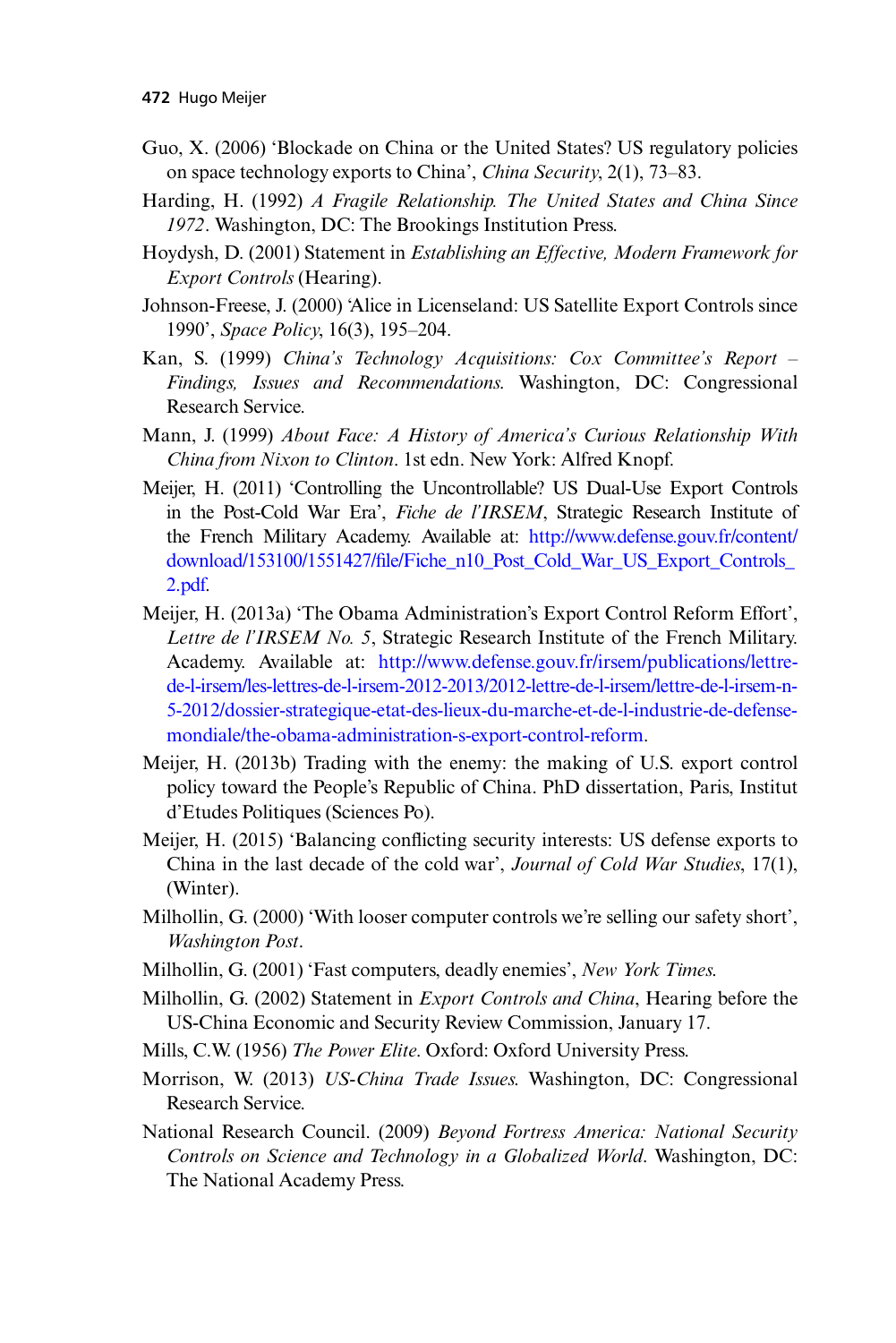- Reinsch, W. (1999) 'Export Controls in the Age of Globalization', The Monitor: Nonproliferation, Demilitarization and Arms Control, 5(3), 3–6.
- Rosecrance, R. (1997) 'Economics and national security: the evolutionary process', in R. Shultz, G.H. Quester and R. Godson (eds), Security Studies for the 21st Century. London: Brassey's Publishers.
- Ross, R. (1995) Negotiating Cooperation. The United States and China. 1969– 1989. Stanford: Stanford University Press.
- Segal, A. (2004) 'Practical engagement: drawing a fine line for US-China trade', The Washington Quarterly, 27(3), 157–173.
- Suettinger, R. (2003) Beyond Tiananmen. The Politics of US-China Relations, 1989–2000. Washington, DC: The Brookings Institution Press.
- Thompson, F. (2001) Statement in High Performance Computer Export Controls (Hearing).
- Triplett, W. and Timperlake, E. (1999) Red Dragon Rising: Communist China's Military Threat to America. Washington, DC: Regnery Publishing.
- US-China Economic and Security Review Commission (USCC). (2002) Annual Report to Congress.
- US-China Economic and Security Review Commission (USCC). (2004) China as an Emerging Regional and Technological Power: Implications for the US (Hearing).
- US Commission on National Security/21st Century. (1999) New world coming: American security in the 21st century. Available at: [govinfo.library.unt.edu/](govinfo.library.unt.edu/nssg/NWR_A.pdf) [nssg/NWR\\_A.pdf.](govinfo.library.unt.edu/nssg/NWR_A.pdf)
- US Congress. (1997) National Defense Authorization Act for Fiscal Year 1998, PL 105–85.
- US Congress. (1998) Chinese Access to Dual-Use and Military Technology (Hearing).
- US Congress. (2000) National Defense Authorization Act for Fiscal Year 2001, PL 106–398.
- US Department of Commerce. (1994a) 'Background Paper for Assistant Secretary Sue Eckert Meeting', Confidential, National Security Archive. Collection: China and the US.
- US Department of Commerce. (1994b) 'US-China Export Control Issues', Classification Unknown, Briefing Paper, National Security Archive. Collection: China and the US.
- US Department of Commerce. (1996) Annual report to congress, bureau of export administration. Available at: [https://bis.doc.gov/index.php/forms-documents/](https://bis.doc.gov/index.php/forms-documents/doc_details/930-bis-annual-report-fy-1996?tmpl=component) [doc\\_details/930-bis-annual-report-fy-1996?tmpl=component](https://bis.doc.gov/index.php/forms-documents/doc_details/930-bis-annual-report-fy-1996?tmpl=component).
- US Department of Commerce. (1999) Untitled Report on US Export Control Policy toward China. [www.clintonlibrary.gov.](www.clintonlibrary.gov)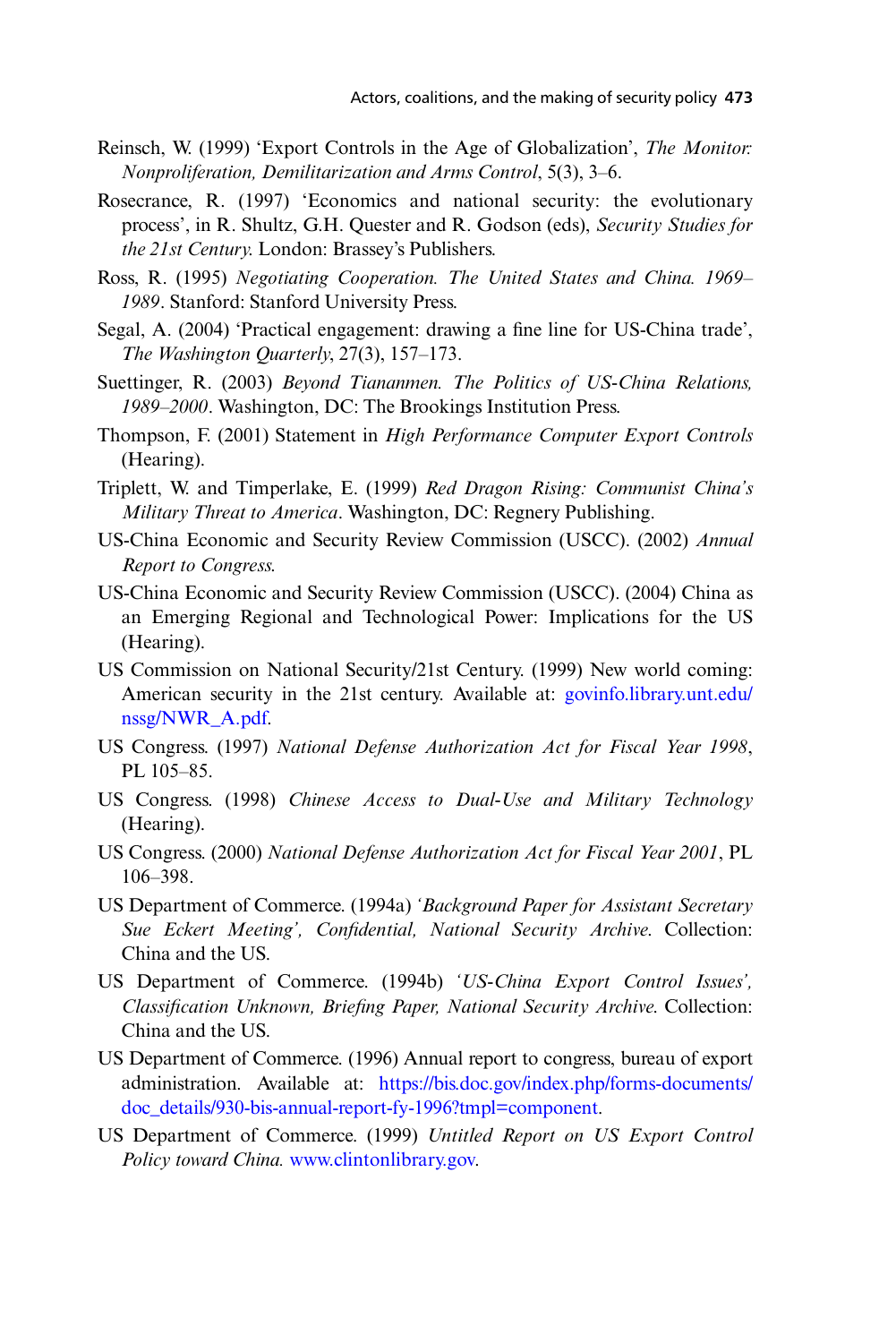- US Department of Commerce. (2002) Bureau of Industry and Security Annual Report for Fiscal Year 2002.
- US Department of Commerce. (2011) Annual Report of the Bureau of Industry and Security.
- US Department of Defense. (1999) Final Report of the Defense Science Board Task Force on Globalization and Security. [http://www.acq.osd.mil/dsb/reports/](http://www.acq.osd.mil/dsb/reports/ADA371887.htm) [ADA371887.htm](http://www.acq.osd.mil/dsb/reports/ADA371887.htm).
- US Department of Defense. (2007) The Military Power of the People's Republic of China. [http://www.defense.gov/pubs/pdfs/070523-China-Military-Power-](http://www.defense.gov/pubs/pdfs/070523-China-Military-Power-final.pdf)final. [pdf.](http://www.defense.gov/pubs/pdfs/070523-China-Military-Power-final.pdf)
- US General Accounting Office. (1998a) Export Controls: Changes in Controls Applies to the Export of High Performance Computers.
- US General Accounting Office. (1998b) Export Controls: National Security Issues and Foreign Availability for High Performance Computer Exports.
- US General Accounting Office. (1999) Export Controls: Statutory Reporting Requirements for Computers Not Fully Addressed.
- US General Accounting Office. (2000) System for Controlling Exports of High Performance Computing is Ineffective. December.
- US General Accounting Office. (2002) Export Controls: More Thorough Analysis Needed to Justify Changes in High Performance Computer Controls, August, GAO-02-892.
- US General Accounting Office. (2006a) Offshoring: US Semiconductor and Software Industries Increasingly Produce in China and India. [www.gao.gov/new.](www.gao.gov/new.items/d06423.pdf) [items/d06423.pdf.](www.gao.gov/new.items/d06423.pdf)
- US General Accounting Office. (2006b) President's Justification of the High Performance Computer Control Threshold Does Not Fully Address National Defense Authorization Act of 1998 Requirements, June 30. [www.gao.gov/new.](www.gao.gov/new.items/d06754r.pdf) [items/d06754r.pdf.](www.gao.gov/new.items/d06754r.pdf)
- US House of Representatives. (1996) Administration China Export Policy Jeopardizes US National Security. Washington, DC: House National Security Committee, Press Release. [http://www.gpo.gov/fdsys/pkg/CRPT-104hrpt884/](http://www.gpo.gov/fdsys/pkg/CRPT-104hrpt884/html/CRPT-104hrpt884.htm) [html/CRPT-104hrpt884.htm](http://www.gpo.gov/fdsys/pkg/CRPT-104hrpt884/html/CRPT-104hrpt884.htm).
- US House of Representatives. (1997) Supercomputer Export Control Policy (Hearing).
- US Senate. (1995) National Security Implications of Lowered Export Controls on Dual-Use Technologies and Defense Capabilities (Hearing).
- US Senate. (1997) Proliferation and US Export Controls, Hearing before the Subcommittee on International Security (Hearing).
- US Senate. (1998) GAO Report on High Performance Computers (Hearing).
- US Senate. (1998a) US Export Control and Nonproliferation Policy and the Role and Responsibility of the Department of Defense (Hearing).